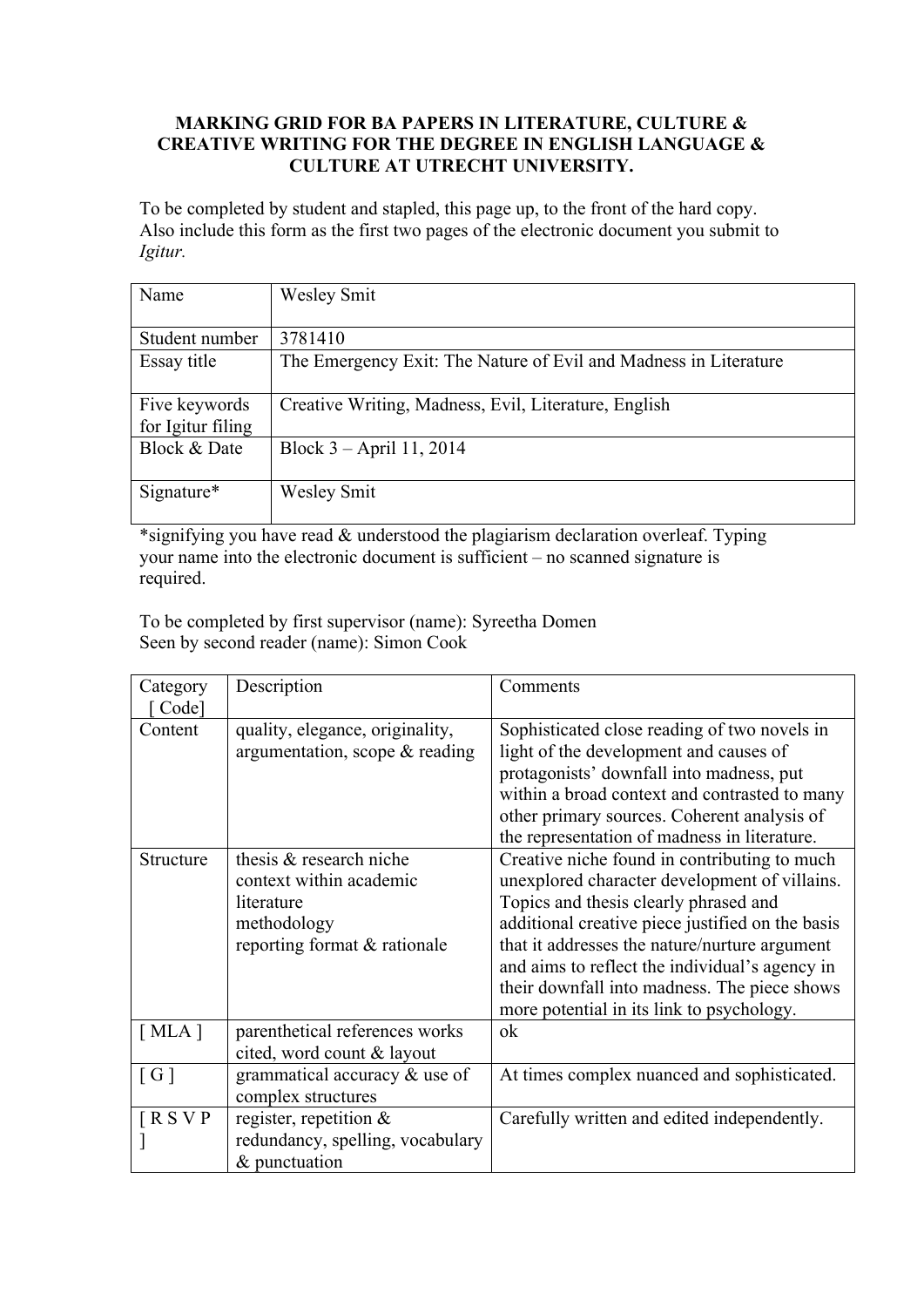| $\Gamma$ ino.<br>$ \mu$ $\mu$       | $\sim$<br>$\mathsf{v}.\mathsf{v}$ |
|-------------------------------------|-----------------------------------|
| -<br>- -<br>Л<br>.<br>l Wa<br>11 IX |                                   |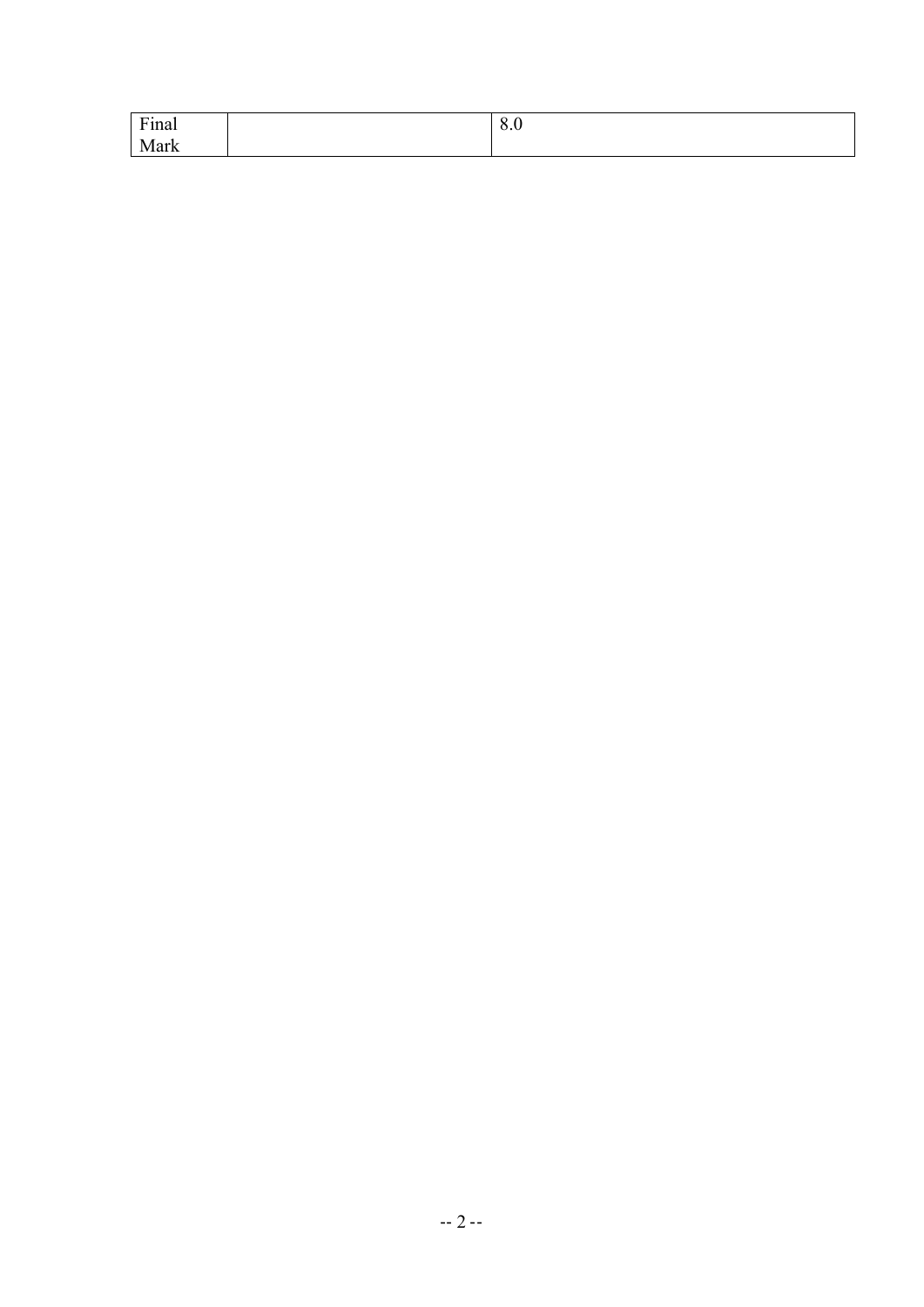#### **INTELLECTUAL PROPERTY STATEMENT**

Utrecht University defines "plagiarism" as follows:

"If, in a thesis or some other paper, data or parts of a text produced by someone else are used without the source being identified, this shall be considered plagiarism. Among other things, plagiarism may entail the following:

cutting and pasting text from digital sources such as encyclopaedias or digital journals, without using quotations marks and references;

cutting and pasting any text from the internet without using quotation marks and references;

copying from printed material such as books, journals or encyclopaedias without using quotations marks and references;

using a translation of the above texts in your own work, without using quotations marks and references;

paraphrasing the above texts without using references. A paraphrase should never consist of merely replacing some words by synonyms;

using pictures, sound recordings, or test materials produced by others without references, such that it appears that this is one's own work;

copying work by other students and passing this off as one's own work. If this is done with the other student's consent, the latter shall be an accomplice to the plagiarism;

even in cases where plagiarism is committed by one of the authors collaborating on a paper, the other authors shall be accomplices to plagiarism if they could or ought to have known that the first-mentioned author was committing plagiarism;

submitting papers acquired from a commercial source (such as an internet site offering summaries or complete essays) or written by someone else for payment."

I have read the above definition of plagiarism and certify with my signature on the preceding page that I have not committed plagiarism in the appended essay or paper.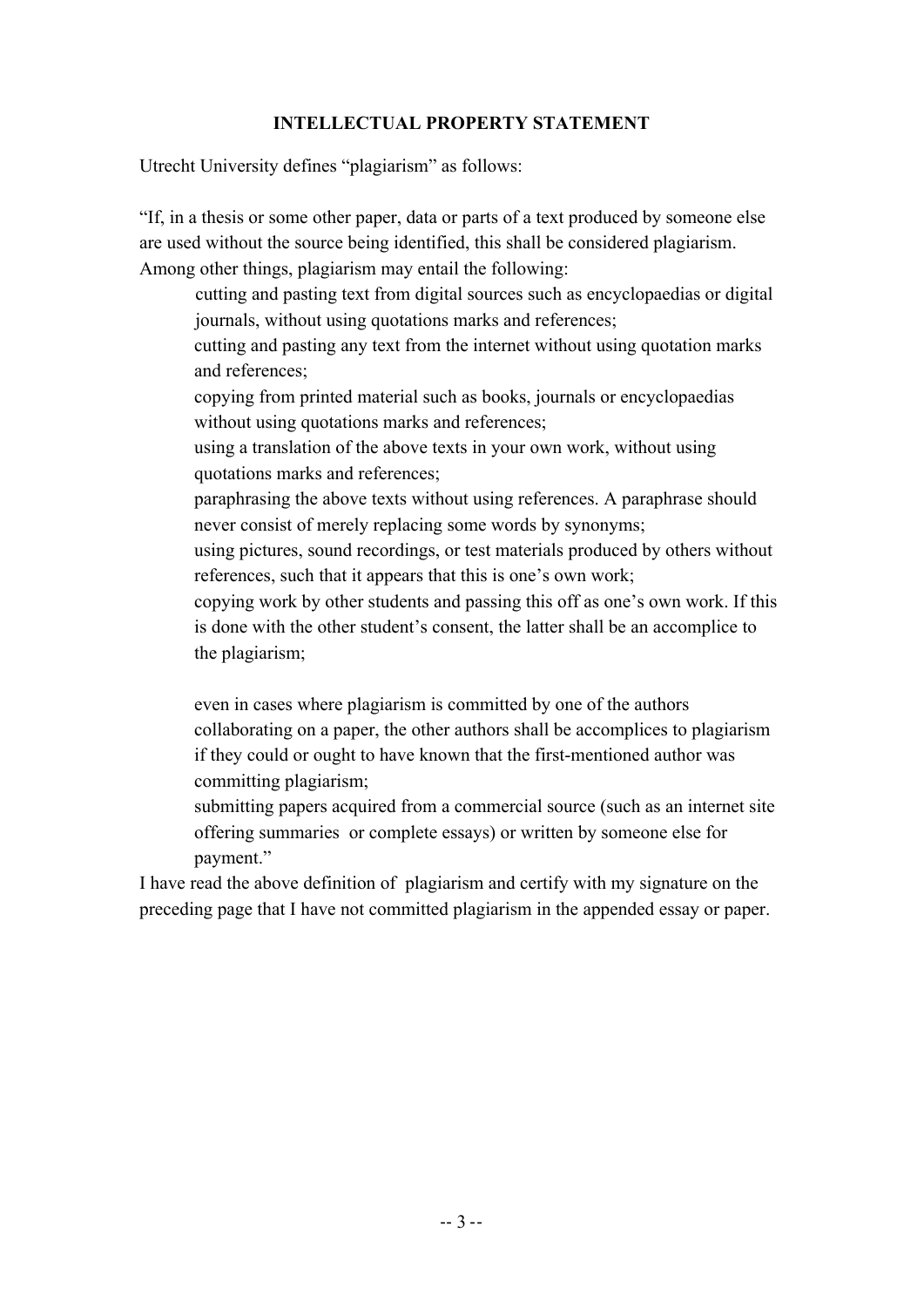## **The Emergency Exit: The Nature of Evil**

### **and Madness in Literature**

**Wesley Smit**

Student number: 3781410

Wesley.s.smit@gmail.com

Supervised by **Syreetha Domen**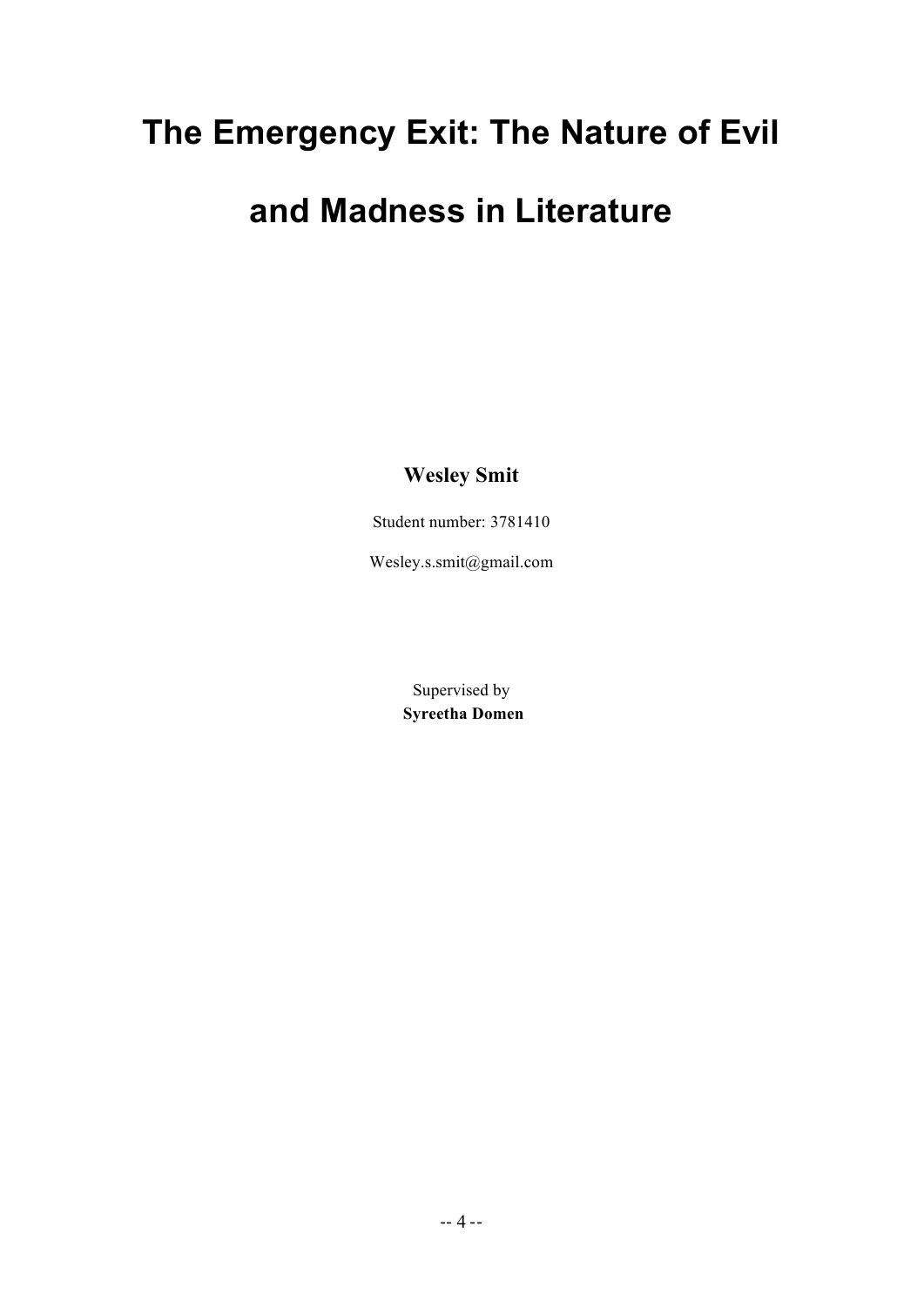### **TABLE OF CONTENTS**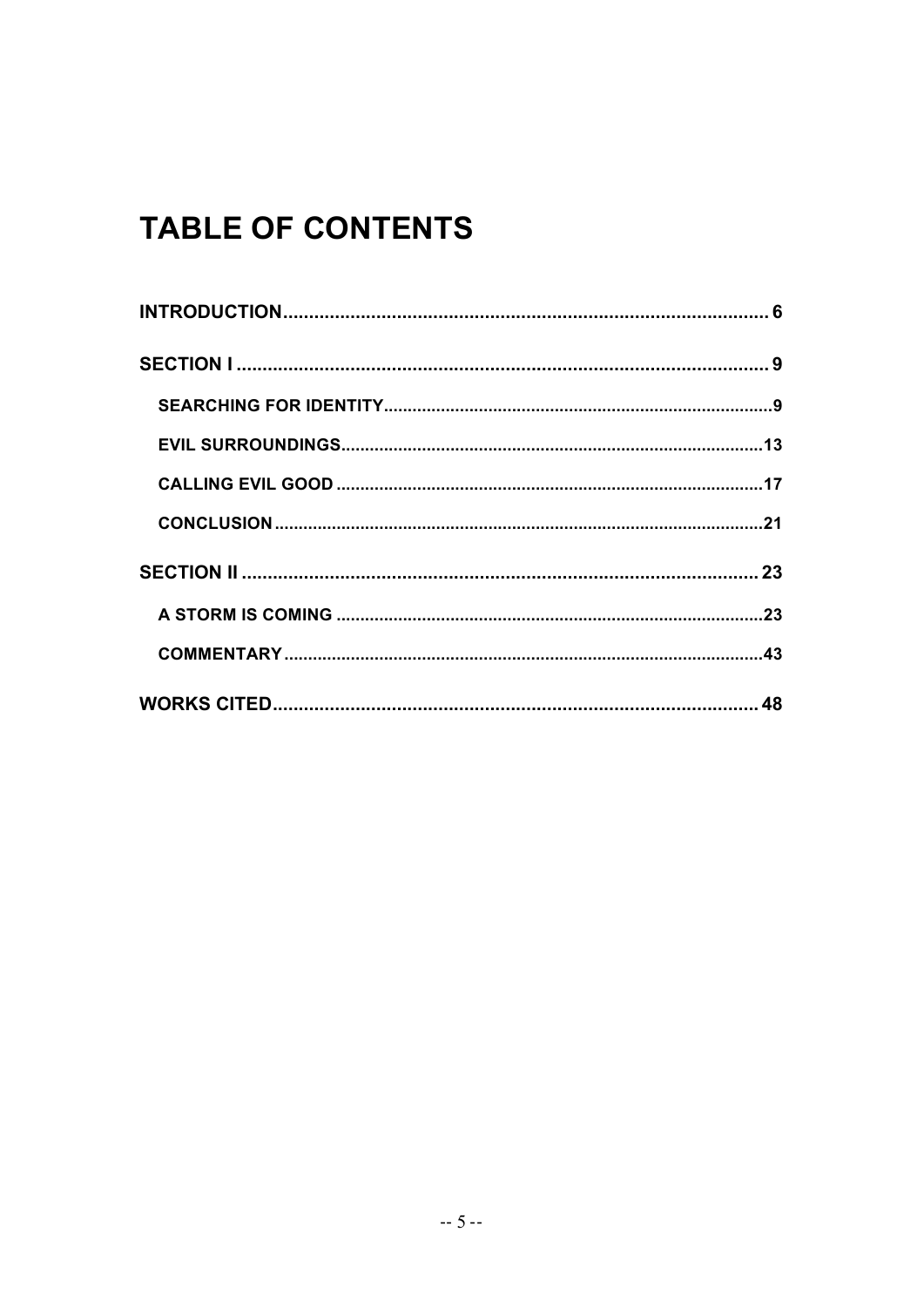#### **INTRODUCTION**

"The hearts of the children of man are full of evil, and madness is in their hearts while they live" (*King James Bible*, Eccl 9.3). The question of the origin and existence of evil has long been part of many stories, myths and philosophical musings. The story of the fall of man explains the corruption of mankind through Adam's sin, attributing evil to mankind's willing decision to stray from a higher moral standard. Friedrich Nietzsche offered a secular description of evil as "all that is born of weakness," as has psychologist Stephen A. Diamond, naming "violence … the pre-eminent evil of our postmodern era" (10; 179). In entertainment evil is explored and sometimes even glorified, clearly seen in the many iconic villains in literature that have captivated readers' attention, some more popular than the heroes that fight them. Diamond notes that, "we are clearly a culture at once afraid of and fascinated by the evil of violence" (180).

The subject of evil and madness has not only inspired many writers but also scholars, who have fervently written on madness of both literary characters and even their authors. Martin S. Lindauer has criticized an apparent eagerness in critics to draw "a relationship between madness and creativity," arguing that such accusations points to "unconsciously envious or jealous" "scholars and researchers" (33, 43). D.R. Godfrey has demonstrated the "madness of jealousy" to be at the heart of Othello's downfall into madness, and a vital tool in the hands of iconic villain Iago, who is also the subject of Richard A. Andretta's essay, which explores "the nature of evil and the demonic" (209; 1). Although madness has been a popular subject among scholars, Carol Thomas Neely laments how few critics have "[read] madness closely in [Shakespeare's] plays" to understand its "rhetorical structure" and "dramatic

-- 6 --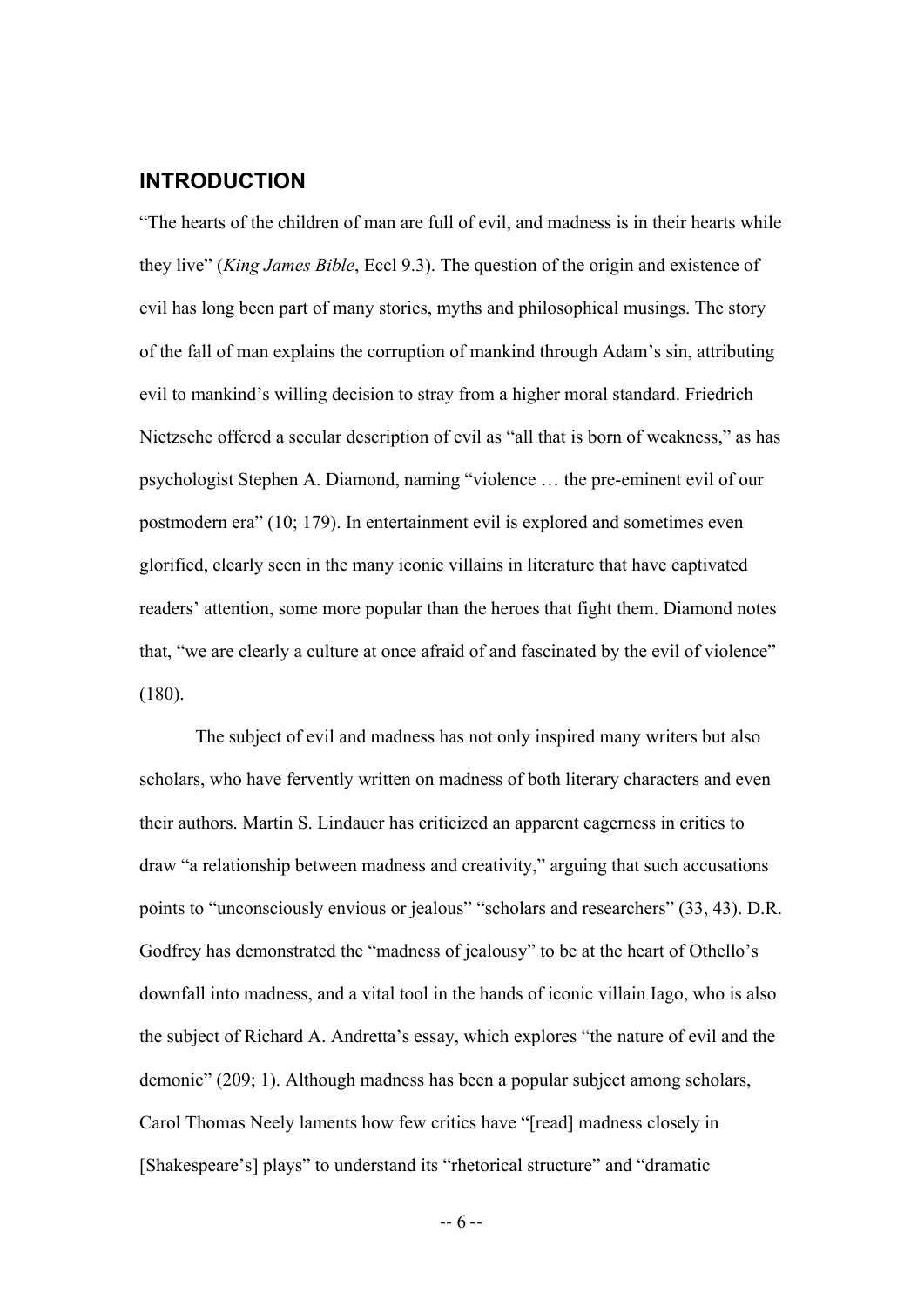function," especially because of its potential "cultural significance" (322). Branimir M. Rieger's statement that "studying … 'madness in literature' might actually contribute to our knowledge of human behavior" similarly supports the importance of the subject (9). Many stories written about evil and madness deal with characters with dual natures or alternate identities, such as Robert Louis Stevenson's *Strange Case of Dr. Jekyll and Mr. Hyde*, in which Henry Jekyll attempts to divide the good and evil in his character into "separate identities" so the "the unjust might go his way" (ch 10). Patrick Bateman in Bret Easton Ellis's *American Psycho* speaks of his "mask of sanity," and William Shakespeare's Lady Macbeth in *Macbeth* also speaks of this duality: "look like the innocent flower / but be the serpent under't" (621; 1.5.66-67). It appears that identity is at the heart of the creation of madness in the mind.

This thesis seeks to explore the nature of evil and madness in literature and, more specifically, its origin. It will focus on the conjunction of evil and madness, so behavior that is labeled as evil, but to the extent that it does not appear to have a logical cause. The term madness will thus be used to indicate seemingly irrational, often extreme, behavior that is seen as evil. Other forms of madness that are not necessarily viewed as evil will not be explored in this paper. David A. Winter's paper "Destruction As a Constructive Choice," highlights how evil behavior can be used to create meaning for individuals, "giving birth to a new persona" (163). In the first section there will be a close reading and comparison of two characters who have descended into madness through the creation of new personas, Jack in William Golding's *Lord of the Flies,* and the Joker in Alan Moore's *The Killing Joke*. These characters were chosen because both authors emphasize a different explanation for their madness; Golding focuses on man's nature being inherently evil, kept in check by civilization, and Moore concentrates on external traumatic influences, yet the

-- 7 --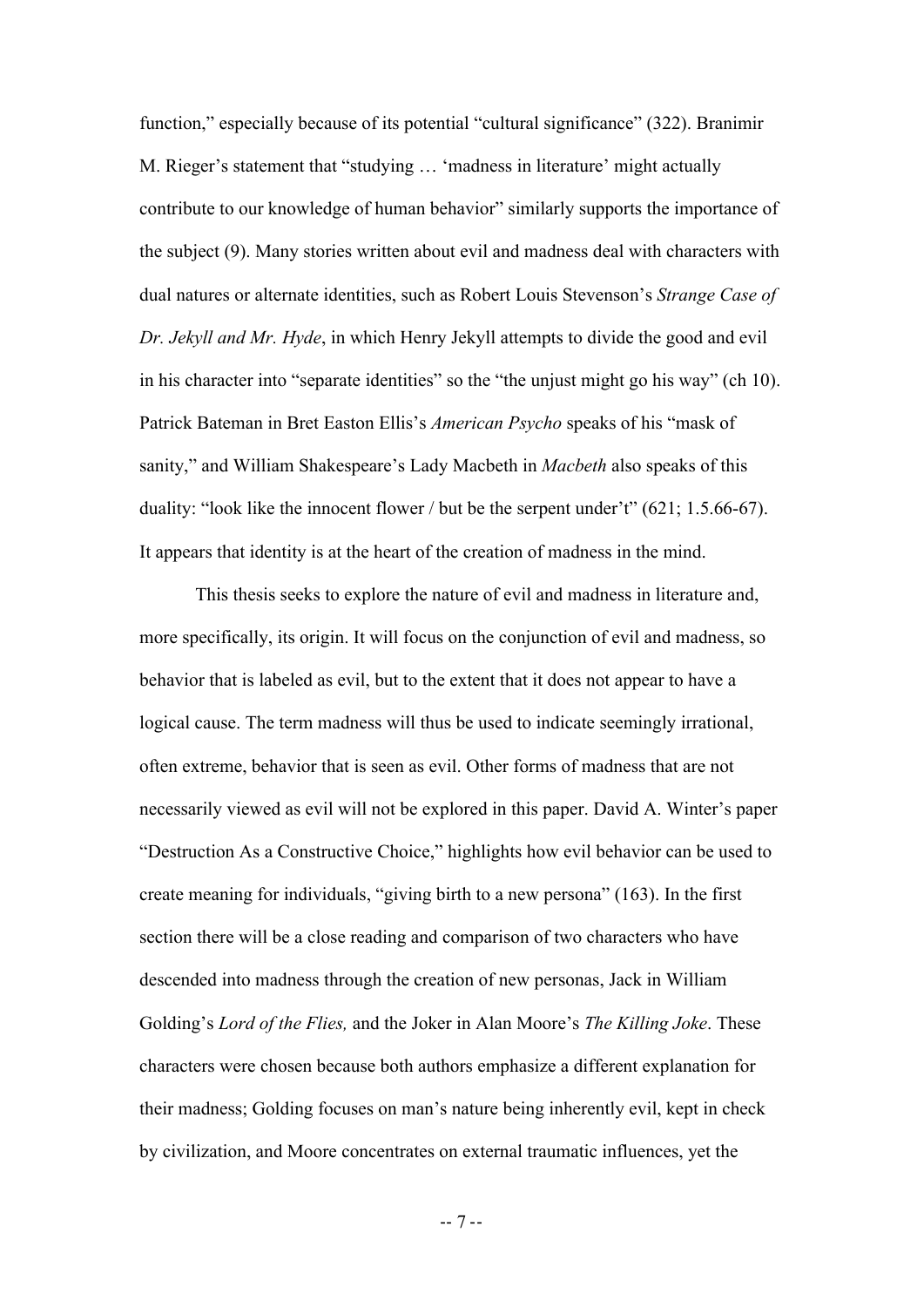downfall of the two characters is remarkably similar and hinges on their identity. Despite having good intentions, both Jack and the Joker adopt a mask in search of an identity, which, aided by an immoral environment, develops into a mad and evil persona, yet, although both demonstrate that any man can fall, it is their persistence in justifying their acts that truly makes them fall into madness.

The second section will be a short piece of fiction exploring a man's fall into madness. While the stories of Jack and The Joker highlight many aspects of the nature of madness, addressing both the nature and nurture side of the argument, they offer few direct insights into the development of madness in the mind. Indeed, few stories have been written about the origin of villains or mad men from their own perspective. The short story will attempt to fill that niche and use the key elements of Jack and the Joker's descent into madness found in the first section as a framework, and attempt to portray how madness germinates and evolves in the mind. A commentary will be provided to explain and justify the creative choices made in the short story.

In short, this thesis will argue that, in literature, the creation and development of a persona can lead to a man's descent into madness and that this method is fueled by both nature and nurture in the form of identity and tragedy as the main catalysts that corrupt the mind. Nonetheless, the final step into madness is indeed a step, a willing choice to abandon a previous identity and worldview and, ultimately, despite external influences, it is a decision for which only the protagonist himself is responsible.

-- 8 --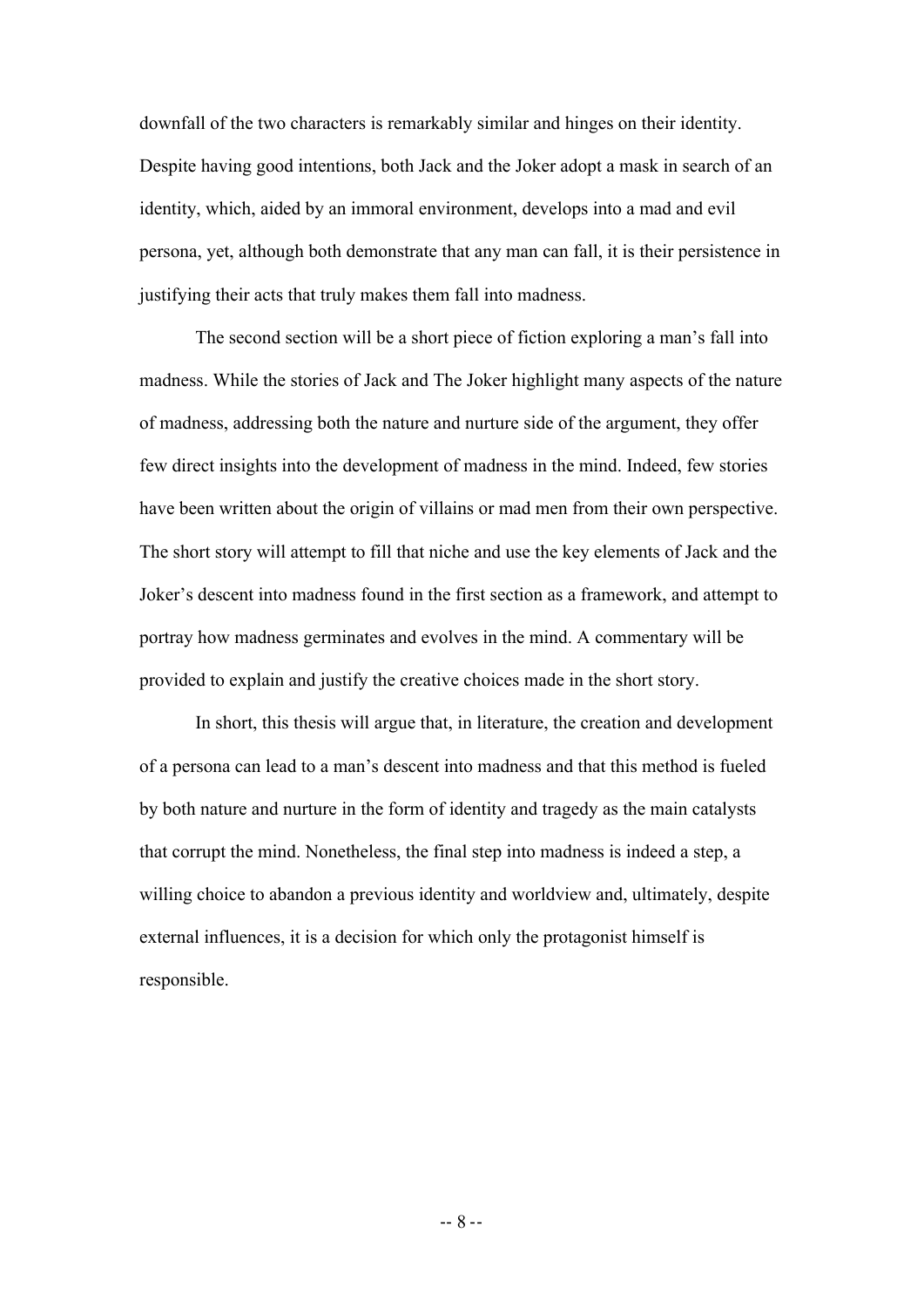#### **SECTION I**

#### **SEARCHING FOR IDENTITY**

Both Jack and the Joker seek to establish their identity and adopt their masks with good intentions but it leads them nonetheless to a downwards spiral into madness and evil as their new persona takes over. When Jack is introduced in the novel, he appears confident and is described as "the most obvious leader" (Golding, ch 1). It soon becomes clear that Jack is already a rather mean and dominant child, even though he is portrayed as a choirboy, which is suggestive of innocence. He is quickly agitated, with eyes "turning, or ready to turn, to anger," he commands his "wearily obedient" choir, and dismisses and insults Piggy, calling him "Fatty" (Golding, ch 1). This, along with Jack's description as "crumpled and freckled, and ugly without silliness," has led many critics to immediately label Jack as "satanic" or "demonic" and view him as "an externalization of the evil instinctual forces of the unconscious" (Spitz 27; Oldsey and Weintraub 97; Rosenfield 1). However, this hasty conclusion overlooks important events that contribute to Jack's descent into madness. Bern Oldsey and Stanley Weintraub warn against too quickly viewing the novel solely as an allegory: "Golding's characters, like his setting, represent neither fictional reality nor fabulistic unreality, but rather partake of the naturalistic and the allegorical at the same time" (93). Indeed, rather than immediately being a manifestation of evil, Jack "must undergo a metamorphosis from a timidity-shielding arrogance to conscienceless cruelty" (Oldsey and Weintraub 94). An important seed that leads Jack to doubt his identity is planted when Jack is not chosen as leader, giving him "a blush of mortification" (Golding, ch 1). No longer a leader, Jack seeks to establish his identity

-- 9 --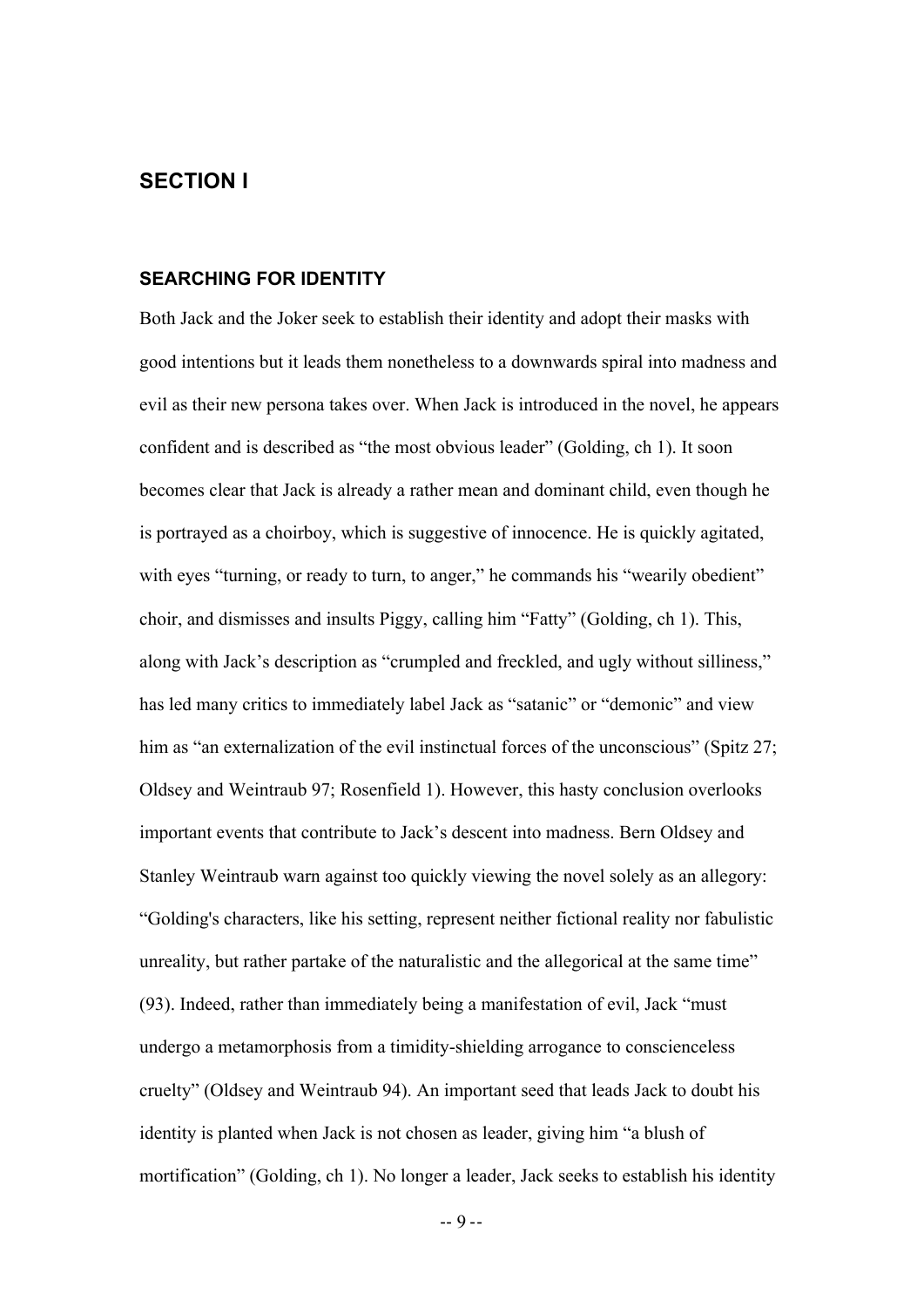as a hunter, yet he fails to kill a pig on the first couple of occasions, leading the others to doubt if he can do it. Because his identity hinges on hunting pig, Jack starts to become obsessed with it, trying to "convey the compulsion to track down and kill that was swallowing him up" to the others, already bringing "madness ... into his eyes" (Golding, ch 3). J.D. O'Hara remarks that "fear controls most of man's actions in *Lord of the Flies,*" and this can also be said of the obsession that drives Jack to succeed as a hunter (417). He seeks to reestablish his position of importance, something he lost when Ralph became leader.

Fear is also a key emotion for the Joker, driving him in his search for identity. Unlike Jack, the Joker is already desperate and highly insecure at the beginning of his origin story, which is told through multiple flashbacks. He is a struggling, unsuccessful comedian who lives in an undesirable neighborhood with his pregnant wife. He describes himself as "a loser" and he admits to his wife that he "can't support [her]" (Moore 10). This inability to fulfill his duty, similar to Jack's failure to catch pigs, is the main thing wearing him down, seen in his aggressive response to his wife after his latest act was unsuccessful: "As in 'oh, so how are we going to feed the baby?' You think I'm not worried about that?" (Moore 9). However, his image appears to be of greater importance to him than his wife, apparent by the focus he constantly places on himself and how his identity is damaged. Describing his show he says: "I have to go and stand up there, and nobody laughs," emphasizing his embarrassment, and when his wife mentions the landlord, he retorts: "she hates me" (Moore 9, 10). Not once during the scene does he pay attention to how his wife feels, always shifting the conversation to his own misery. The desperation to solidify his narcissistic identity is again clear when he contemplates doing "one big crime," saying, "I have to prove myself, as a husband, and, as a father" (Moore 17).

 $-10-$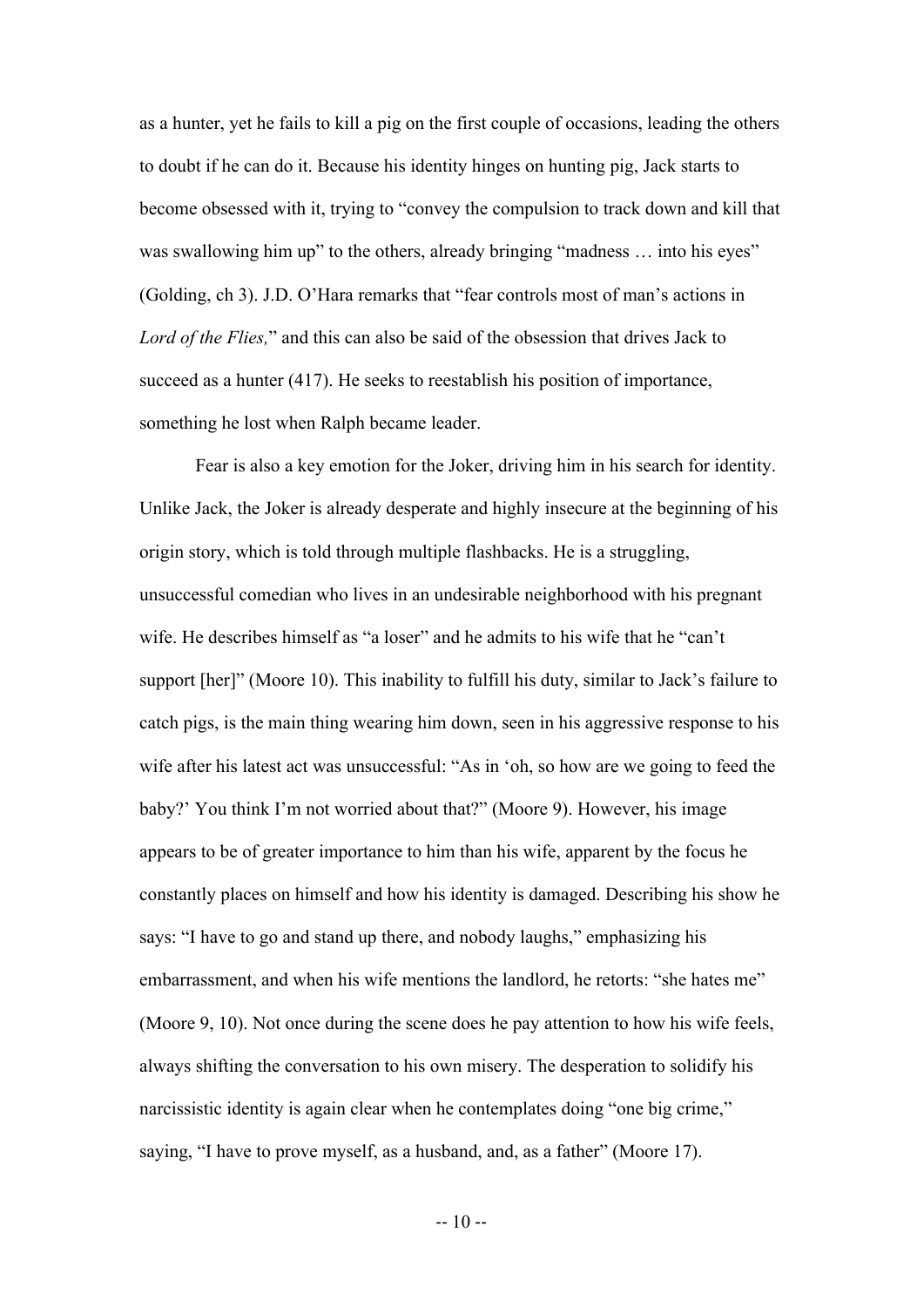In their search for recognition, both Jack and the Joker have failed to accomplish the duties expected of them. They realize they are either unable or too afraid to do what they want; Jack unable to kill a pig, the Joker afraid to commit a crime. As a solution, they don a mask, which allows them to do what they could or would not do before. Their motivations seem logical and their intentions good. Jack suggests they "paint our faces so [the pigs] wouldn't see," "like moths on a tree trunk" (Golding, ch 3, ch 4). The Joker agrees to wear the mask of the red hood for "additional anonymity" during a one-time robbery so he "can switch neighborhoods and start a proper life" (Moore 18). However, immediately after painting his face, Jack becomes something else, feeling "liberated from shame and self-consciousness" (Golding, ch 4). This is emphasized in the description of the mask as "a thing on its own," even leaving Jack unable to recognize himself when he looks at his reflection: "he looked in astonishment, no longer at himself but at an awesome stranger" (Golding, ch 4). Shortly thereafter, Jack succeeds in killing his first pig but neglects to keep the signal fire burning, the only way to be rescued off the island, illustrating the transition from light to darkness that has already started in Jack. He is both excited and disturbed by his violent behavior: "'I cut the pig's throat,' said Jack, proudly, and yet twitched as he said it … 'there was lashings of blood,' said Jack, laughing and shuddering" (Golding, ch 4). The Joker also notices an immediate change when donning the red hood mask, describing his experience as "weird," and "like a dream," noticing that the mask makes things "[look] even worse" (Moore 31). This seems to foreshadow the crooked worldview that the Joker will eventually adopt. Contrary to Jack, the Joker does not find immediate success; Batman foils the robbery and confronts the Joker, who jumps off a ledge into chemically polluted water. The acid in the water bleaches his skin white and turns his hair green, giving him a permanent

-- 11 --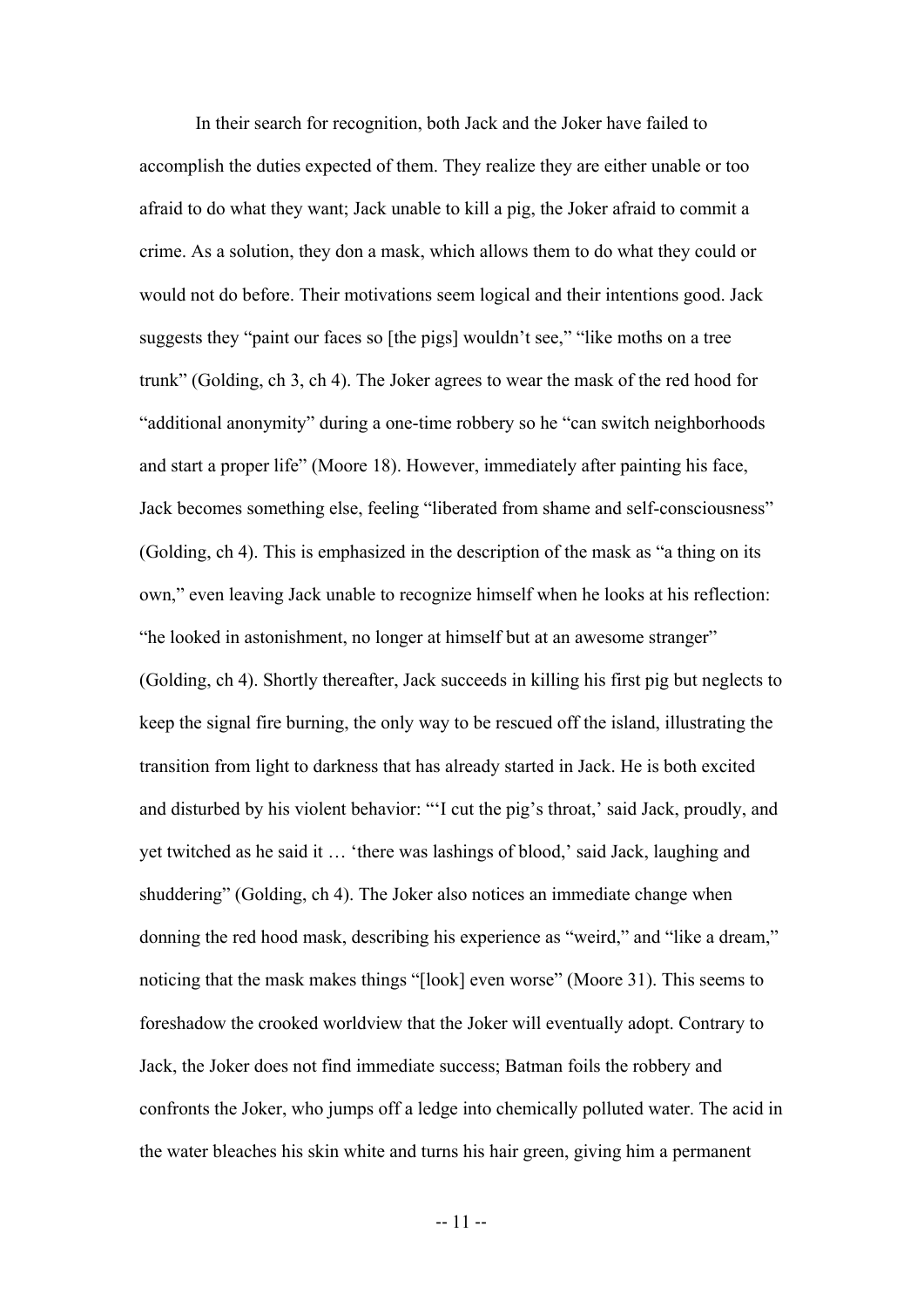mask. Upon seeing his new self, the Joker breaks out in manic laughter, the traumatic event completing his descent into madness and the death of his former self. Similarly, a confrontation with authority combined with a traumatic event is also what seems to complete Jack's transformation. Jack is humiliated publicly, "heavy and full of shame," as his suggestion to demote Ralph as detective is supported by no one, not even by his group of hunters (Golding, ch 8). His following statement, "I'm not going to play any longer," marks a new beginning for him and foreshadows his increasingly cruel behavior that will follow (Golding, ch 8). The next time that Jack appears to Ralph, he has become a detective over a new tribe, described as "demoniac figures," and is now confident in his newly acquired position of power, even being seen as "an idol," and also mentioned simply as "the detective" (Golding, ch 8; ch 9; ch10). Both Jack and the Joker were insecure about their identities and in their desperate search for recognition adopted masks that altered their identity to a point where they fell into evil and madness, losing original, fragile identities, now replaced by their new personas.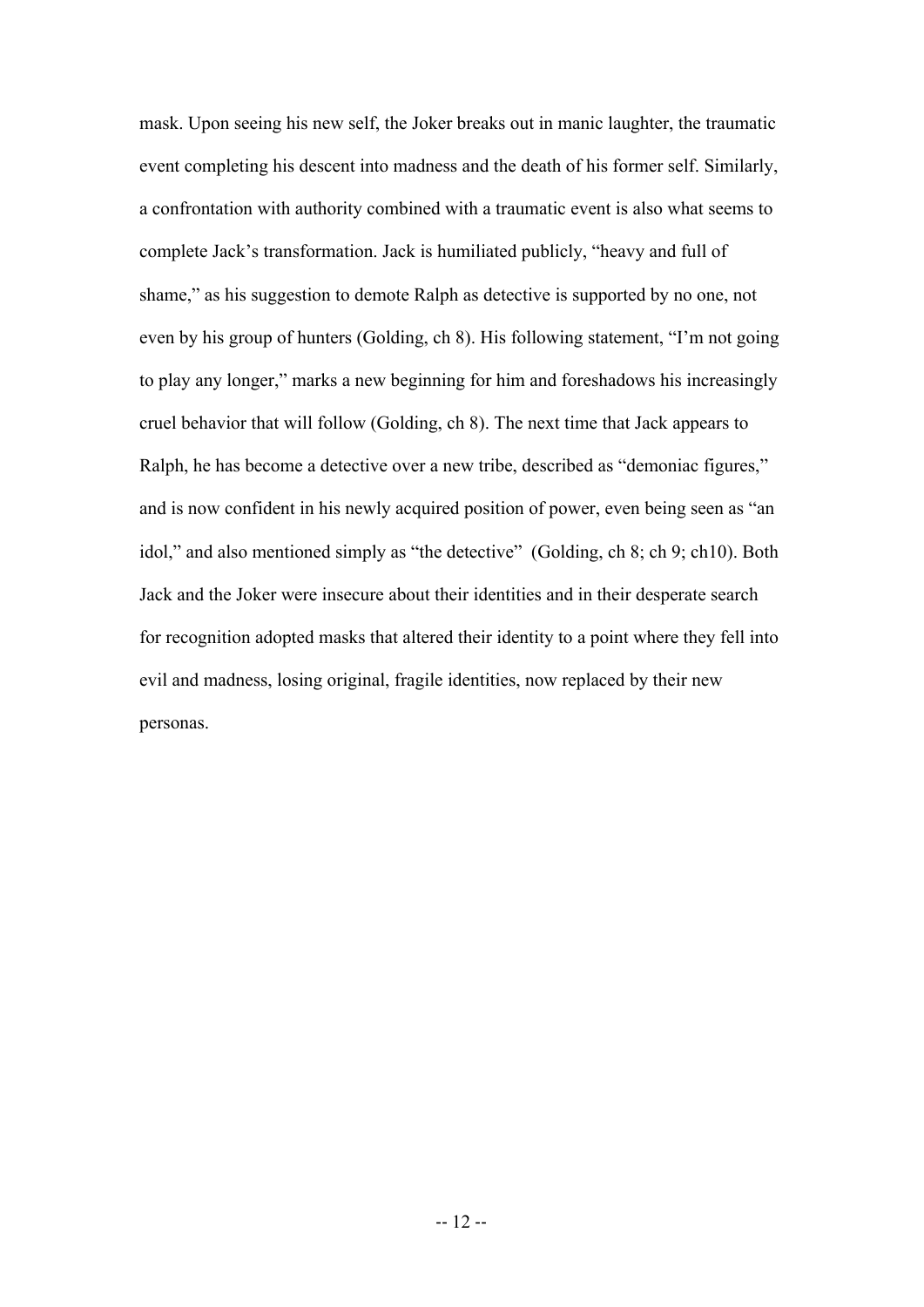#### **EVIL SURROUNDINGS**

The environments in which Jack and the Joker adopt their masks lack moral and civil structure, do not have any clear authority present, and they have a negative impact on their memory, facilitating Jack and the Joker's descent into madness. The island that Jack crashed onto is far removed from civilization and, despite their honest attempts, the children cannot maintain a system of rules to hold one another accountable. At first, Jack himself is a proponent of civil structure, saying, "we've got to have rules and obey them. After all, we're not savages" (Golding, ch 2). However, not much later, when the possibility of a beast on the island is discussed, Jack shouts "bollocks to the rules! We're strong―we hunt! If there's a beast, we'll hunt it down," despite Ralph insisting that "the rules are the only thing we've got" (Golding, ch 5). Again, as O'Hara states, "fear [is] … an activating force … for violence and cruelty;" it is the fear of the beast that leads to the first instance of disregard for the rules (417). The beast, or lord of the flies, is the symbol of evil throughout the novel and Jack increasingly surrounds and associates himself with it. Oldsey and Weintraub argue that Golding "depicts Jack as being directly in league with the lord of the flies and dung," supported by a passage where "Jack bent down to [the droppings] as though he loved them" (94; Golding, ch 7). Many critics have noted that Golding sees evil as being "innate in man," or "specifically human" (Spitz 29; O'Hara 417). In the novel, Simon suggests this when the children argue about the existence of the beast: "maybe it's only us," and it is confirmed later on when the beast speaks to him in a vision: "fancy thinking the Beast was something you could hunt and kill! … You knew, didn't you? I'm part of you" (Golding, ch 5; ch 8). Consequently, even though "the island is isolated, fertile, healthy, and comfortable," seemingly "ideal ingredients of Utopia," evil is still present in the children themselves (O'Hara 411). While all

-- 13 --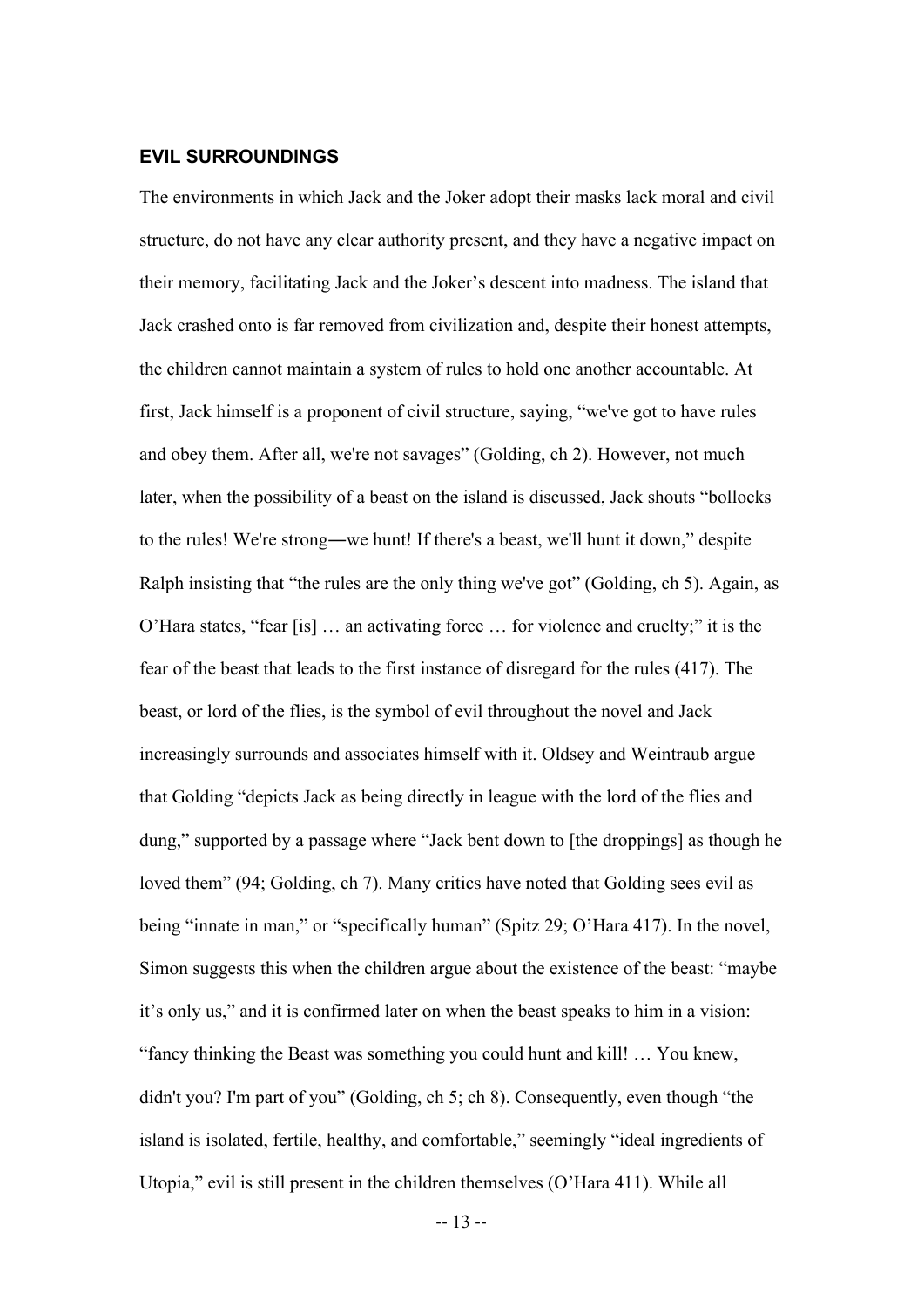children have the capacity to do evil, some are clearly more inclined towards it even from the beginning. It is not surprising that one of the most ruthless children, Roger, is present when Jack first adopts his mask, and Ralph, "who tries to live by the rules," or Piggy, "the voice of reason," are nowhere near to say anything about it (Oldsey and Weintraub 94; Spitz 26).

The Joker is similarly surrounded by a lack of rules and morality. It becomes clear that he lives in a bad neighborhood, one of the main reasons he wants to move out, and he mentions "girls on the street" making more money than him, emphasizing that immorality is rewarded (Moore 10). The Joker is also in an immoral environment when he contemplates taking part in a robbery, the idea itself given to him by a pair of criminals. They also suggest he wears a mask, to reassure him that "nobody will know [he] was involved" (Moore 17). On the day of the robbery, the Joker finds out that his wife has died in "a million to one accident," and wants to cancel his agreement with the mob, saying, "there's no reason anymore" (Moore 25). However, the mobsters force him to join, telling him that "nobody backing out now remains healthy," once again making fear the main motivator for the Joker (Moore 25). His surroundings become even worse as he goes to the place of the robbery, a chemical plant that he describes as "grim and ugly" (Moore 18). It is there where he first puts on the mask, or rather, the mask is put on him by the mobsters. The police and Batman arrive when it is already too late, and it is actually his fear of Batman that makes him jump into the acid water, forever altering his appearance and, consequently, his mind.

In both novels, a climate of immorality makes it hard to remember any goodness outside of the protagonists' direct environment, and being unable to remember the past is also a key part in Jack and the Joker's fall. When the Joker first puts on his mask he can still remember his wife, although it feels "like a dream,"

-- 14 --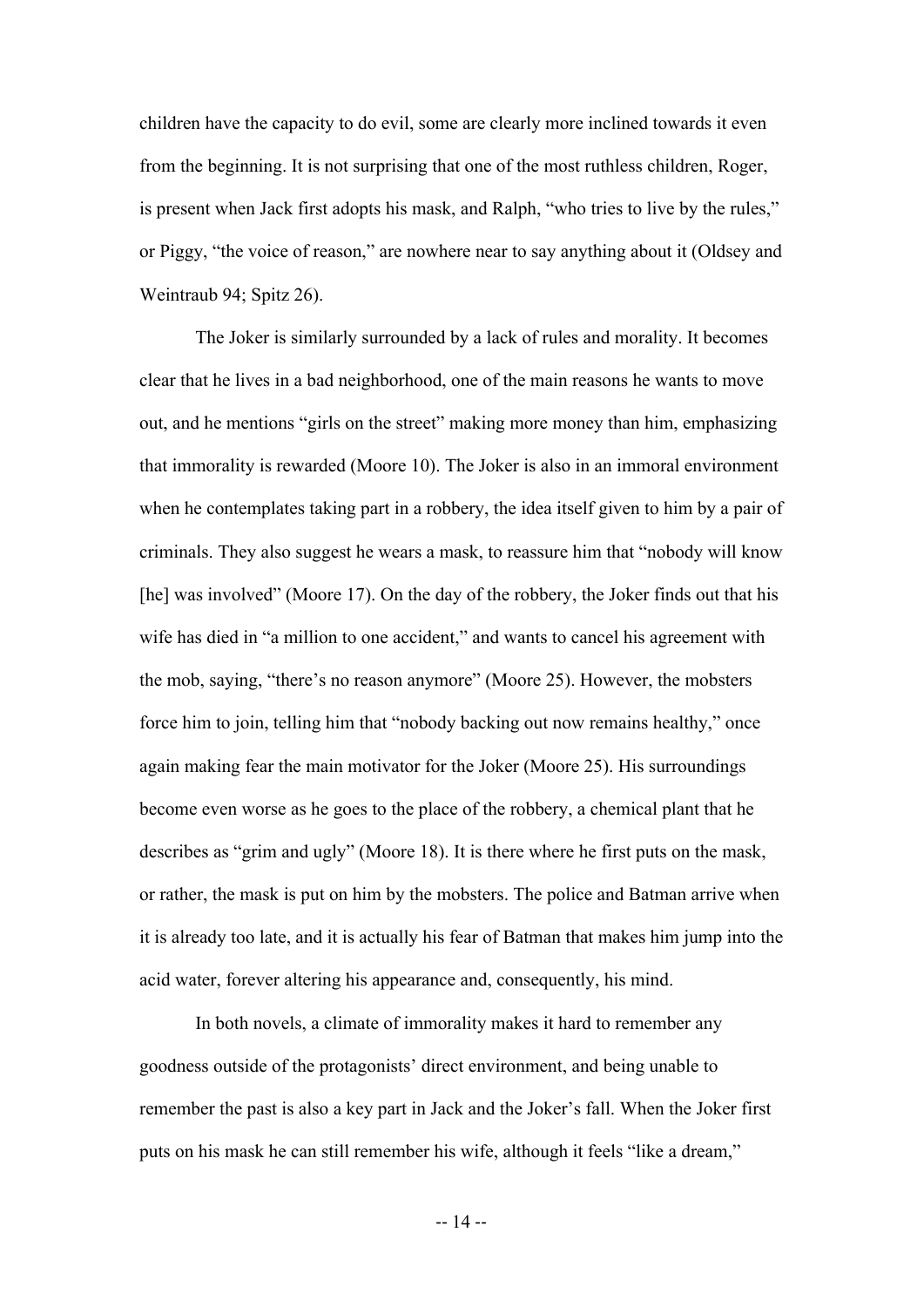suggesting that his memory of her is already fading and that his perception of reality is shifting (Moore 31). Once he has finally gone mad, the Joker cannot remember the tragic death of his wife anymore, saying, "I'm not exactly sure what it was. Sometimes I remember it one way, sometimes another" (Moore 41). Jack's memory of a world outside the island also begins to fade rather quickly: "Jack had to think for a moment before he could remember what rescue was" (Golding, ch 3). It is interesting that rescue, the only real link to the outside world, is the first concept that the children start to forget. Throughout the novel, Ralph struggles to help everyone remember that the signal fire is the only way for them to be rescued, yet even he is prone to forget its importance: "Ralph tried indignantly to remember. There was something good about a fire. Something overwhelmingly good" (Golding, ch 10). At the end, Jack's former self has completely disappeared; in vain, Ralph is "trying to remember what Jack looked like" (Golding, ch 11). Moreover, none of the children, not even Jack, who, at first, was so fond of having "lots of rules," can remember the importance of having rules, and Piggy's question, "which is better―to have rules and agree, or to hunt and kill," is met with "great clamor" and thrown stones (Golding, ch 2; ch 11). J.D. O'Hara also notes how "no one laments his absence from parents or brothers; no one's memories of home include memories of friends" (418).

It appears that the memories of both Jack and the Joker automatically begin to fade when they are placed in an immoral climate that lacks any authority to be accountable to. This aids the transition into madness, although it still is not an automatic transition, as Ralph does not go mad like Jack does. However, while the past becomes less prominent in the minds of Jack and the Joker, they also make conscious decisions not to remember, which is one of the symptoms of their madness. Completely disconnected from his past, the Joker finds that "memories can be vile,

-- 15 --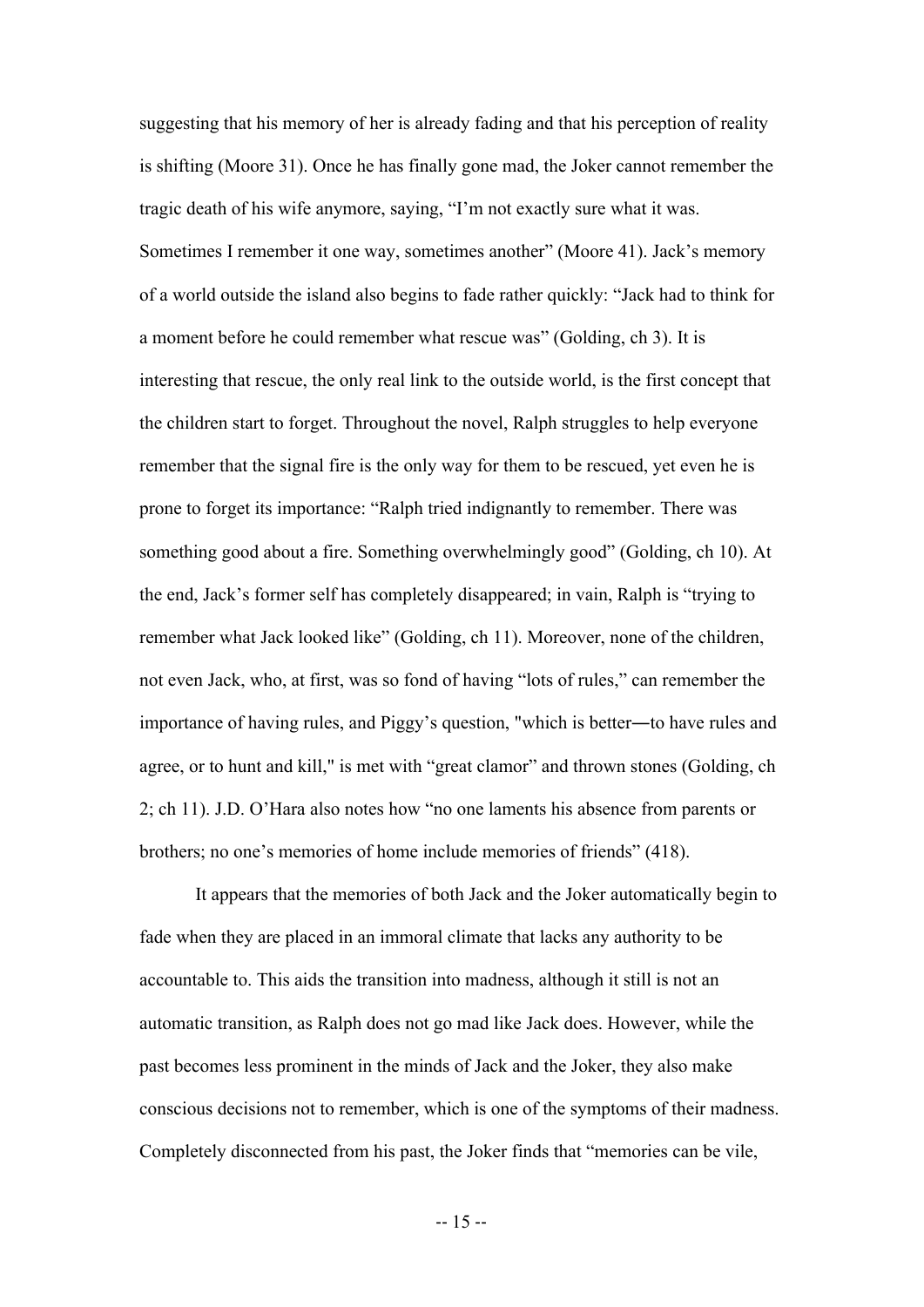repulsive little brutes," and he argues that "remembering's dangerous. I find the past such a worrying, anxious place," naming "madness" as "the emergency exit" (Moore 23). This is certainly the case in *The Lord of the Flies*, because when the children do try to remember, they often remember the horrifying acts that they have done: "each savage flinched away from his individual memory" (Golding, ch 10). However, by refraining from remembering the bad in the past, they also forget the good. Furthermore, Jack actually distorts their and his memory by falsely claiming they did not kill Simon, very similar to the Joker distorting his past, preferring "it to be multiple choice" (Moore 41). As the Joker points out, "memories are what our reason is based on. If we can't face them we deny reason itself" (Moore 23). This is exactly what has happened to Jack and the Joker. Without moral structures around them, they were quick to adopt their masks, the first step towards madness, which was perpetuated by their inability to remember the good in their pasts.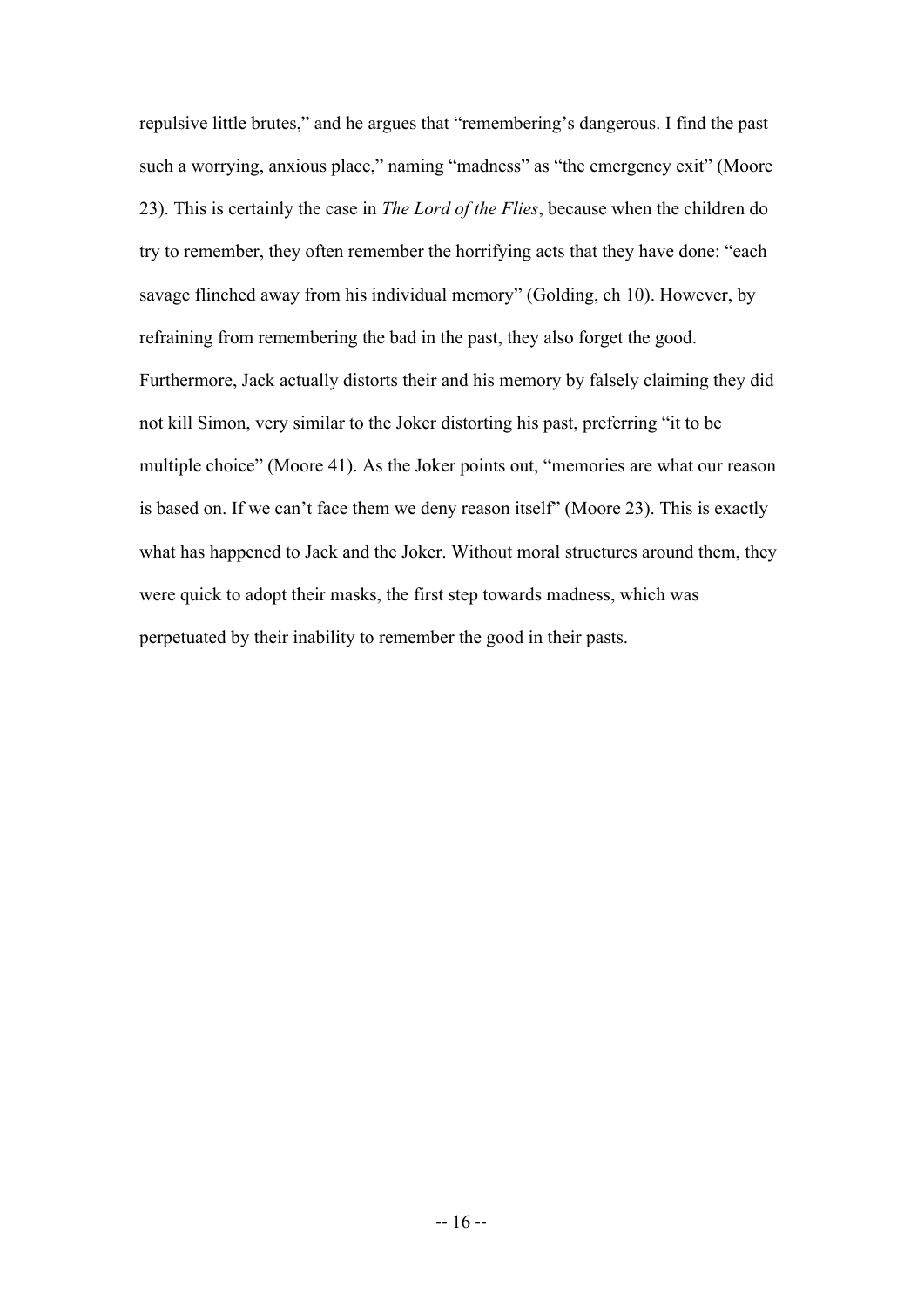#### **CALLING EVIL GOOD**

Perhaps the most vital component in Jack and the Joker's fall into evil and madness is that they never realize their mistakes but rather seek to justify their behavior. After they have adopted their masks, Jack and the Joker's identities are built upon their increasingly violent and evil conduct, and they refuse to admit that they are in the wrong because this would again leave them with a fragile identity. They dominate and hurt others to reaffirm their identity. No act is too cruel or senseless to "prove a point," as the Joker says after shooting an innocent woman (Moore 16). This selfcenteredness could be equated with pathological narcissism, which Stephen A. Diamond calls "a tragic tale of rejection, and the indelible pain and bitterness of being rebuked," elements that were all present in Jack and the Joker's origin (190). Furthermore, Diamond's description of a narcissist as someone who "has buried his or her true self-expression in response to early injuries and replaced it with a highly developed, compensatory, 'false self'," is eerily similar to Jack and the Joker's behavior (189). Functioning through their new personas has allowed them to make sense of themselves and the world around them, however violently they may act, something David A. Winter has named "destruction as a constructive choice" (153). He mentions how violent behavior can be "part of a scheme of imposing meaning" and how something as vicious as killing can change "a view of the self as weak and impotent to one of the self as omnipotent" (Winter 157; 162).

Jack uses violence and fear to give himself a feeling of omnipotence. He orders his tribe to tie up and beat Wilfred, but for what reason they "don't know. He didn't say" (Golding, ch 10). He also uses the tribe's fear of the beast to control them, warning them "you can't tell what he might do" (Golding, ch 10). Jack's persistence in his new ways becomes clearest during his final confrontation with Ralph. Jack

-- 17 --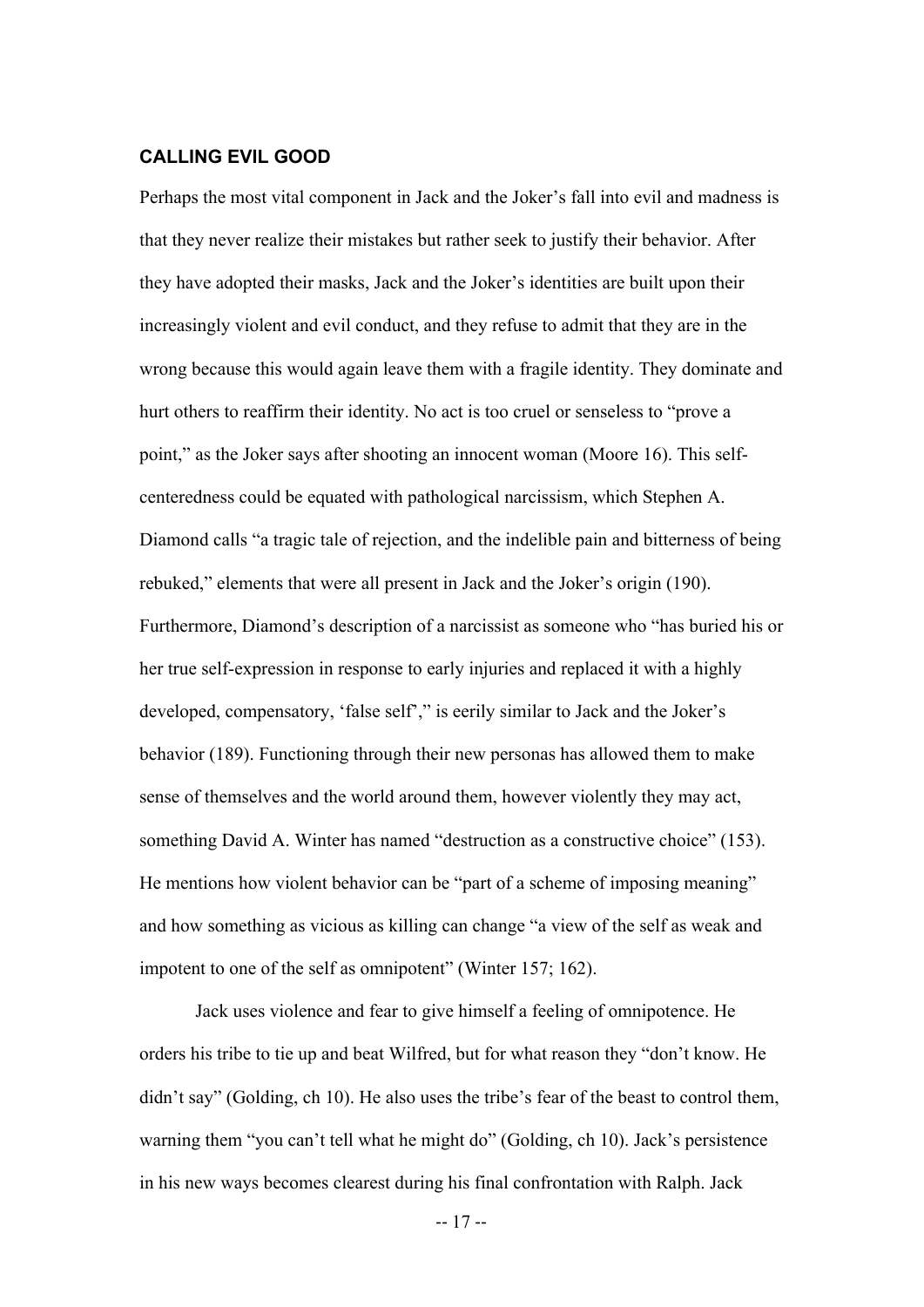immediately responds with violence after Ralph accuses him of stealing, even though Ralph was right. In vain, Ralph tries to explain once more the importance of the signal fire but "Jack watched him inscrutably through his paint" (Golding, ch 11). As a response, Jack orders Samneric tied up only to taunt Ralph: "See? They do what I want," again trying to solidify his identity as the new detective (Golding, ch 11). His mind is so lost in madness that he even claims responsibility for Piggy's death saying: "See? See? That's what you'll get! I meant that," even though it was Roger who moved the stone that killed Piggy (Golding, ch 11).

The determination to justify his new perspective is even more powerfully present in the Joker than in Jack. While Jack only confronts and rejects Ralph, the last remnant of authority on the island, the Joker seeks to not only confront but also convince the remaining power structures of his worldview. The Joker has become convinced that "human existence is mad, random and pointless" and that "order and sanity" are "useless notions" (Moore 35). He is sure that "all it takes is one bad day to reduce the sanest man alive to lunacy," and he tries to prove it by using police Commissioner Gordon as an example. First, he shoots his daughter in her spine in front of him, effectively paralyzing her. Then, he kidnaps, strips and chains Gordon and, while he has him pushed around by deformed little people, forces him to look at nude images of his wounded daughter. During the entire ordeal, he persuades Gordon to give up his sanity, saying that if his mind is "heading for the places in your past where the screaming is unbearable, remember there's always madness" (Moore 23). This is of course exactly what the Joker himself has done. He has chosen to let go of the past and his rationality, and he tries to justify himself by attempting to show that it is indeed a logical decision to make, even saying, "any other response would be crazy" (Moore 35). Winter gives a possible explanation why a person like the Joker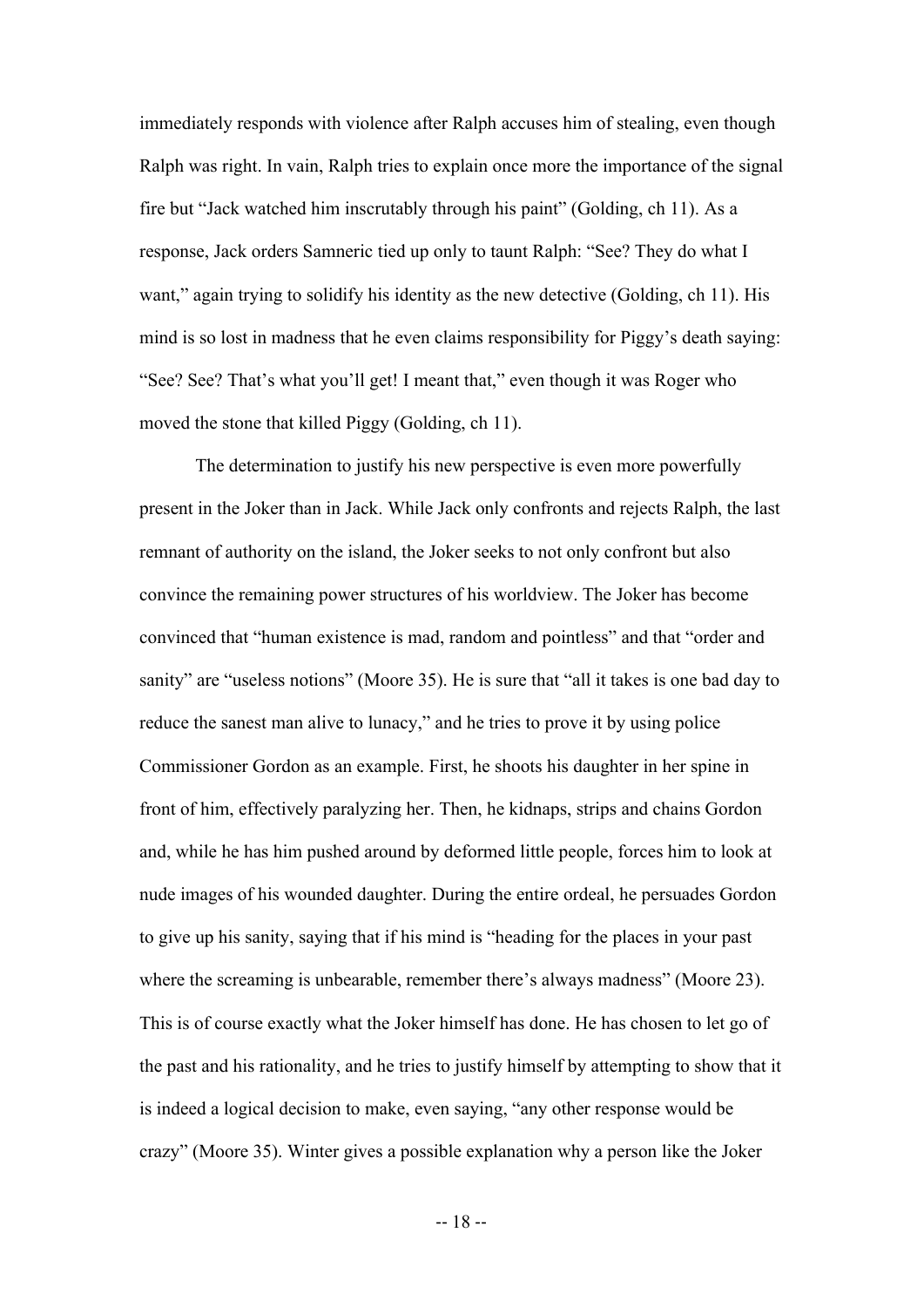can be so singularly convinced of himself: "the more a particular violent identity is elaborated … the more attractive a choice it may become for the individual who has no other well-elaborated identity" (158). It is clear that he seeks to reaffirm his identity as he acknowledges that he did everything to "[demonstrate] there's no difference between me and everyone else," which reveals some of his insecurity (Moore 40). Nonetheless, he is so blinded by his conviction that he cannot see that what he did to Gordon was not, as he claims, "random injustice," resembling what happened to him when his wife died, but that it was all meticulously planned and executed by him (Moore 30). His persistence in proving his point shows, as C. Fred Alford puts it, "that the evildoer is evil out of ignorance, failing to understand that inflicting dread on others cannot bring him to life" (318). At the end, Batman confronts the Joker, who recognizes that Batman also "had a bad day," which, according to him, "drove [Batman] as crazy as everybody else … only [he] won't admit it" (Moore 40). However, Batman reveals to the Joker that, despite his efforts, Commissioner Gordon is "as sane as he ever was," and he discloses an important truth about the Joker's descent into madness: "maybe ordinary people don't always crack. … maybe it was just you all the time" (Moore 43).

Another element that supports that it takes an effort of the will to fall into madness is that in both novels there are people under similar circumstances who respond differently. In *Lord of the Flies*, Piggy suffers from much the same amount of rejection and humiliation as Jack, perhaps even more, yet he never loses himself as Jack does. Likewise, in *The Killing Joke*, Commissioner Gordon also does not go mad despite the traumatic experience that the Joker put him through. Right before the police arrive at the scene, the Joker declines Batman's offer to get him help, saying, "it's too late for that," and instead tells him a joke about two men attempting to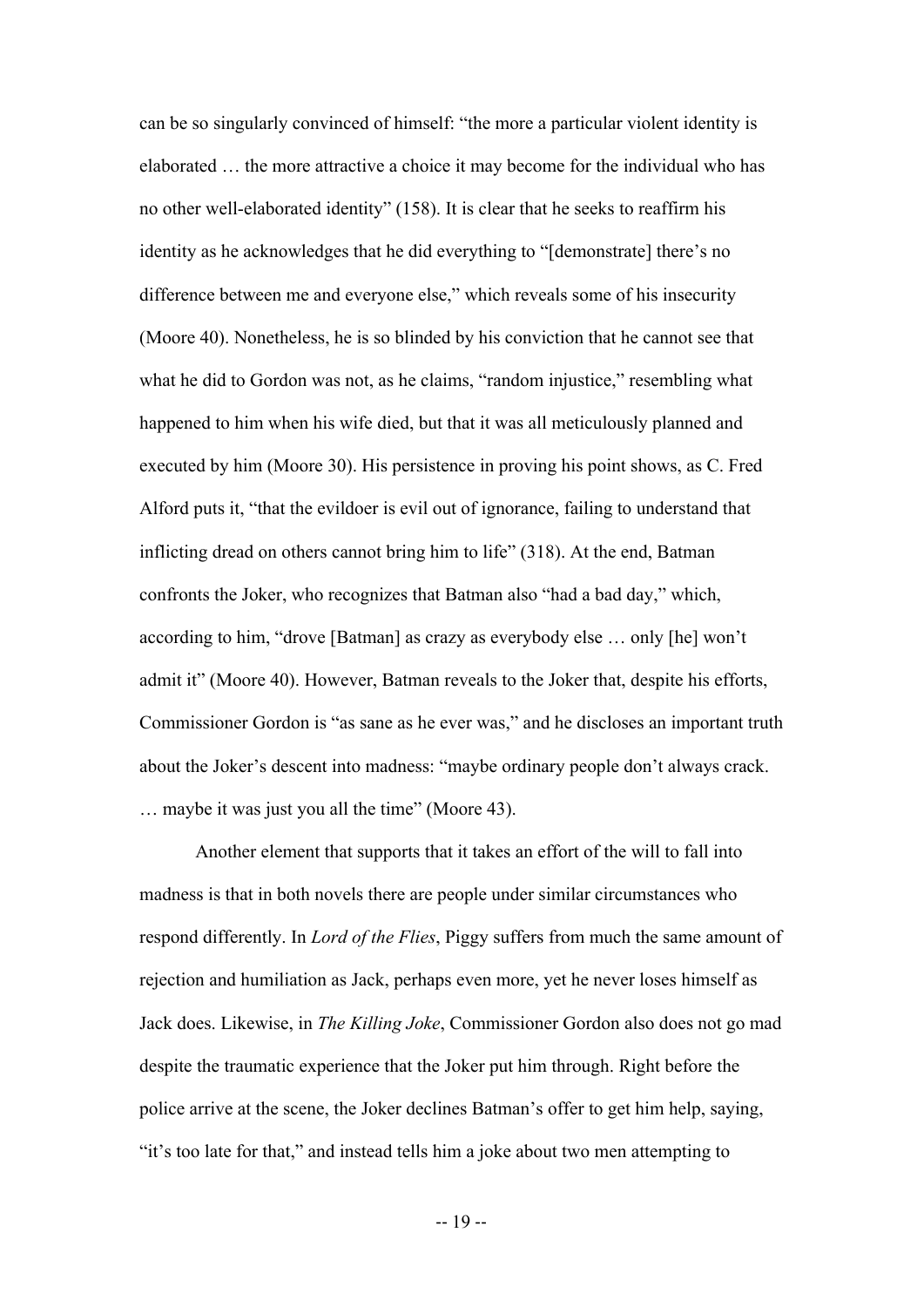escape a lunatic asylum (Moore 46). One of the two men suggests using the beam of his flashlight as a bridge to cross a gap to which the other responds: "You think I'm crazy? You'd turn it off when I was half way across" (Moore 47). The joke gives an important insight into the nature of madness, namely that the vicious cycle of mad thinking prohibits the escape from madness once the mind has gone too far, a dangerous trap that the Joker has fallen victim to. Nonetheless, it was their conscious effort and persistence in justifying their behavior and identity that truly caused Jack and the Joker to become mad and evil to the point of no return.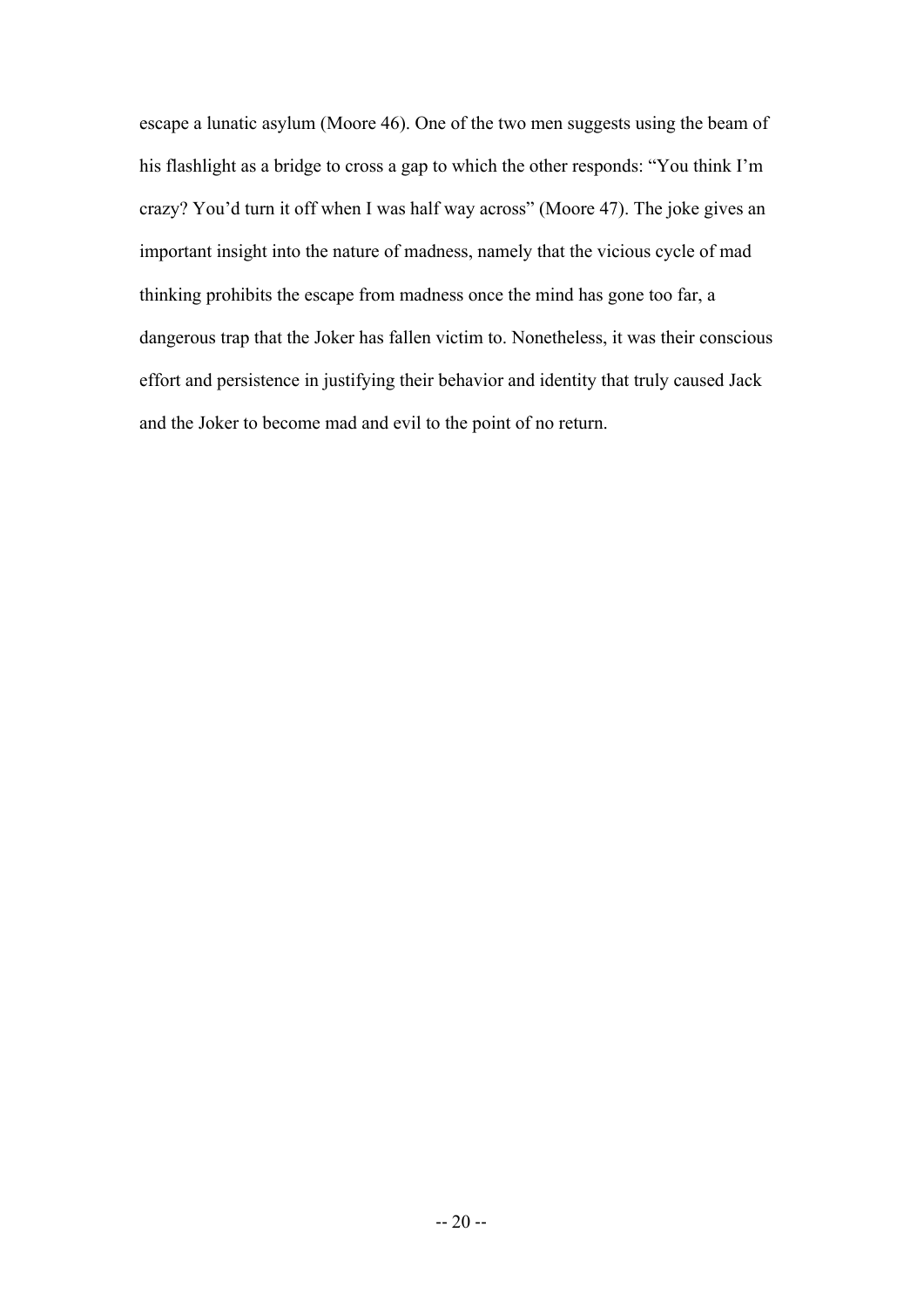#### **CONCLUSION**

Sholom J. Kahn has noted that "man's central problem is surely that of the good and evil in his life, and it is because the books he reads and writes are, in one way or another, concerned with that problem that they are so important to him" (98). This is perhaps why *The Lord of the Flies* has been such a timeless classic and why *The Killing Joke* has remained a favorite among graphic novel readers. Although both Jack in William Golding's *Lord of the Flies,* and the Joker in Alan Moore's *The Killing Joke* started rather innocently, they underwent a transformation from choirboy and comedian to vicious savage leader and murderous psychopath. Their lack of a stable identity and fear of failure led them to adopt masks with relatively good intentions. However, these masks altered their minds in such a way that a new persona was unleashed that soon controlled them completely. Furthermore, there was no moral structure or authority to prevent them from adopting their masks and being surrounded by immorality distorted their memory, making them unable to remember the good in their pasts, which aided their transition into madness. Still, while the circumstances were an important factor, it took Jack and the Joker's own will, and their determination to justify themselves and confront the power structures around them that truly solidified their new evil and mad identity.

Identity and tragedy are at the core of the two stories and the adoption of masks is merely a method to cope with these integral themes in their lives. It is neither solely external nor internal influences that spawn madness but nature and nurture both appear as catalysts for the genesis of these villains. As tragedy strips away their original means of identification, the masks allow them to re-stabilize their character. Ultimately, it is not Golding's emphasis on evil being innate to man that causes madness, for although all his characters are capable of evil, none come to embody it

-- 21 --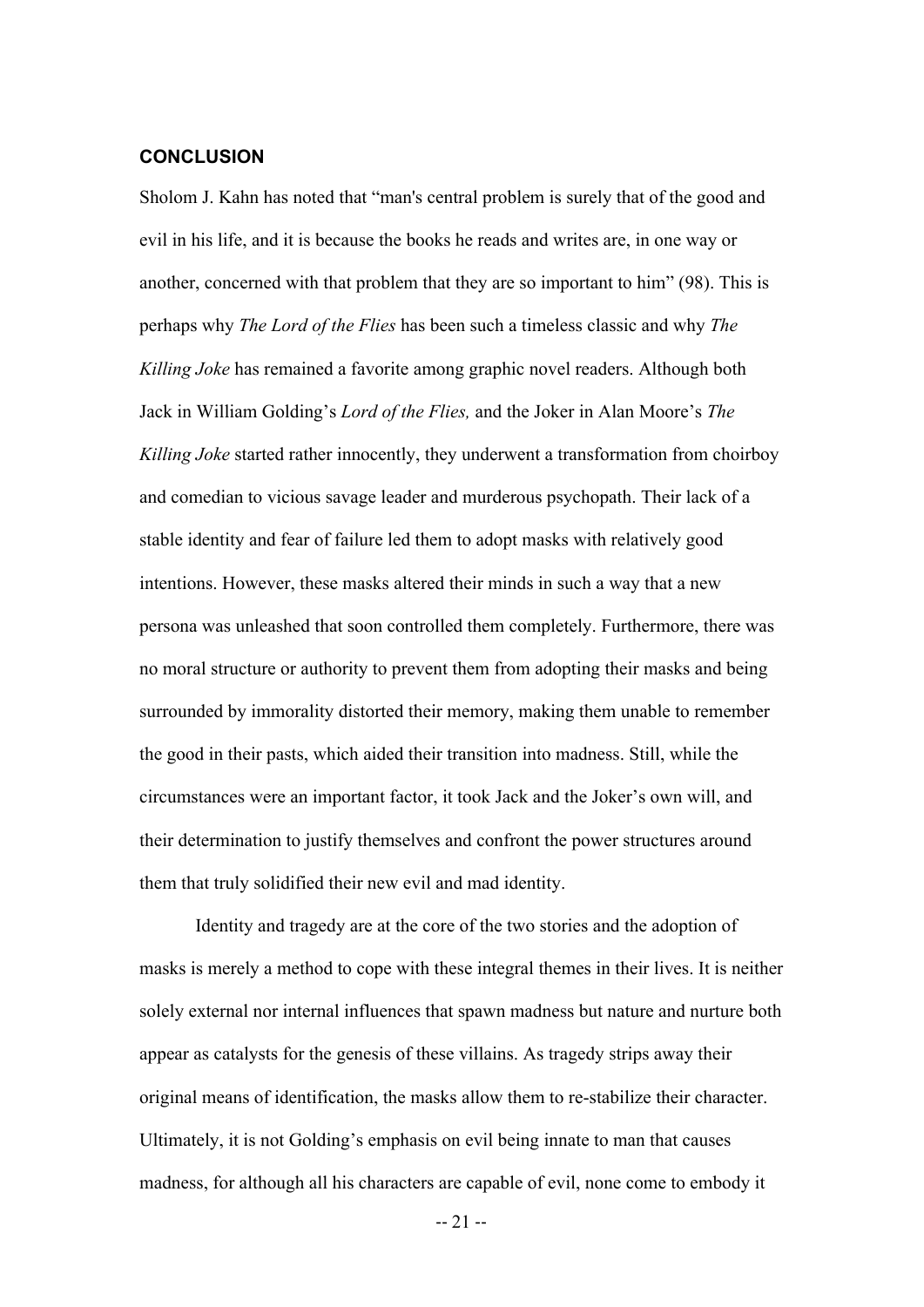as Jack does, nor is it extreme external trauma and tragedy as with Moore's the Joker, for both Batman and Gordon were able to maintain their sanity, but madness is, as the Joker puts it, an "emergency exit" (Moore 23). Madness is the choice to deviate from the accepted, often moral, norm of behavior to establish an identity or, more particularly, to find and add meaning and importance to a life that lacks both. However, the nature of madness allows a man to make this decision only once, after which he is sucked into a vicious cycle of thinking from which the mind grants no escape. Consequently, the madman is actually like the tragic hero, but one who fails to realize his error and instead justifies himself to guard his fragile identity from further pain. In conclusion, the nature of evil and madness in literature is neither a manifestation of man's nature nor a consequence of tragic events but an expression, however devastating, of man's own free will.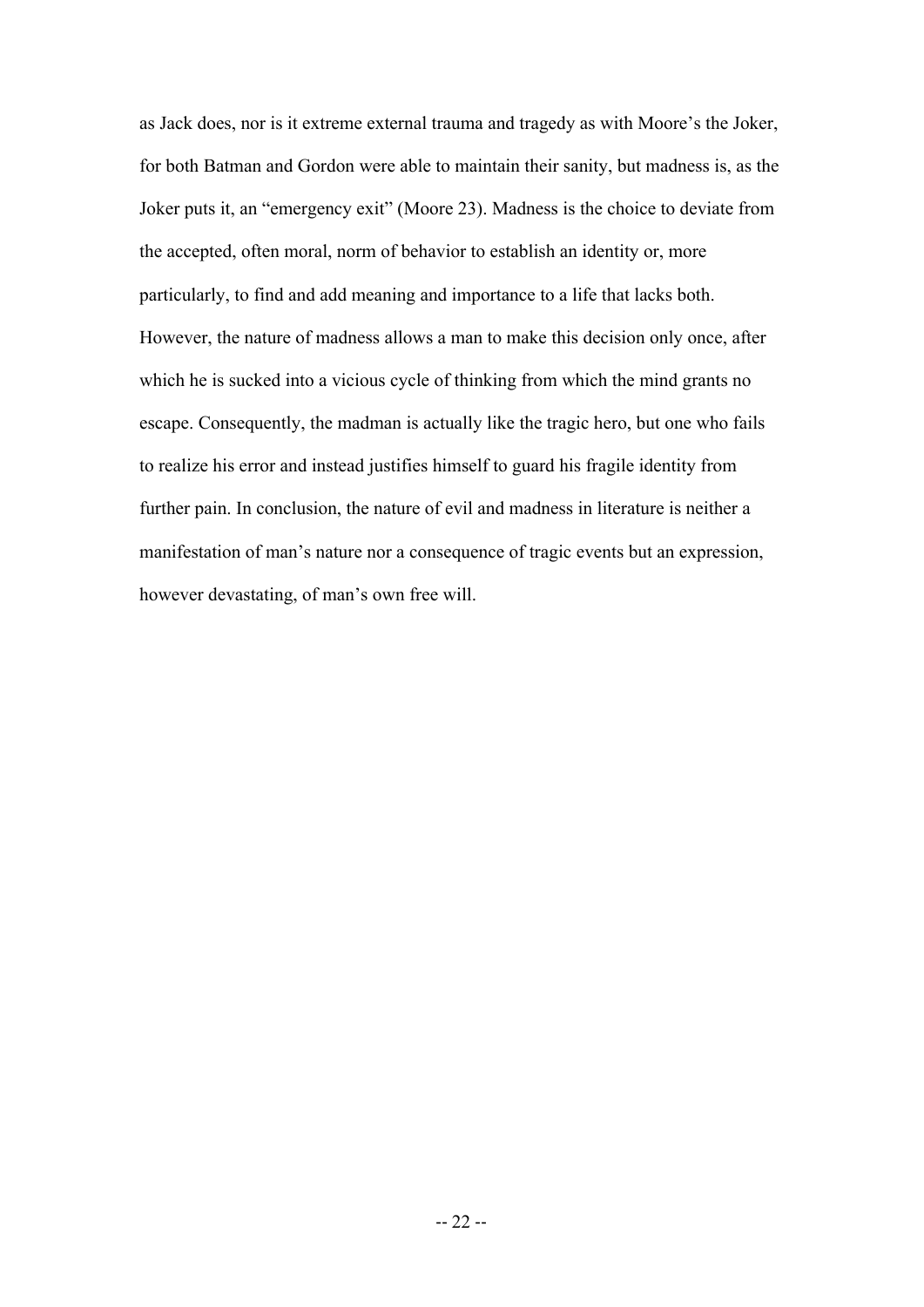**SECTION II**

# **A Storm Is Coming**

A short story by Wesley Smit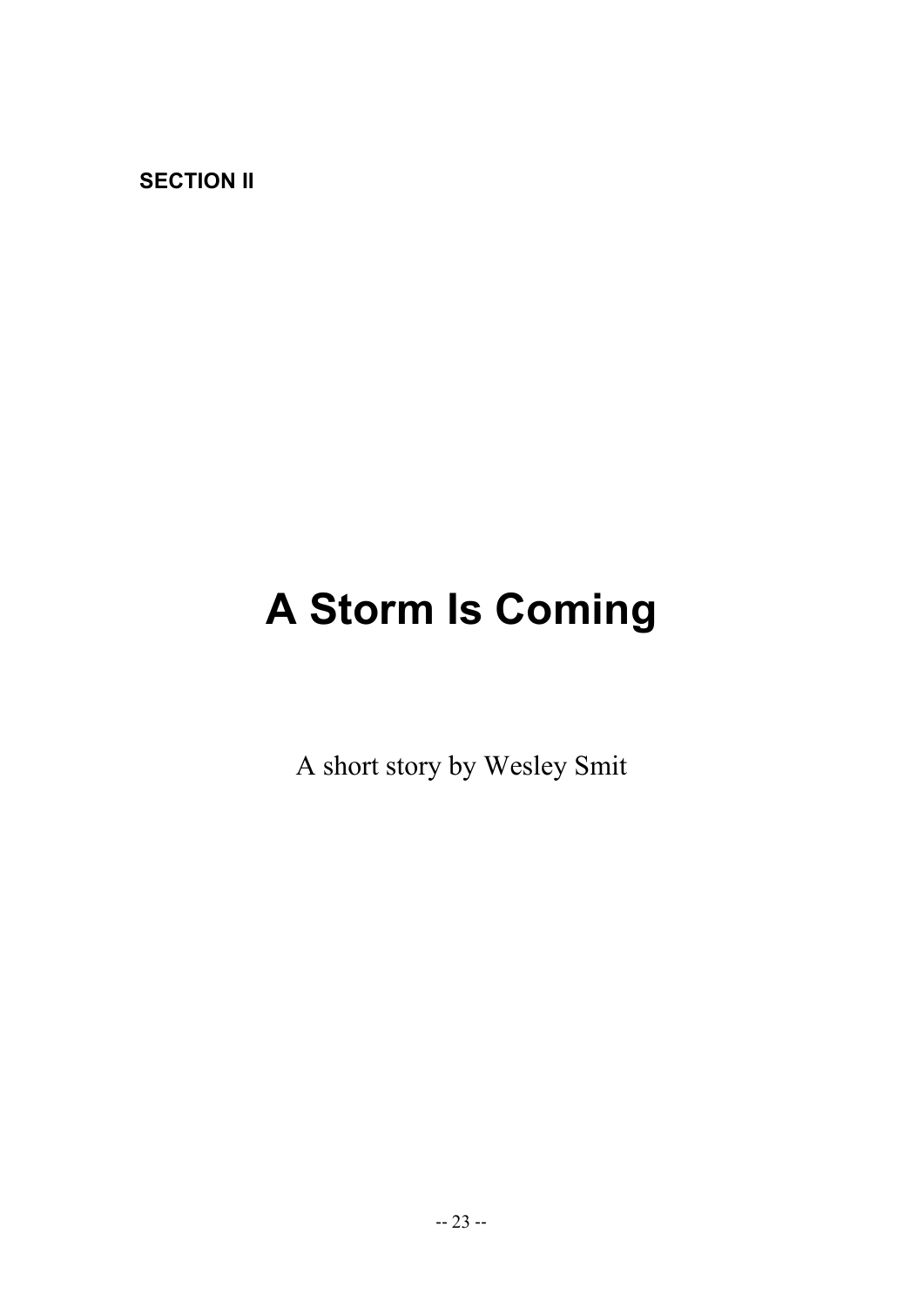The walls were black, the hallway seemingly endless. Jared peered into the darkness in front of him. There was hardly any light and he felt like he could actually see the darkness, as if it was an entity. Hollow steps echoed through the hallway.

#### *Hehehehehe.*

Jared stood frozen to the floor, neck and back sweat-soaked. He couldn't figure out if the voice was real or just in his head, but he recognized it immediately.

*Come here boy; let's have some fun.*

Though he wanted to, he couldn't turn around. The steps came closer, in front or behind, he did not know. He felt the darkness moving steady towards him. It was pulling him in. With every muscle in his body he tried to move but they all failed him.

#### *Hehehahahaha.*

The laugh became louder. Jared tried to open his mouth. "Help." He hardly heard the faint yelp himself.

*You know you can't run.*

A black hand reached out to Jared's face.

"Aaaaaah!" Jared shot up straight, eyes wide open, muscles tense. He breathed hard, felt his heart pounding in his throat. It took him a couple of seconds to realize he was in his bedroom.

"Are you okay honey?"

"Yes, yes." Jared looked at the sheets. They were soaked in sweat. "Yes. I'll be alright."

"That nightmare again?"

"Uh-huh." Jared looked at Ellen. Her eyes calmed his heart. "The same one every time." He put his head back on his pillow; Ellen leaned over and put her head on his shoulder.

"Do you want to talk about it?"

Jared remained silent as he stared at the ceiling.

"You don't have to talk to me, you could see someone," Ellen said.

"No." The voice still echoed in Jared's mind.

"There's no shame in it, lots of people go nowadays."

"It's not that I'm embarrassed, it's just—" Jared briefly closed his eyes. He could not shake the image of the black hand and the memories it made him relive. "It's just, I'm not like that you know? Plus, we don't have the money for it anyway."

"That shouldn't be an issue—"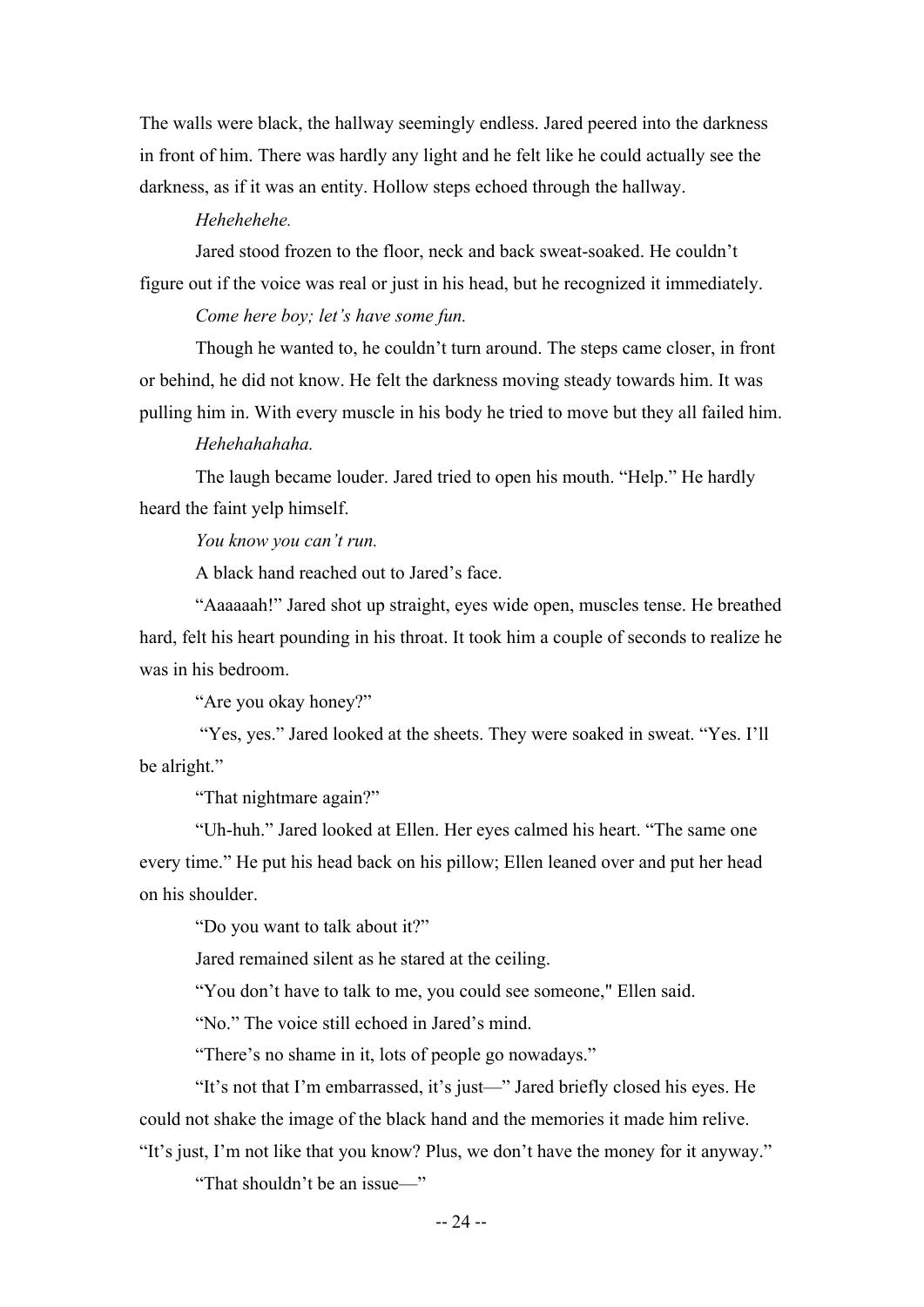"But it is. And you know it. We talked about this didn't we?"

Ellen looked up at him. "It's just that... I worry about you."

Jared sat up. "Don't. I'll be fine. Look, I don't want you to worry about me, all right? We have enough to worry about as it is." He stroked the side of her face. "Okay honey?" The more he looked at Ellen, the more he felt at ease. His mind stopped racing. She could always calm him down, no matter the situation. It was as if she radiated this confidence that everything would be fine, as though she could see beyond what he could see. He reached for her hand and kissed it, wondering why of all people she had chosen him.

A loud bang disrupted the silence.

Jared looked at Ellen.

"What was that?" said Ellen.

Jared quickly jumped out of bed, put on his pants and grabbed the baseball bat in the corner of the room. He whispered. "You stay here."

"Honey don't go."

"Ssssh." Jared snuck out of the bedroom and walked through the hallway. A creak. He froze. Nothing. He gripped the bat tight, his hands sweaty. He made his way to the living room, fear forcing his steps to be slow and deliberate. The room was dark, the shadows deep black. Jared moved towards the light switch and flicked it on. He felt a sting at the back of his skull and toppled forward. Dizzy, he turned around and stared into a gun barrel.

"Where's the fucking money?"

"Money? What are you talk—"

A swift kick connected to Jared's face.

"Where's the fucking money?"

Jared felt his head throbbing. "I don't know! I don't have your money."

"Wanna play dumb with me? Mr. Furino don't like people playing around with his money. You lost, now you pay up."

"I lost? What are you—" Then it hit him. Ellen. He turned and looked towards the bedroom. Ellen stood in her bathrobe, one hand covering her mouth in shock.

"I'm so sorry." Ellen could barely control her voice. "I was so sure I was going to win this time, I was so sure…"

"No, no, no! What did you do?"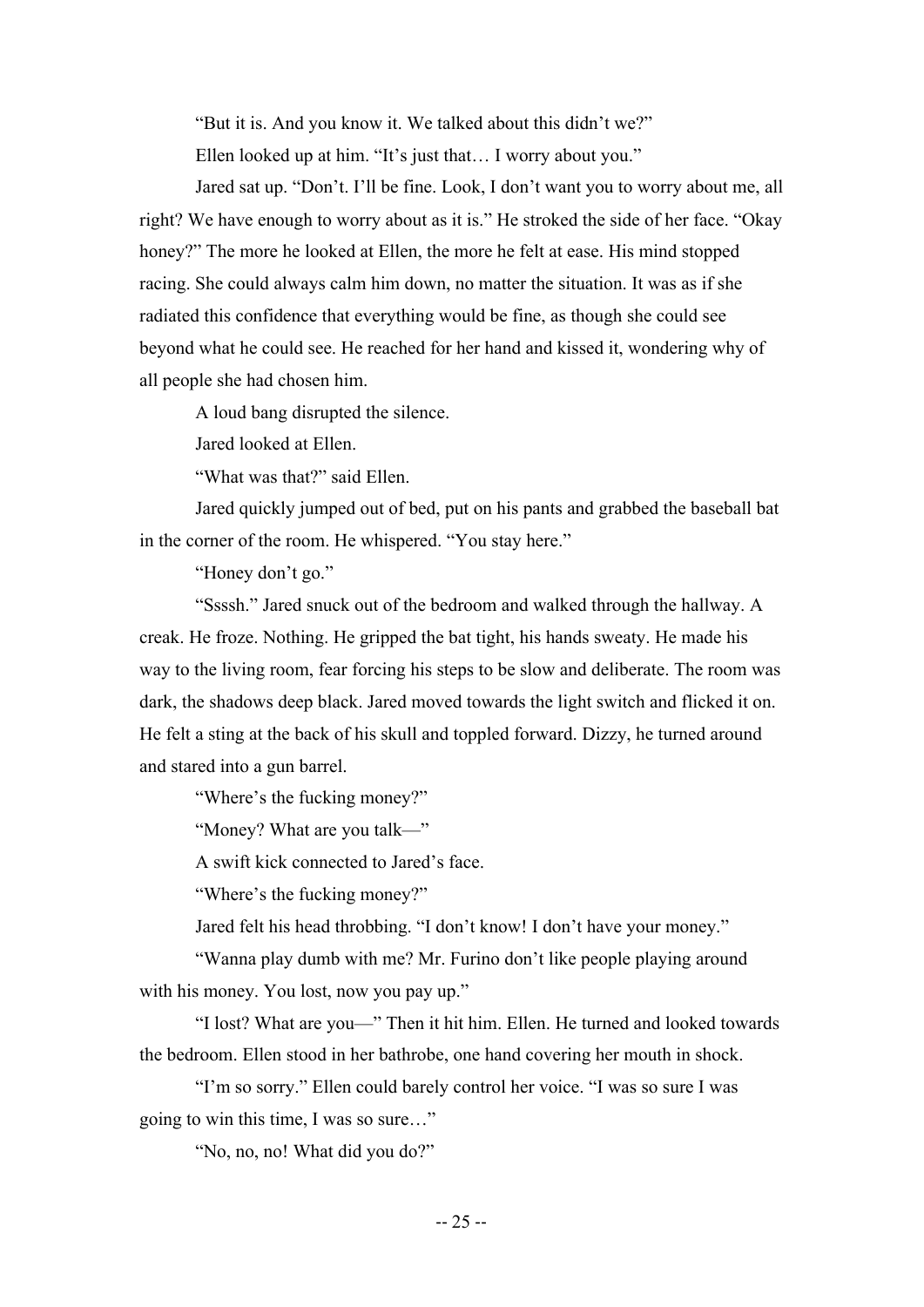"Looks like you can't even control your own woman. She borrowed 6000 bucks and put it on Berry Randall. Sucker went down in the second round. A woman got no business being in boxing, guess this is proof right here." The man gave a crooked grin. His face looked wearied and his skin was rough. There were burn marks visible on his neck.

"6000 dollars? I barely make 1500 a month."

"Not my problem," said the man as he aimed the gun at Jared.

"No, wait! I'll get your money, just give me… give me a month or two."

"You've got a week."

"A week?"

A bullet blasted past Jared's face.

"Okay, okay, I'll get the money, I will."

The man studied Jared and smiled. "Don't blame me that I won't take your word for it." He looked up at Ellen.

Ellen's eyes opened wide. "No…"

"No! Don't even think—"

Jared was too late to dodge the incoming hit. The butt of the gun hit his temple. He fell on his back and saw the man step over his body towards Ellen as everything faded to black.

Jared felt himself moving down the stairs, something pushing him in his back. The darkness moved and shifted in front of him.

*Weak-ling, weak-ling.* 

The voice was all around him.

*Hehehehehe.*

He tried to run but his legs were heavy, mechanical almost, as if they obeyed a different mind. They stopped. A weight came on his shoulders, ice cold, reaching into his bones, slowly spreading through his upper body, like a thick liquid.

*Surprise, surprise.*

The sharp ring of the phone woke Jared up. It had been two days. He quickly rose out of his chair and picked it up. "Hello?"

"Jared?"

The sound of Ellen's voice made his heart jump. "Ellen? I'm here honey."

"If you wanna hear that voice again, you pay the 6000 dollars."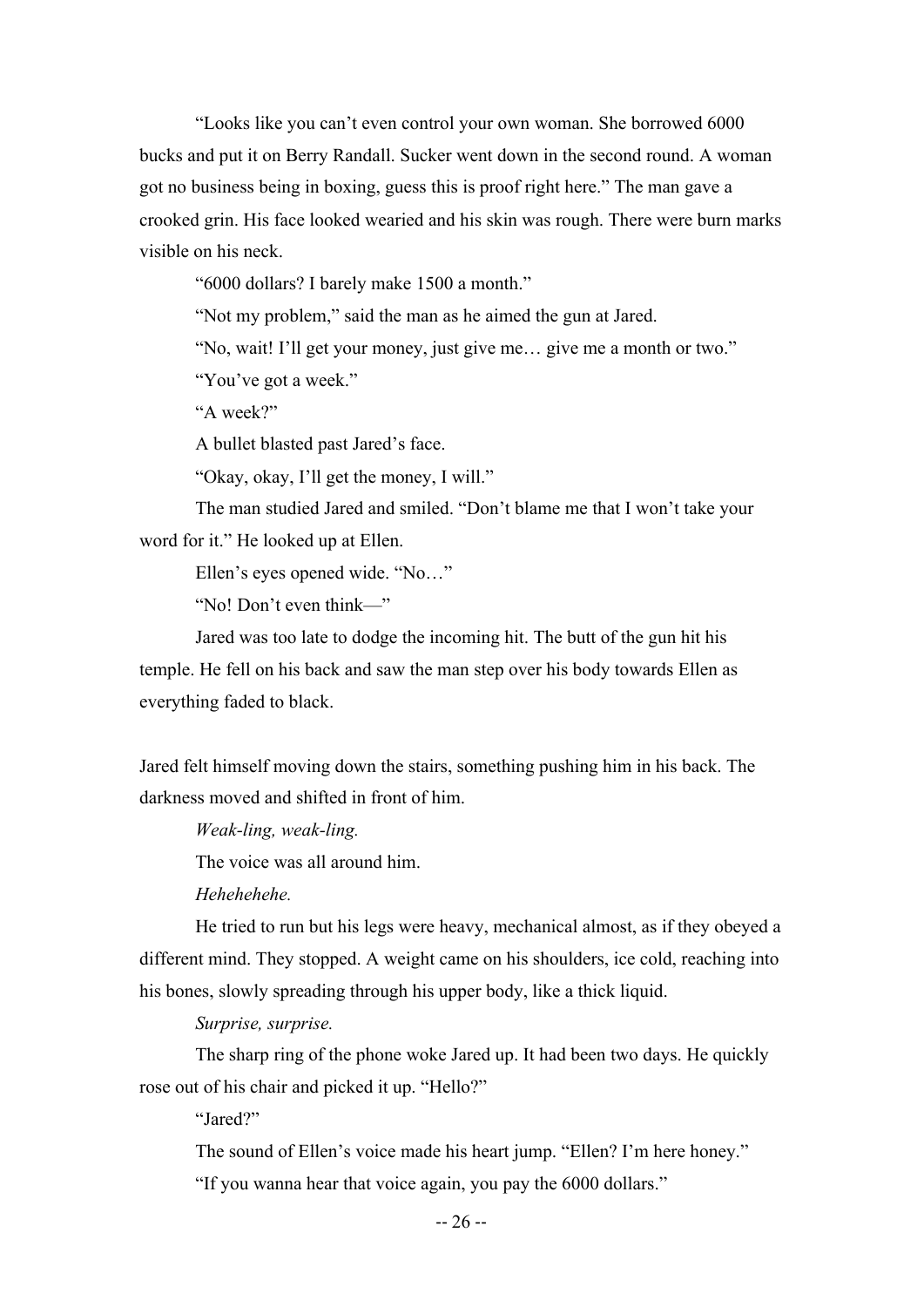Jared recognized the man's voice. "I'll get the money, I promise, I just— just give me more time."

"You've got three more days."

"Three? No, five. You said I had a week!"

"And now I say you've got three days."

Jared's face turned red. "Bullshit! How the hell am I supposed to get that kind of money in three days?"

"You'll figure something out. You wouldn't want anything to happen to that lovely wife of yours, right?"

All the muscles in Jared's body tensioned, his hand gripping tighter around the phone. "If you hurt her, I swear to God, I swear—"

"Who says we'll hurt her? Way too pretty for that."

Jared felt like his head could explode. "I'll kill you if you lay one hand on her, you hear me? I'll fucking kill you!"

"Three days."

The phone went dead.

"Hello?" Jared threw the phone across the room. "Fuck!" He flipped the coffee table and smashed a vase against the wall; it crashed into a thousand pieces. He collapsed to the floor on his knees and only now started to realize what he had just said on the phone. Sorrow filled his heart and tears came to his eyes. He muttered Ellen's name as he fell on his side, alone, with nothing but the voices in his head to accompany him. The night failed to give him rest.

Jared looked through the window at the grey sky. He felt exhausted and his body was limp. Every breath felt heavy and it was like an ever-tightening grip strangled his heart. His mind kept going back to the night Ellen was taken. Over and over he relived the event, trying to alter the outcome. He failed every time. A recurring sound drew his attention. The water cooler was leaking. He watched the drops fall to the floor, escaping their plastic container, only to be absorbed by the carpet. Jared's eyes were fixated on the wet spot that grew gradually.

"Jared James?"

Jared looked up and saw a tall police officer standing in front of him with short dark hair, a big moustache and broad shoulders.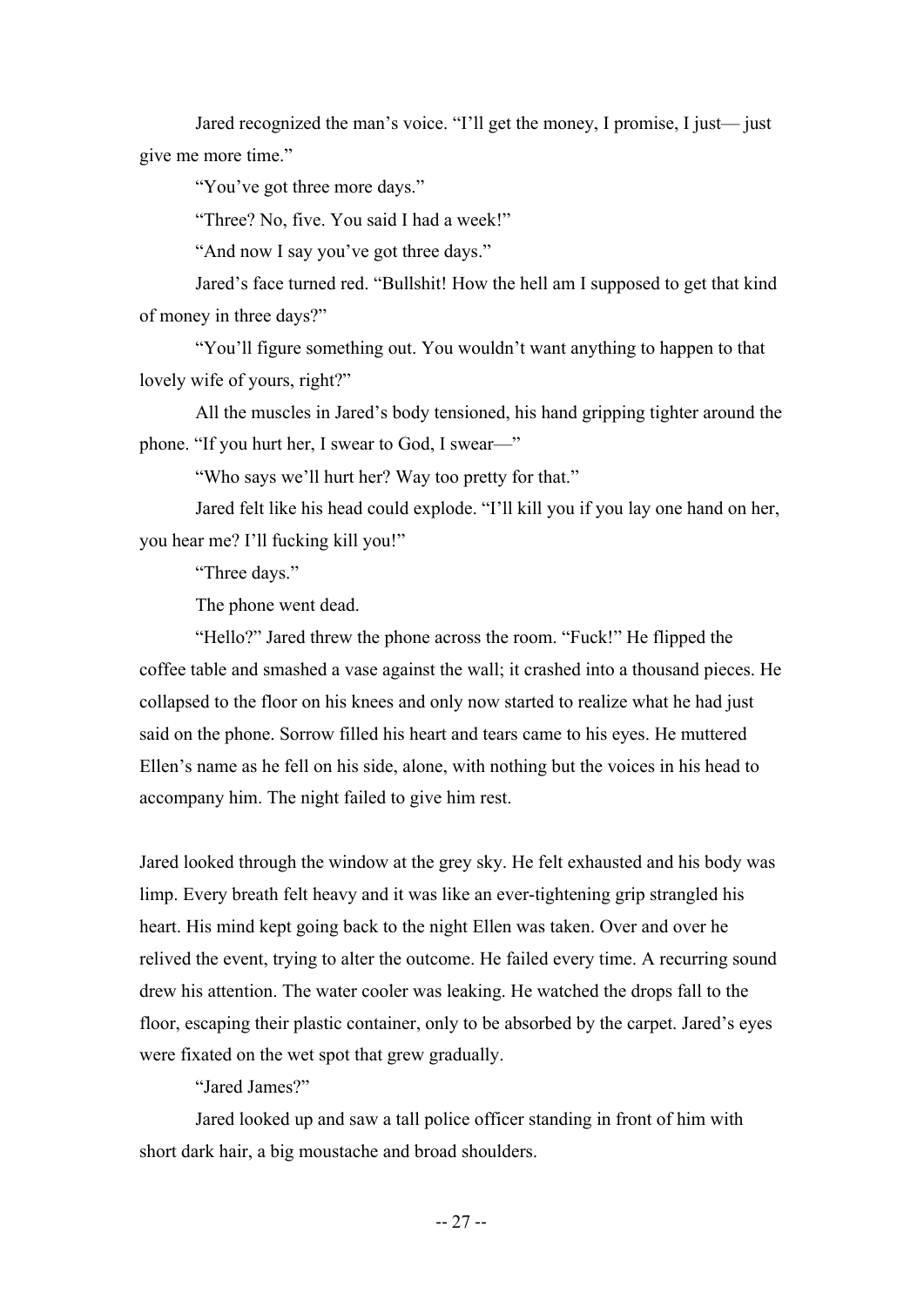"Mr. James, my name is detective Phil Johnson, I'm sorry to hear what happened to your wife, but I want to tell you that we've got our best men on the case. You've made the right choice coming to us sir."

"Are you going to get her back?"

"We'll do the best we can."

"No. Answer me. Can you get her back?" Desperation was in his eyes.

The detective paused for a moment. "Yes sir, we're going to get her back."

Jared felt a mild sense of relief, but it didn't linger.

"I have just a couple of more questions for you, Mr. James. You said the man worked for Furino, correct?"

Though he had replayed the evening countless times in his head, Jared had trouble remembering. "Ehm, yes. He definitely said Furino."

"And he was alone?"

"Yes, as far as I could tell."

"Thank you sir. To help you process all this, you should talk to Ms. Sophia Cosimo of our victim support unit."

"Support unit? Like a shrink?"

The detective chuckled. "She would say she is there to help you."

"I don't know…" Jared stared blankly in front of him.

The detective tapped Jared on his shoulder. "Give her a shot. It'll do you good. Won't hurt to try right?"

"I guess not."

"Come, follow me." The detective turned around and started walking.

Jared stood up and followed him. It wasn't a large police precinct, and besides the woman at the reception area it was mostly empty. The detective told him they were hard at work at building a case against Furino, but he hardly registered any of it.

"Her office is right over there, next to the canteen," the detective said. He knocked on the door and opened it after he heard a response. "Hello Ms. Cosimo, I've got someone for you here, Mr. Jared James."

Sophia was in her late twenties, wore glasses and had long black hair. She had a warm smile. "Welcome Mr. James, take a seat."

Jared turned to the detective. "Please, find her."

"We're working as hard as we can Mr. James. I'll be on my way now." The detective gave a short nod to them both. "Sophia, Mr. James."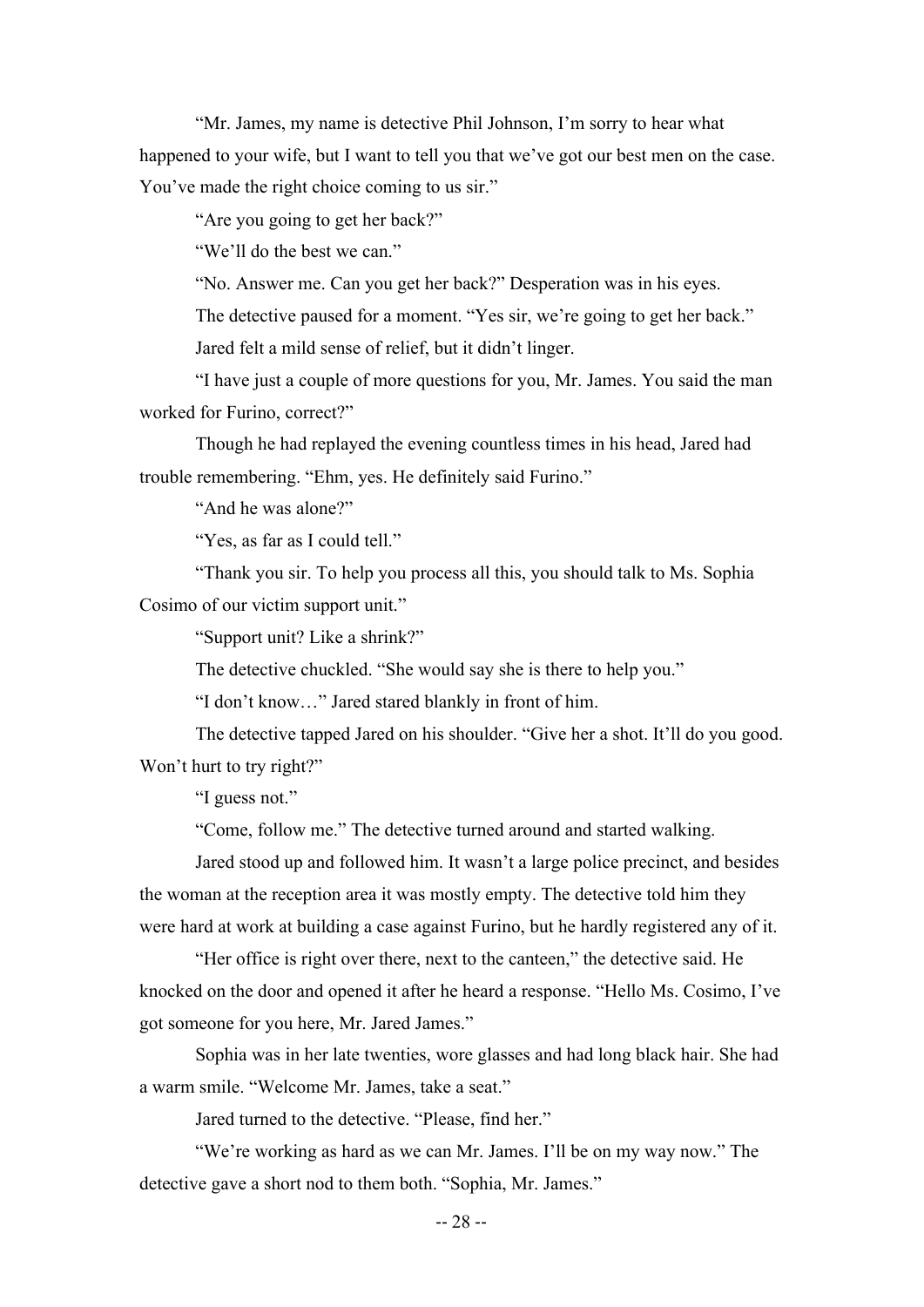Jared watched him as he walked to the canteen and he could see a couple of cops laughing and playing cards as the canteen door swung open and shut. He entered Sophia's office and closed the door behind him.

"Can I offer you something to drink?" Sophia said.

"I'd like some water, thank you," Jared said as he looked around the office. Sophia gave him a glass of water.

"I have no idea how this works." Jared didn't feel comfortable, despite sitting on a large leather sofa. Sophia sat down opposite him on a chair, legs crossed, watching him intently. Jared looked at her, unsure what to think of the situation.

"Why don't you start by telling me what happened to your wife?"

"Her name is Ellen. She…" Jared cleared his throat. He looked down at the floor. "She was taken three days ago. Somebody had broken into our house, saying we had to pay up 6000 dollars. Turned out Ellen had a gambling debt. She'd always had problems gambling, but never amounts like this."

"Do you know why she did it?"

Jared took a sip of water. "We struggled a lot. Money was always low."

"You think she did it to help you?"

Jared looked up, his eyes meeting Sophia's. "She lost her trust in me."

"Why would you say that?"

"I should have provided for her. I promised her a better life than this."

"As a couple you share responsibilities—"

"I wasn't there for her when she needed me." Jared's pulse increased.

"You can't put this all on yourself, Jared. That man—"

Jared stood up. "I should have taken him out! It's because of me that she's—" Jared was shaking. "I failed her." He averted his eyes; his voice quivered. "I failed her."

Sophia was taken aback by the sudden outburst. She let the silence speak and waited until Jared sat back down.

Jared looked at the table and saw that he had spilled his cup of water. It was dripping off the table, forming a small puddle on the floor.

"Don't worry about that Jared." Sophia tried to make eye contact. "Your wife, do you love her?"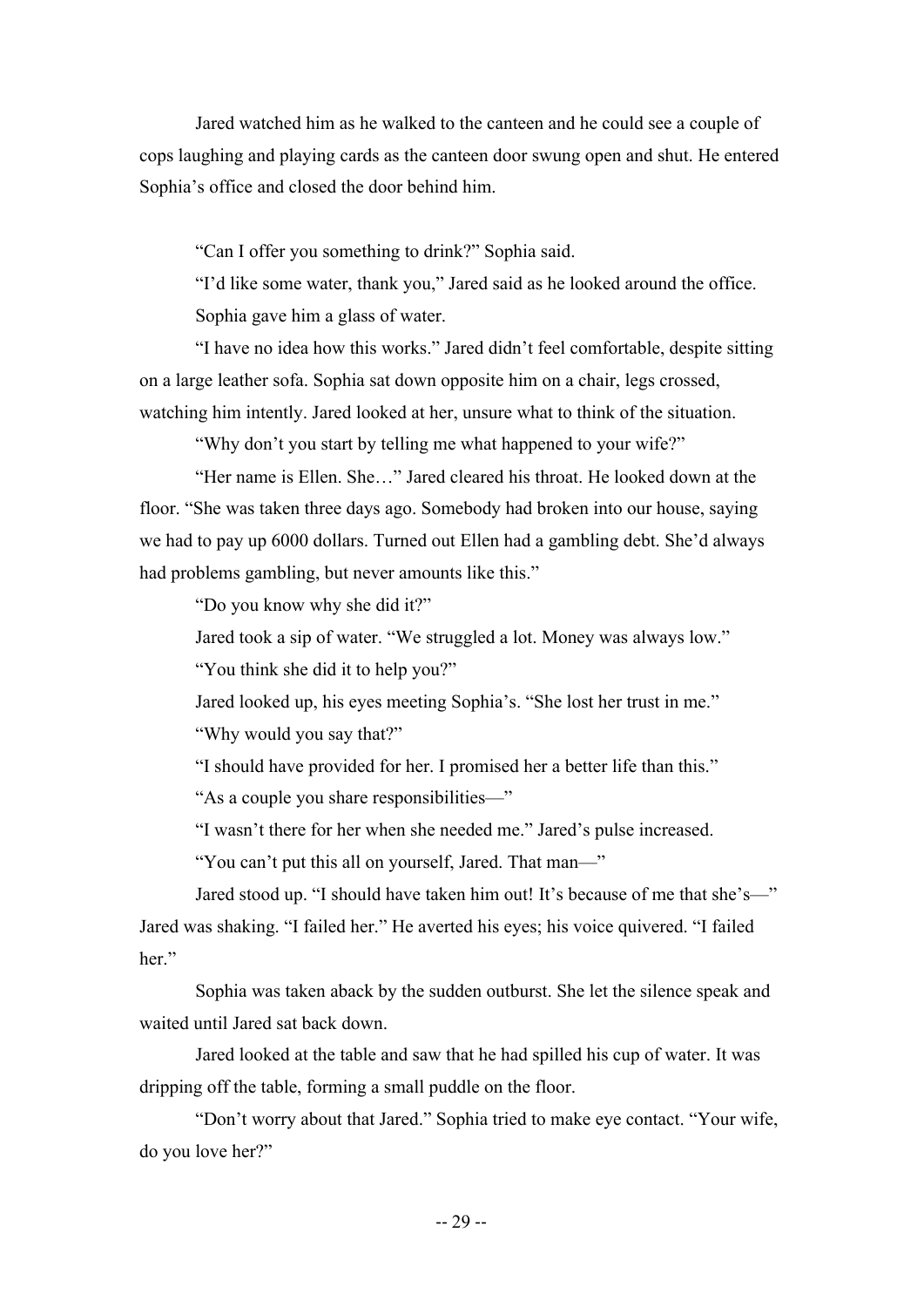Jared avoided Sophia's gaze and fought to control his emotions. "Of course I

do."

"Then you know you did all you could to help her."

"Maybe. Maybe not."

"Can I ask you something? Why did you wait three days to call the police?"

"I guess I was trying to save her myself." The reminder of his failure stung deep in Jared's heart.

Sophia chose not to push the issue. "Do you have any family, someone we can call?"

"My mother died when I was eight years old. I was her only child."

"Oh, I'm sorry. And your father?"

Jared looked up and clenched his jaw.

*Weak-ling, Weak-ling.*

He wasn't sure if he had heard the voice. He refocused. "My father… My father is in a lunatic asylum."

"You mean a psychiatric hospital?"

"Whatever you wish to call it."

"How long has—"

"I rather not talk about him."

Sophia paused briefly. "You know Jared, sometimes it is good to talk about the past. It helps us to—"

"He did something terrible and got away with it. He's a maniac."

"I'm sure there was a good reason to admit him. I know it can be hard to understand the mentally ill."

"Do you?" Jared leaned forward. His tone changed. "You know what is like to live in fear? Praying the alcohol will knock him out before—" Jared calmed himself. "There is no such thing as mentally ill."

"I can assure you there is. It's not always easy to explain. And no, there is no quick fix. Counseling is slow, but sometimes real progress can be made."

Jared stood up and started to walk around the room. "Counseling." He shook his head. "You know what the worst part is? People like you who are more interested in curing his so-called condition than in the lives he's ruined. Instead of letting him rot in jail you treat him like a fucking victim."

Sophia was adamant. "It's not always like that Jared."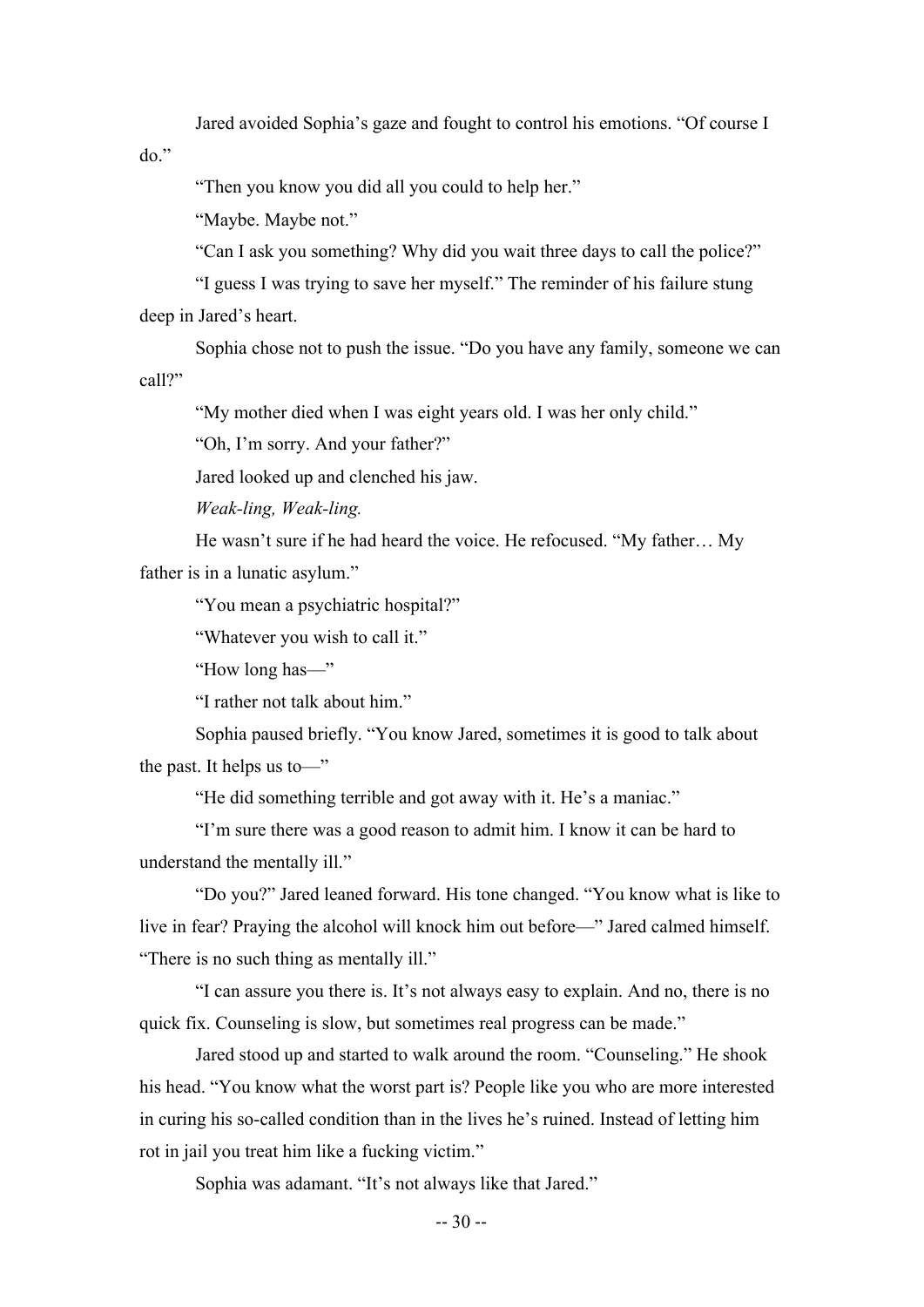Jared exploded. "You know what he's done? You want to see my fucking scars?" Jared felt the hate coursing through his veins. Painful memories fueled his rage. "You want to know how my mom died?"

"Is everything okay here?" An officer stood in the door opening, one hand on his firearm.

Sophia quickly answered. "Yes, yes. Everything is fine." She looked at Jared. "Just some emotions running high."

"I'm wasting my time here." Jared moved towards the door. He stopped right before he walked out and looked at Sophia. "I'm sorry, this just isn't for me." He quickly walked on before she could respond and made his way to the reception area. Opening the front door he glimpsed the water cooler out of the corner of his eye. It was still leaking. The spot on the floor was still growing.

The sun was slowly setting in the distance, its light barely penetrating the thick clouds. One day remained. Jared had barely eaten the last couple of days and his racing mind prevented him much sleep. When he had been able to close his eyes he was plagued by nightmares and that all too familiar voice.

#### *Weak-ling.*

He found some solace on the streets, where he had spent most of his time, making multiple visits to the police precinct daily. He had just received the same answer they always gave him, "we are doing everything possible, sir. We'll call you if we'll have more information on the situation." What bothered him most was that he found it increasingly difficult to recall Ellen's voice. Hope was both his sole source of comfort as well as a poison in his veins. He felt a small drop fall on his head. He looked up. "Looks like rain," he mumbled.

Jared's phone rang.

He stopped abruptly, the ring sending a chill through his body. He regained focus, took his cell phone out of his pocket and answered after the third ring. "Hello?"

"Mr. Jared James? Detective Phil Johnson here."

The pause between the words seemed like an eternity. "I have some good news for you Mr. James," the detective said. Jared lifted his head to the sky, eyes closed, still afraid to hope. "We found your wife sir."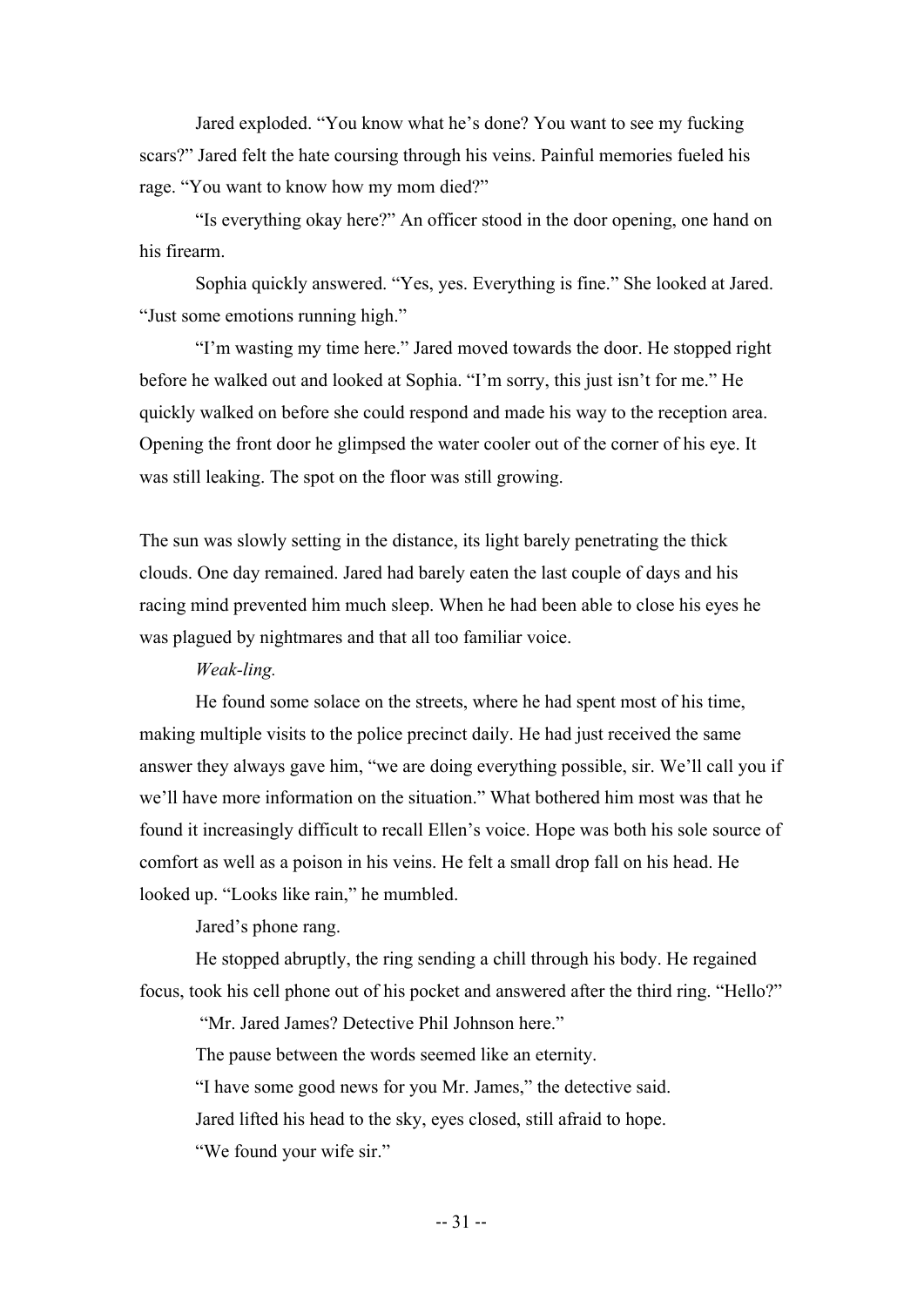The news hit Jared slowly and it took a while before hearing led to comprehension. "You found—" A bubbling flow of joy and relief overwhelmed him. "You found her? My wife? Ellen?"

"Yes sir."

Jared put his hands in his hair and took some deep breaths. He felt like a weight had been lifted of his shoulders. "Is she alright?"

"She has some nicks and bruises but other than that she's perfectly fine."

"Where is she?" Now the realization of it all had set in, Jared longed to see, hold and kiss Ellen again.

"A patrol car is on its way to the precinct right now with your wife. We have the suspect in custody as well."

"Thank you sir. I'm on my way." Jared hung up the phone, turned around and looked down the street. A warmth slowly spread through his chest. "Yes!" The shout alleviated some of the tension that had been built up in Jared's stomach for the last couple of days. He started to run. The police precinct was only five blocks away. He seemed to gain energy with every step he took. He rushed past the people on the sidewalk, almost bumping into a couple of them. His heart beat rapidly in his chest, as he sprinted as fast as he could, his lungs struggling to keep up with his rapid pace. The precinct was just across the large intersection. He stopped to gain his breath as he waited for the light to turn green. He felt another drop of rain on his head. He looked to his left and saw a pair of police cars pull up to the red light. He froze. Ellen sat in the back seat of the car in front, unaware of his presence. "Ellen!"

Ellen looked up as the light turned. She turned her head and her eyes locked in on Jared's. The car moved forward. She smiled.

Jared stood still as his eyes followed Ellen while the car moved across the intersection. A red blur entered Jared's vision from the right. A loud crash filled the air followed by screeching tires. Ellen's car stood still in the middle of the street, half bent around a red pick-up truck that obscured the back seat of the car. Jared stood at the corner of the intersection, the collision constantly repeating itself in front of his eyes, the sound of crushing metal and breaking clash still echoing in his ears. Police officers in the other car came out and immediately started checking the totaled vehicles. Slowly strength returned to Jared's legs. His voice was barely audible. "Ellen?" He began to walk towards the cars. His voice was louder now. "Ellen?" His pace increased.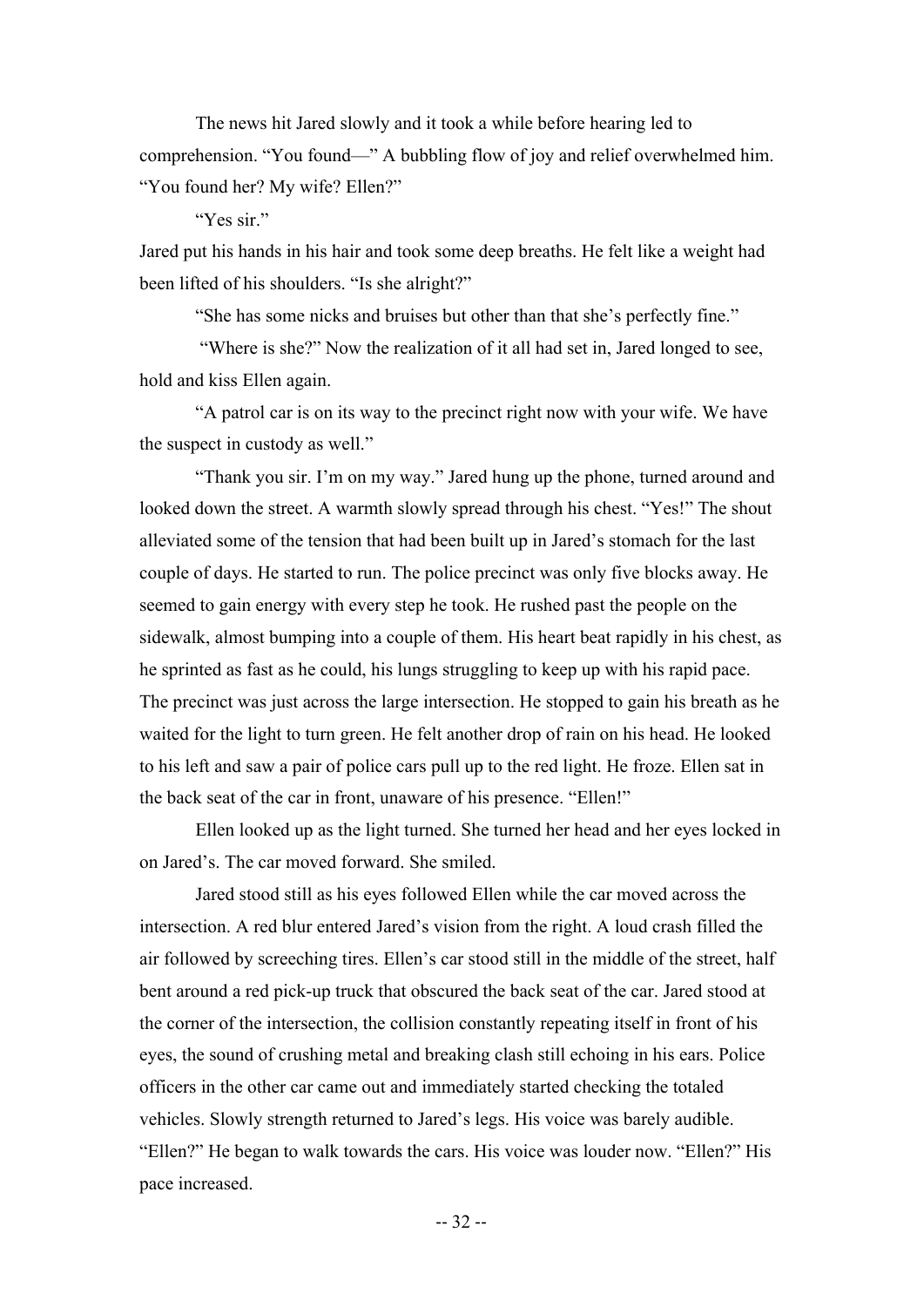One of the police officers approached him. "Sir, I'm going to have to ask you to stand back."

Jared ran into the officer, who stopped him and attempted to keep him away. "Let go of me!" He struggled to move past him. Then he saw Ellen, her head twisted to the side, hollow glassy eyes staring straight ahead, lifeless. "Ellen!" Blood dripped down her busted face and a shard of glass protruded from her neck, covered in blood. "No, no…" His hands were shaking. The grip on his heart clamped down, crushing the last bit of hope he had held onto, succumbing to the finality of image in front of him. He looked towards the officer. "Is she—" a wave of sorrow silenced his words, penetrating his bones, weakening his knees.

"I'm sorry sir," said the officer.

He could not match the morbid image of the woman in the car with that of his wife. He tried to envision his Ellen but he could not. Her face was elusive like smoke, quickly fading and dispersing. Instead another figure emerged from the smoke, a dormant image chained to sorrow and guilt, locked away in the dungeons of his mind. He could only see his mother.

#### *Hehehehehe.*

Grief and rage intertwined themselves around Jared's heart, sinking their claws deep into his soul, opening wounds that were covered but never healed.

Ambulances and more police officers had already arrived at the scene.

Jared looked up through teary eyes and saw the officer who had driven Ellen's car being treated for a wound to his head. Jared snapped. He rushed towards the officer, blinded by tears, fueled by fury. "You killed her!"

Before he could reach the officer, another one stopped him.

Jared grabbed him by his collar, shouting madly. "You killed her!"

The officer quickly countered with a swift elbow to the face. He grabbed Jared's arm, twisted it behind his back, pushed him to the street and handcuffed his arms behind his back.

Jared was on his knees, all strength leaving his body. His cries carried an immeasurable anguish and his loud sobs drowned out the rumbling thunder in the background. He felt as if his veins were filled with acid, continually tearing him up inside. Instead of giving life, every breath burned his lungs, his cries making his throat sore.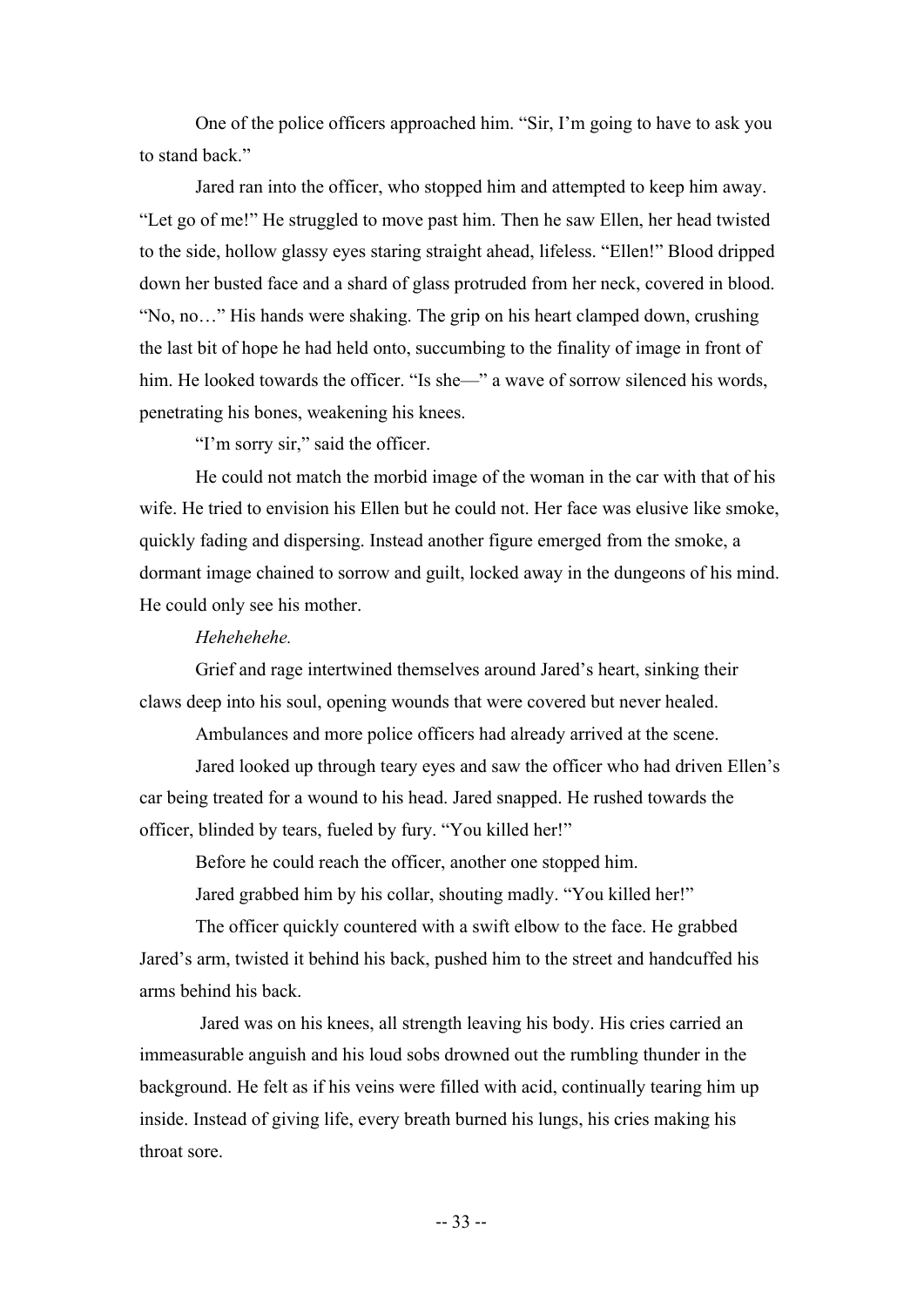The officers could not help but stare at him, his body shaking from his violent sobs. All bystanders stood and watched in silence.

Detective Johnson had also arrived at the scene, somewhat stunned by the agonizing sound of Jared's cries. "Is the suspect hurt?"

No one responded.

The detective raised his voice. "The Furino witness, is he alright, is he still in custody?"

The officers nodded and pointed at the car 15 feet in front of Jared.

Jared looked up and saw the vehicle, standing slightly sideways, just enough so Jared could see the kidnapper in the backseat through the car window. He had a smug look on his face. Jared's cry slowly turned to a chuckle.

"Good thing. I guess we got lucky," the detective said.

The laugh grew louder. "Hehehehehahahahaha."

The detective and the officers looked at Jared, disturbed.

"hehehahaHAHAHAHAHAHAHAHAHA!" Jared leaned backwards, his head to the sky, laughing uncontrollably. "HA HA HA HA HA HA HA!" The manic laughter filled the air, becoming louder and louder. A sense of dread filled all who were present. A flash of lightning lit up the sky followed by a loud crash. Jared continued to laugh. Slowly, a rhythmic tapping permeated the air. It had started to rain.

Eddie looked in the fridge. There was nothing in it except for a half filled carton of orange juice. He grabbed it, closed the fridge and took a sip. He looked at Martin and Joey playing cards at the table. "Where are all the guys?"

"They're out to get Furino." Joey took a card from the deck and discarded another.

"You mean Furino, Furino? The crime lord?" Said Eddie.

"Yeah, who else? They got some new Intel from that kidnapper guy they brought in today. Guess he thought he was too old to go back to jail, so he decided to roll on Furino," said Joey.

"Really?" Said Eddie.

Joey found satisfaction in knowing and telling the story. "He gave up names, addresses, the whole shebang."

Martin chimed in. "Safer to do some jail time if you ask me."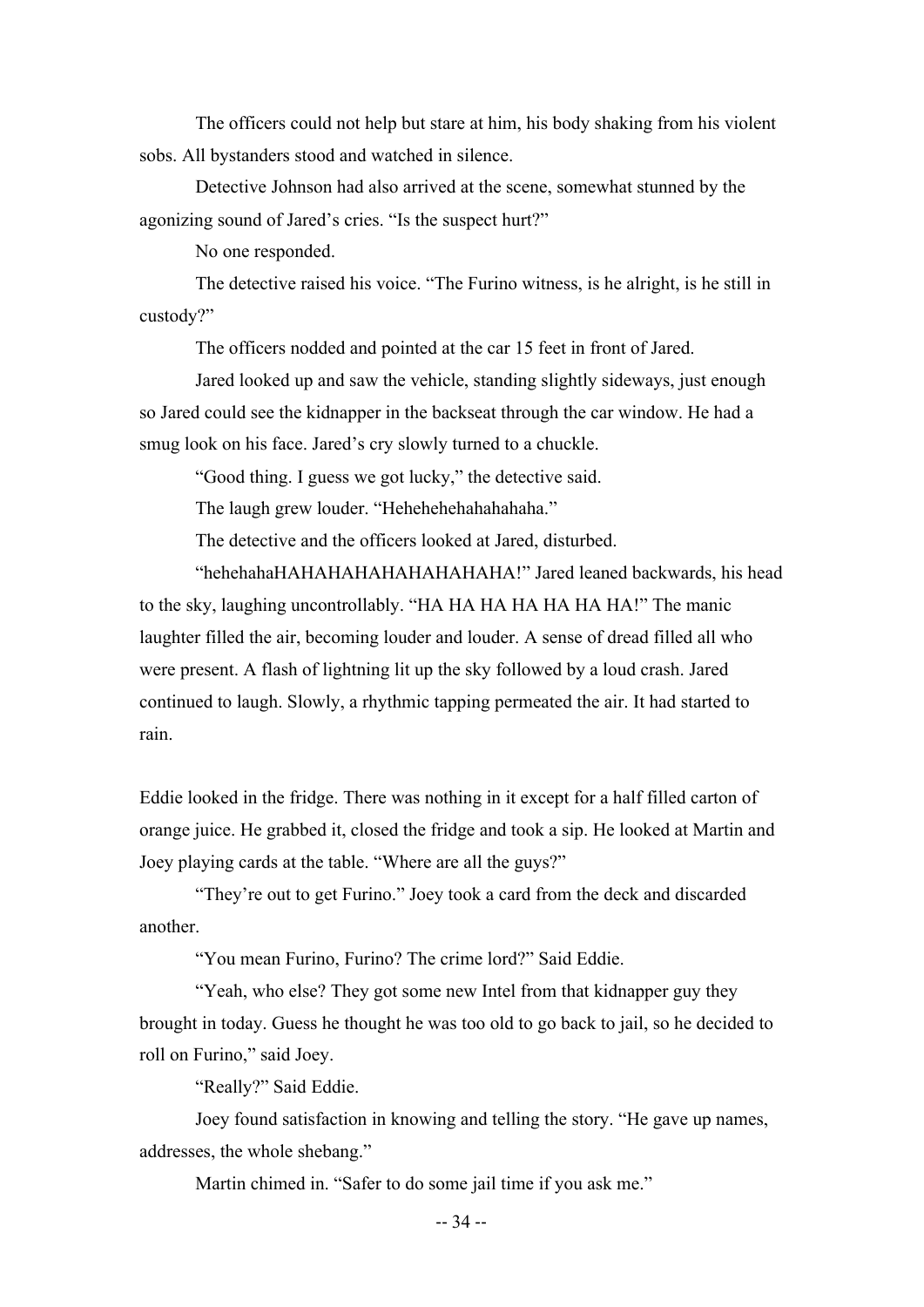"You got that right. He's got some balls to tell on Furino," said Eddie.

"Uh-huh, that's why the Chief wasn't gonna waste any time going after him.

You never know if he has a guy in our precinct, news like that travels fast," said Joey.

Eddie put down the carton and yawned. "He must have taken an army with him then, nobody is around."

"Just us old timers and administration," said Martin.

"That hot shrink still around?" Said Eddie.

Joey continued to display his knowledge. "Yeah, she stuck around, wanted to follow up on that guy who lost his wife. He's in a holding cell right now."

"Guy is ready to snap if you ask me," said Martin.

"Naw man," said Joey. "I saw him just an hour ago when I checked the cells at ten, looks more like a limp noodle. Ready to jump off a bridge as soon as he goes home."

"Can't blame him," said Eddie. "What are you guys playing?"

"Three Thirteen." Martin put his cards on the table. "And I'm out."

"What? No way." Joey looked at the cards on the table. "Two wild cards again? Get outta here. Next round is without wild cards."

"Why? They're a part of the game." Martin wrote down the scores for the round.

"Because. Even a retard can win with wild cards," said Joey.

"Then why aren't you winning?" Eddie chuckled.

"There's no way I can win if he constantly has two or more wild cards," said Joey.

"Stop whining man, you're just pissed off because you had a bad hand,"

Martin said as he reshuffled the cards.

"For five straight rounds! Screw this, man. I'm hungry, let's order something," said Joey.

"You're always hungry," said Eddie. He and Martin laughed.

"Come on, let's finish the game." Martin dealt the cards. "I'm sure your luck is going to change."

The door swung open, all three guys turned in sync and saw Sophia in the doorway.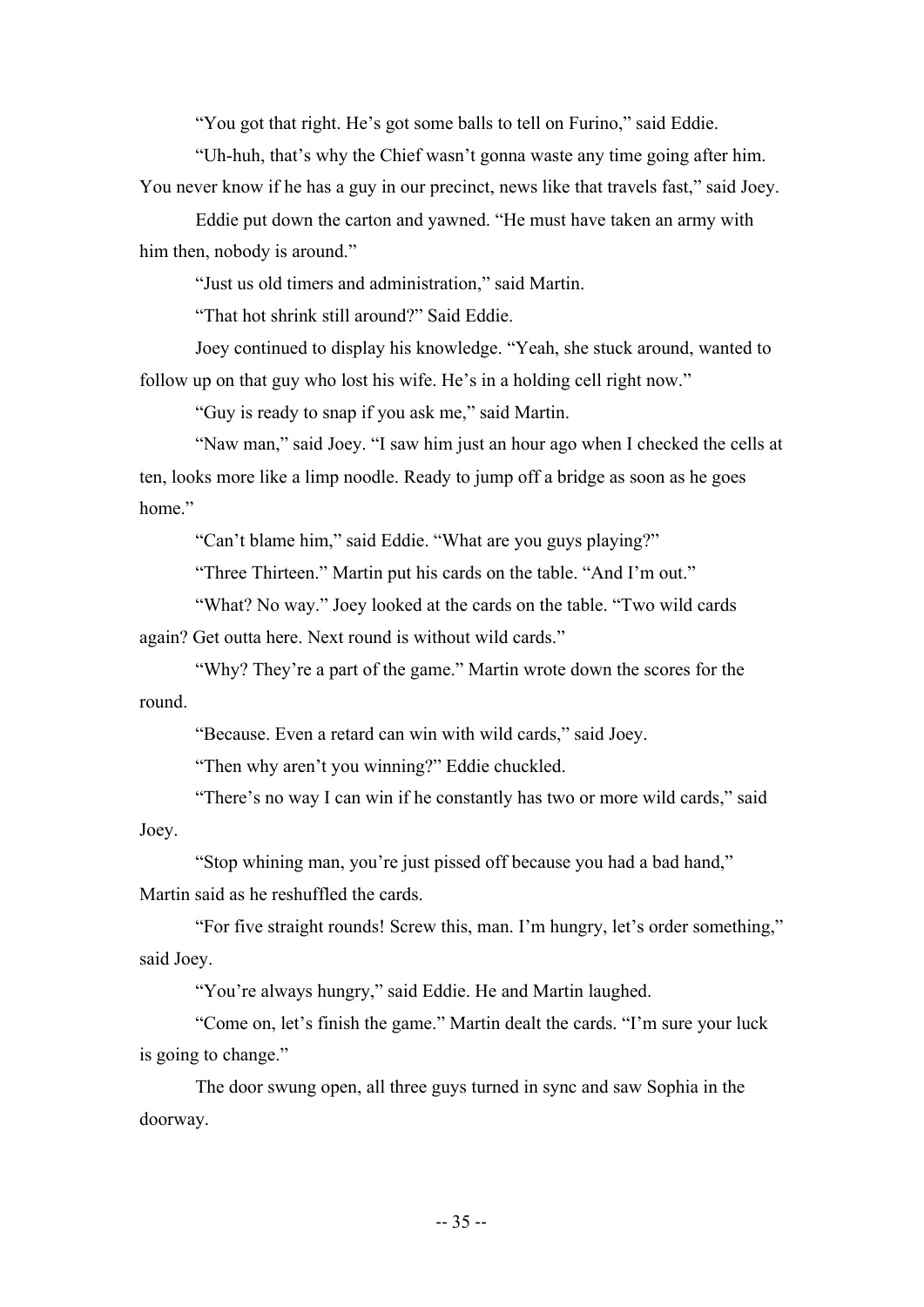"Good evening guys, is Mr. James still in custody? I believe detective Johnson told you to let him go home after he cooled down. I would like to have a word with him to see if he's all right. It's already getting kind of late."

For a moment they just stared at her.

Eddie spoke. "I'll go take a look ma'am."

"Thank you," said Sophia.

"You wait in the office, I'll bring him to you." He looked at Joey and Martin. "You guys play nice now alright?" Joey gave him the finger. Eddie chuckled and walked out of the canteen towards the holding cells.

Jared sat on the bed in his cell, staring at the wall in front of him. Outside, the rain was still pouring down. His mind was calm, perhaps because of the predictable, soothing rhythm of the steady rainfall. There was no moonlight, only a moving, shifting darkness filling the sky, occasionally lit up by a flash of lightning. "Ellen." Jared mumbled the name of his wife, unable to conjure up her face in his mind, like a blurry and old photograph fading away in front of his eyes. The small cell reminded him of the basement of the house where he grew up, small and filthy, with a musky smell that penetrated his nostrils. It was the only thing he could clearly recall. And it kept coming back. He vividly saw his mother in front of him, tied down, bloody, barely breathing.

*Surprise. Surprise.*

He wasn't sure if he was dreaming or not. He didn't care anymore.

*Hehehehehe. What. Do. You. See?*

"Why are you doing this?"

*To show you, son. They've got it all twisted.*

Jared remembered the bottle of whiskey in his father's hand, the smell of liquor on his breath and his sweaty face. His hands were covered in blood, as was the metal pipe in his other hand. Blood spatters were sprinkled across his white shirt.

*You've got to make them listen. Hehe.*

His father took a large sip of whiskey.

*She has to listen.*

Muffled moans came from his mother's mouth, the sounds barely recognizable as human. His father offered him the pipe.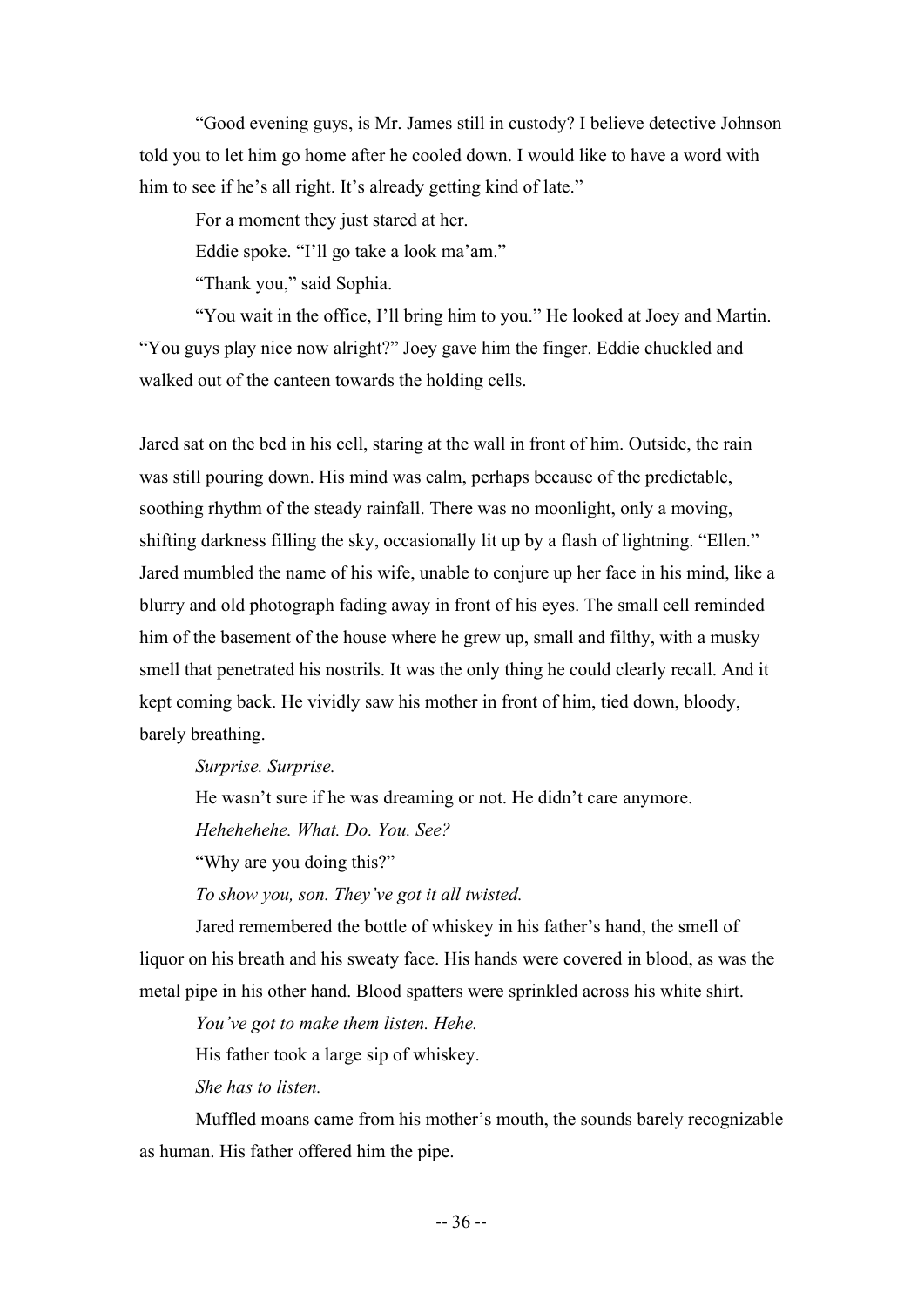*They're playing with you. Hehaha. PLAYING! Hehe. Show them who makes the rules.*

Jared had never forgotten the fear. He couldn't move. He couldn't take the pipe. He couldn't turn around as his father walked past him to his mother behind him. He heard the dull sound of steel hitting flesh, of steel breaking bones. He could not turn around. Tears rolled down his cheeks as he covered his ears and screamed, trying to drown out the monotonous thumping behind him. The sound seemed to shift to his side.

"Mr. James." Eddie was banging on the cell door.

Jared looked up, the memory slowly fading from his mind.

"Have you calmed down a bit?"

"Yes, I'm fine." Jared felt numb.

"I'm going to let you go home now, but Ms. Cosimo would like to have a word with you to see how you are. Is that alright with you?" Eddie looked through the small window in the cell door.

"Yes, I would like that."

Eddie turned the lock and opened the door. "I'll warn you, if you make a scene like before you'll have to stay the night here."

"Don't worry officer." Jared stood up and looked him in the eye, his words deliberate and decisive: "that will never happen again." He walked out slowly.

Eddie patted him on the shoulder. "Sorry about your wife. Come on, this

way." He walked out in front of Jared past the other holding cells.

"Yeah, sorry about your wife."

Jared froze. It came from one of the holding cells. He recognized the voice immediately. The kidnapper.

"Real shame to see such a fine woman go. Such a waste."

Jared could see the man's filthy grin in his mind. Heat flared at the bottom of his neck. His hands were shaking.

Eddie grabbed his arm. "Let's go Mr. James."

Jared acted instinctively. Before Eddie could move Jared hit him hard in his face. He quickly turned him around, and ran him through the swinging door of the men's bathroom opposite the cell. He pushed him hard to the floor. Eddie fell backwards and awkwardly hit the back of his head against a sink as he fell down. Jared heard a snap. Eddie lay on the floor, his body not moving. Jared stood there,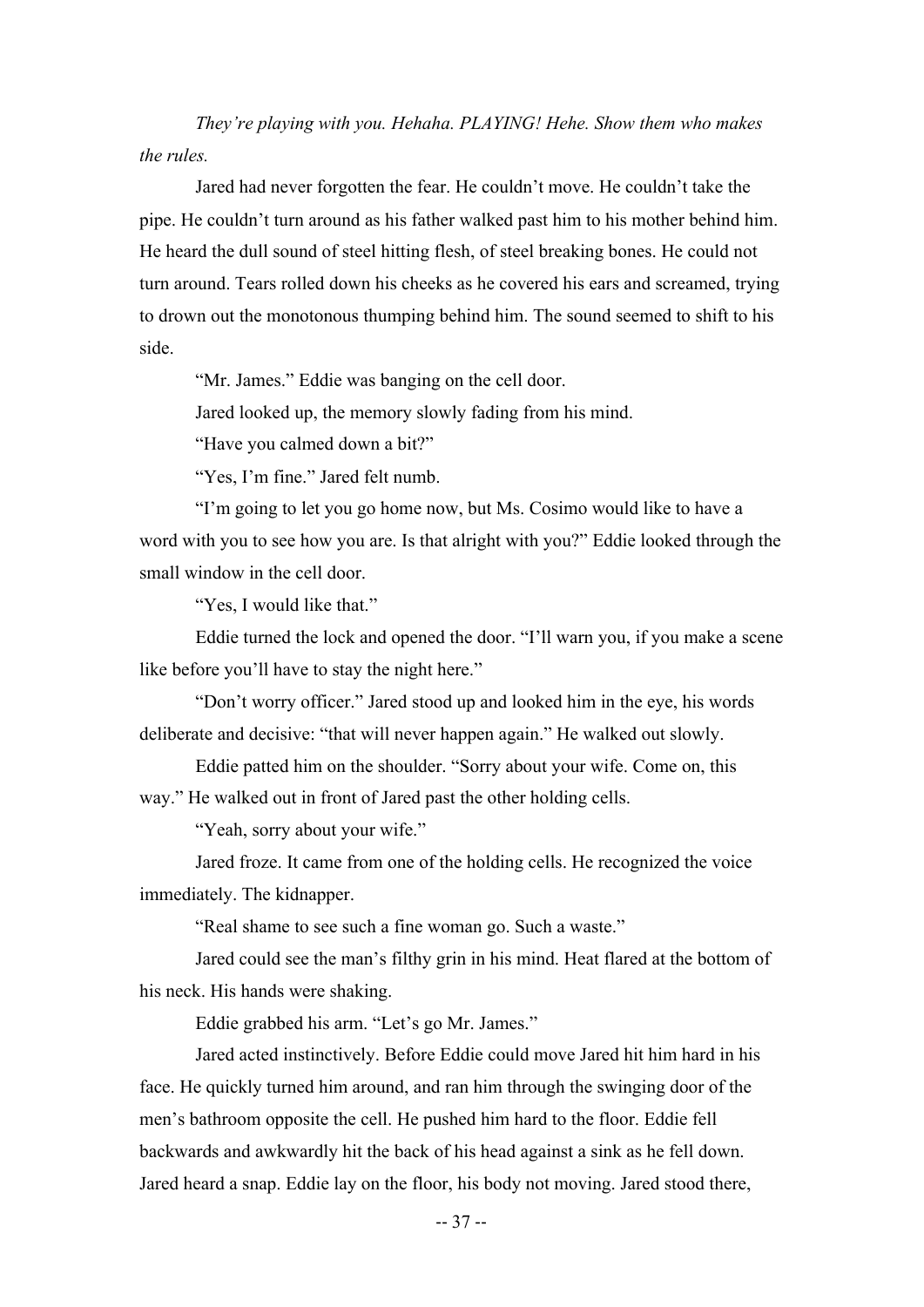staring at the body, breathing heavily. His heart beat relentlessly in his chest. Panic possessed his mind, weakening his limbs, slowly pulling his heart into an icy cold abyss. He felt as if the ground eroded beneath him. He turned and walked to a sink, splashed water in his face and looked in the mirror. "What have I done?" His hands were still shaking.

*Weak-ling, Weak-ling.*

"Shut up."

*You know you can't run.*

Jared looked at the body again, still lifeless. He looked back at the door and recalled the conversation with the man on the phone. He relived the anger. It slowly subdued the rioting thoughts in his mind.

*They're playing with you.*

"I can't, I can't."

*He has to listen.*

Jared looked up in the mirror. He started to pull his hair back but he stopped. He saw his father's drunken face in front of him, sweaty and dirty.

*You've got to make them listen.*

"You have to make him listen." As Jared said it, he started to wet his hair and pulled it in front of his face. The sight almost overwhelmed him. He looked exactly like his father.

*Show them who makes the rules.*

"I make the rules." Jared could barely distinguish his father's voice from his own. He walked over to Eddie's body and took his keys and baton. He spoke in sync with his father: "Let's have some fun." He walked towards the cell door, found the right key and opened it. The man was lying on his bed, looking slightly agitated that his rest had been disturbed. Jared forgot the fear. He moved swiftly. He swung the baton and hit the man hard in his face. He toppled over onto the floor. He couldn't turn around as Jared jumped on top of him and kept hitting. Jared heard the dull sound of the baton hitting flesh, of the baton breaking bones. Adrenaline surged through his veins. With every hit he felt a current running through his bones, lifting the numbness of his body. He started to chuckle. "Hehehehehehe." The stick kept coming down on the bloody, lifeless body. Warm blood splattered on his shirt, in his face and on his arms. A surge of power infused Jared's heart; a feeling of invincibility saturated his mind. Loud thunder rumblings drowned out the laughter and the monotonous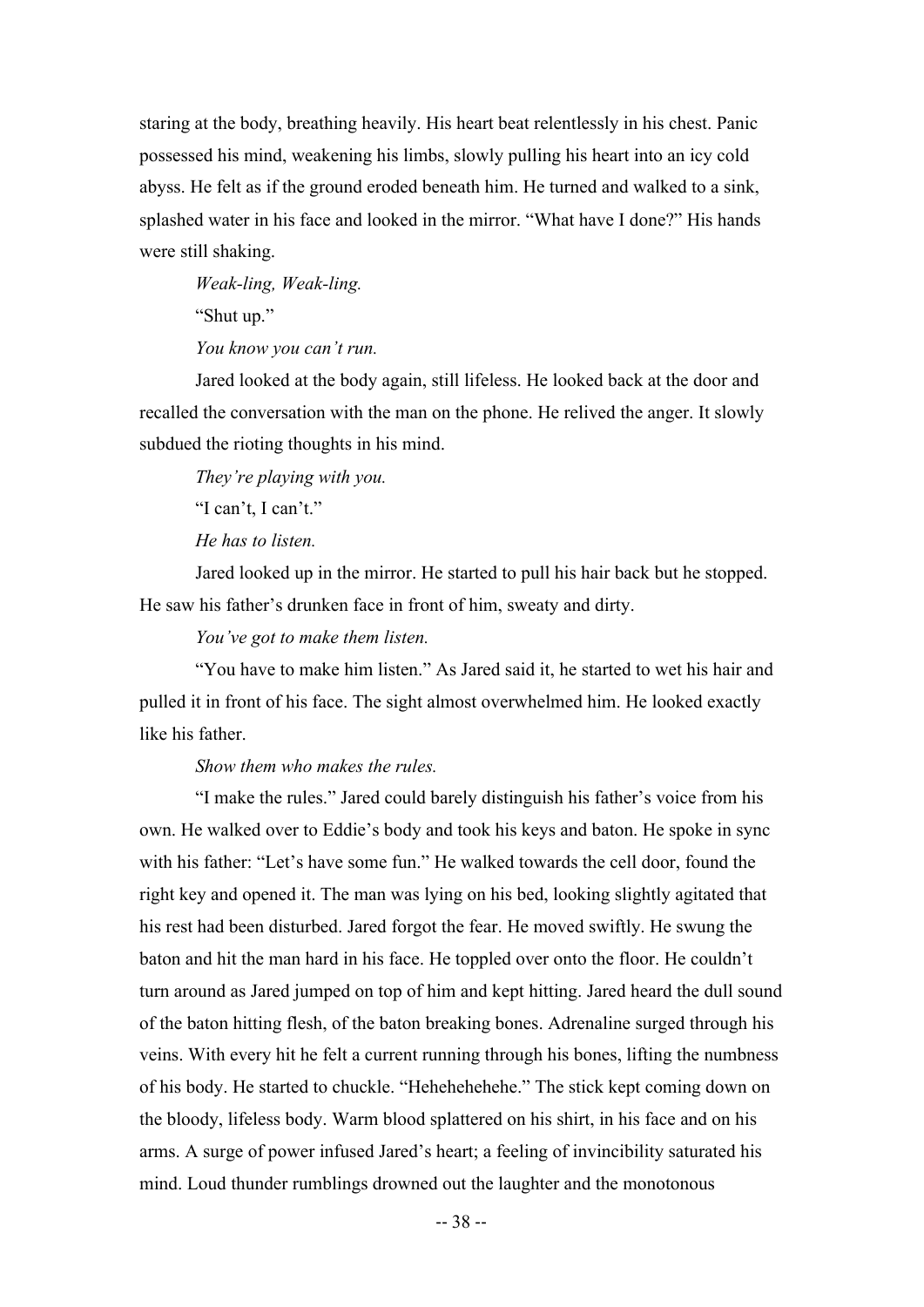thumping. Finally, he stopped. Jared closed his eyes and listened to the sound of the rain. It was like he could distinctly hear the impact of every separate drop. His heart was calm, his mind clear, his hands steady. He stood up and looked at the body below him. It looked like roadkill, a big mess of blood, brains and hair. "Hehehehe." Jared wasn't sure anymore what the man had done, but instinctively he knew the man had deserved it. Lightning flashed and illuminated the cell. Jared looked at the shadow that his six foot frame cast on the prison floor. He felt invigorated as he stepped over the dead body and made his way towards Sophia's office.

The hollow sound of Jared's footsteps echoed through the hallway, his long black hair still in front of his stubbled face. His short sleeved shirt revealed burn marks and scars on his arms. He took large strides with his lanky body across the smooth floor, quickly closing in on the office at the end of the hallway. In his right hand he held Eddie's keys, in his left hand the bloodstained baton. He stroked the handle of the baton with his thumb, its rubbery grip pleasant to touch and in contrast to the texture of the sticky blood that he felt as he rubbed the fingers of his right hand together. Heavy and solid, the baton felt like an extension of his arm, its weight perfectly balanced. The rumbling thunder made him feel powerful as if the force of nature was under his control. An unknown energy circulated through his muscles, veins and bones, reviving a body that had felt lifeless for so long. As he neared the office his hands began to tingle. He heard voices coming from behind the canteen door, which was adjacent to Sophia's office. The right key was easily identifiable on the bunch of keys. Jared locked the canteen door, broke off the key and walked in Sophia's office. "You wanted to see me?"

Sophia looked up. "Yes, I wanted to—" She saw the blood stains on his shirt and hands. Fear gripped her heart. The phone on her desk rang.

Jared took two quick steps and smashed it with his baton.

Sophia screamed.

He pointed the baton at her face. "Shut up."

Sophia stopped screaming. Her eyes were wide open. She was immobilized by dread. Her hands were shaking.

Jared grinned. Her fear gave him strength. "You wanted to see me?"

Sophia couldn't stop staring at the blood on his hands. "What did you do Jared?"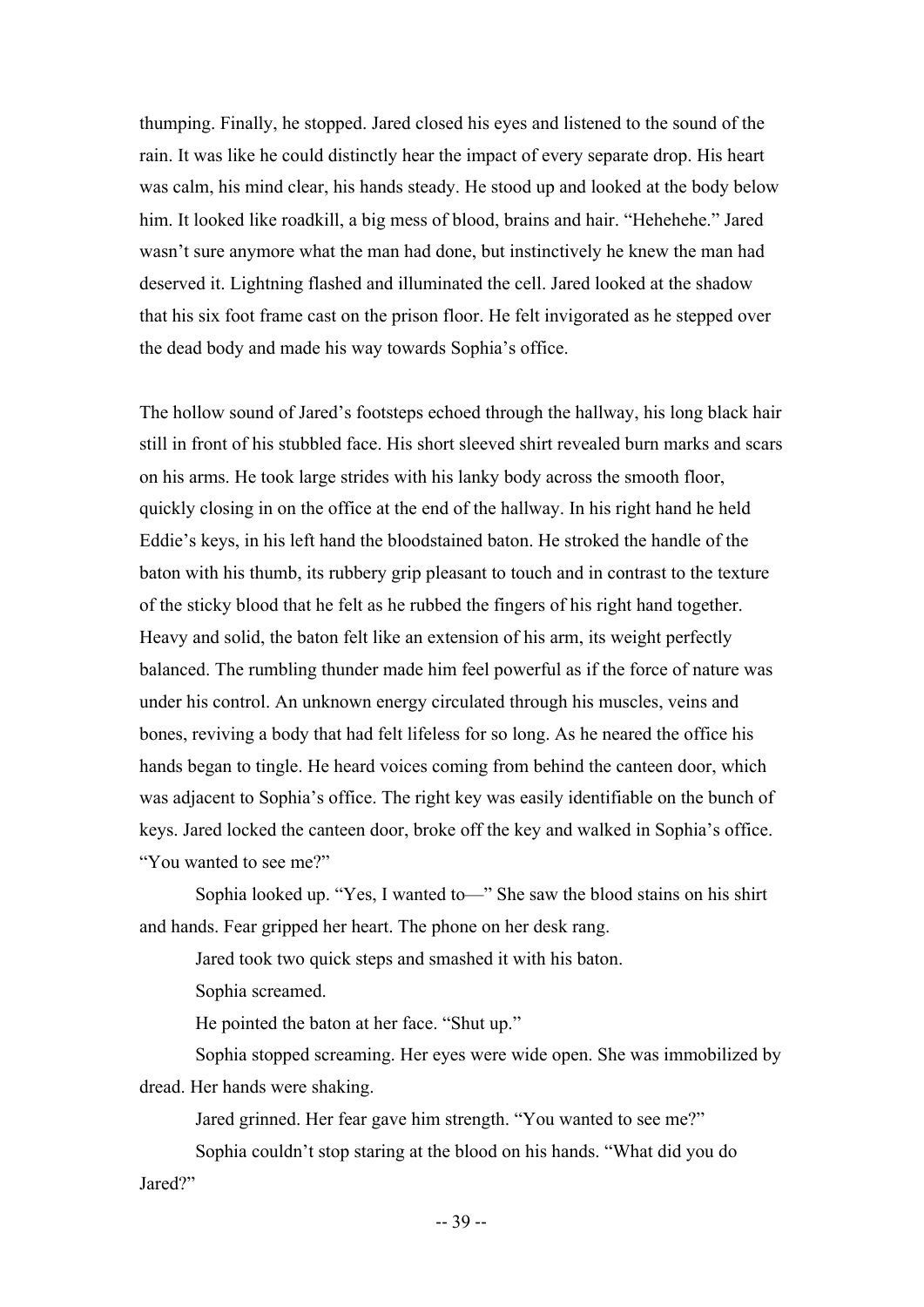"He had to listen. Hehehehe." The urge to laugh was beyond his control. "But that's okay right? I just need counseling."

"Jared, whatever this is you need to stop it, this isn't you."

"It's not?" He was enjoying the confrontation.

"I know now what happened to your mother. I'm so sorry for what I said before. I didn't know what your father did."

"My father gave me this baton. He warned me about you. About your rules." Sophia tried to reason. "What are you talking about?"

Jared raised his voice. "You're trying to play me." His hand gripped tighter around the baton.

The look in Jared's eyes frightened Sophia. "No, Jared. I only tried to help you." Her words seemed to go right past him. Mad eyes met hers. She began to panic. "Think about your wife Ellen, what would she say if she had seen you like this?"

The name only vaguely registered with Jared. He couldn't quite place it in his mind, but he began to feel increasingly troubled the longer he lingered on it.

Sophia noticed his mental struggle. "Try to remember Jared."

He shook his head. "You've got it all twisted." His clear mind slowly began to buzz, grief and rage creeping into his thoughts. Jared looked confused.

Sophia saw his face change and persisted. "Face your pain. We can't control the world around us, but we can control how we choose to face it, Jared."

Gradually, feelings of fear and insecurity leaked back into Jared's heart.

*They're playing with you.*

Jared wasn't sure if the voice was his own. He closed his eyes.

"It's okay, I'm here to help you." Sophia gained confidence and took a step towards Jared.

Different voices echoed through Jared's mind, their incomprehensible noise filling him with dread. He looked into the eyes of a beaten woman and a sense of guilt clamped onto his heart. He felt as if the ground was melting beneath him, sticking to his soles, slowly pulling him down. One voice rose above the clamor.

*Show them.* 

The words sent a pulse through his body, briefly quieting the noise. *Show them who makes the rules.*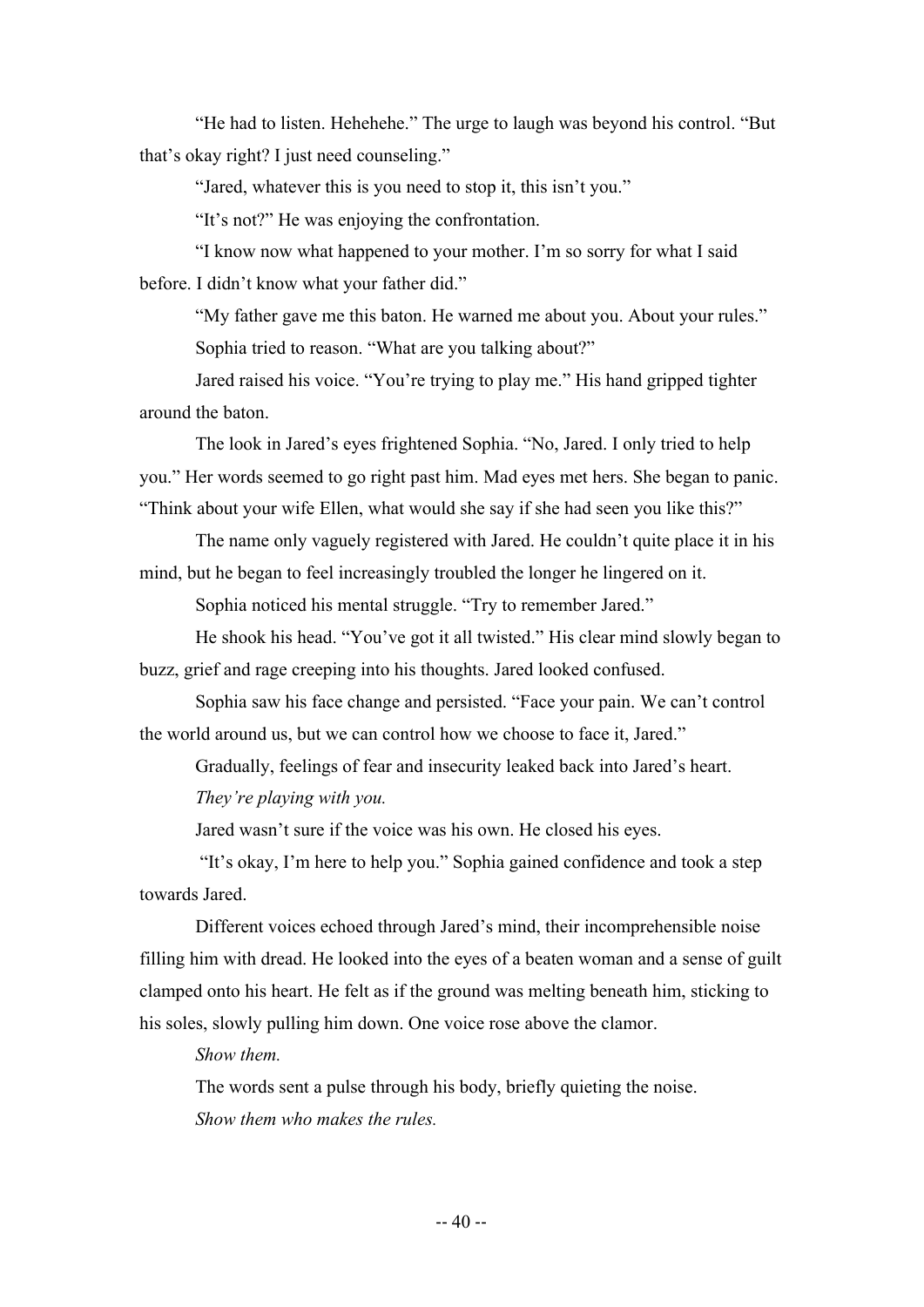Jared desperately sought to calm the turmoil in his mind and reached out to the authoritative voice. Jared spoke softly. "I make the rules." Immediately, his mind began to stabilize, pushing out the agonizing fear and guilt.

"What did you say?"

He opened his eyes. "I make the rules!"

A deafening crash of thunder enforced Jared's proclamation.

Sophia jumped back.

Jared heard a breaking sound and quickly looked behind him. The canteen door.

Sophia saw an opportunity as Jared was distracted and ran towards the door. In a reflex he swung the baton and hit Sophia in the face as she ran past him,

dislocating her jaw. The sound excited Jared. She fell hard on her face, her body limp.

"Hehehehe." Jared's uneasiness faded with the laugh. "Weak-ling."

He dashed towards the opening door.

"Ms. Cosimo?" Martin was the first through the door, Joey right behind him.

Jared ran full speed into Martin, baton extended. His hands were tingling again. He hit Martin in the throat, his momentum pushing Martin into Joey, who toppled over. Jared followed up with a kick to Martin's groin. "Hahahaha." The compulsion to laugh was uncontrollable now. He grabbed Martin's head, pushed it down forcefully and kneed him in the face, breaking his nose. "Weak-ling, hehehe."

Blood was dripping down Martin's face.

"Martin!" Joey was slow to stand up. He grabbed his gun and tried to aim at **Jared** 

Jared reveled in their fear. He pushed Martin at Joey, who was immediately off balance. Swiftly and vigorously, he struck Joey's hand. The sound of fingers breaking made Jared's heart jump. The gun dropped to the floor.

Joey screamed out in pain.

"Weak-ling, weak-ling." Jared relentlessly swung at Joey's oversized body, hitting his side, crushing his ribs. He hit low and shattered Joey's knee, bringing him to the floor. Towering over the heavily injured men, Jared felt the current running through his body again.

Loud wailing sirens filled his ear. Martin and Joey must have alerted the rest. He looked down the hallway and heard footsteps in the distance. He ran the other way towards the emergency exit and pushed the door open. He was immediately engulfed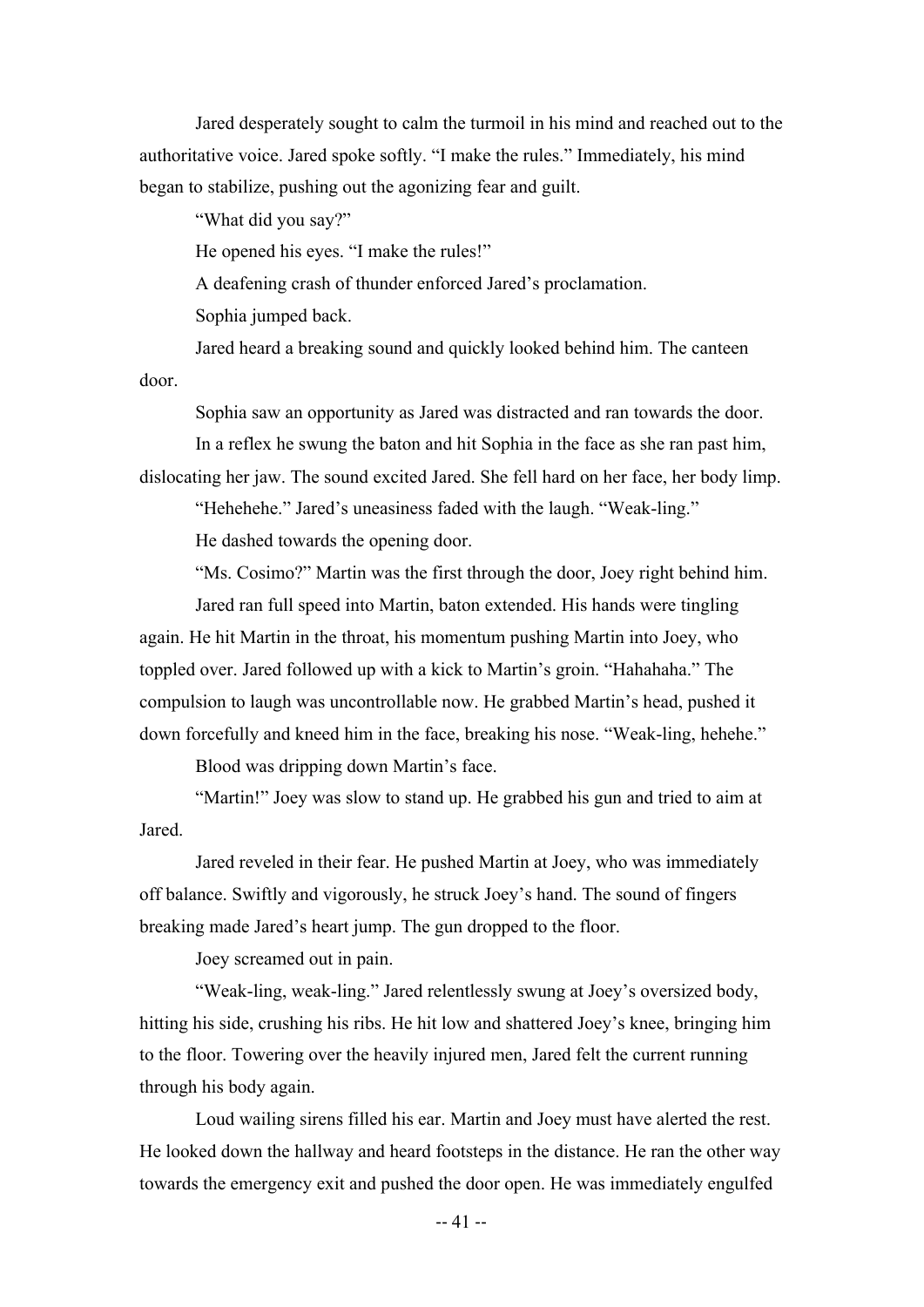by the rain, his clothing completely drenched within seconds. He looked up and surrendered himself to the unending barrage of raindrops. Water streamed down his face. He felt free. He looked to his right and saw the street, busy even at midnight. Police cars were continually arriving at the precinct. He looked to his left, the walls were dark, the alleyway seemingly endless. Jared heard footsteps nearing behind him. He turned left, his walk turning into a jog, turning into a full sprint. He ran as fast as he could, exhausting every muscle in his body. His image disappeared slowly into the dark alley until he could no longer be seen, completely engulfed by the darkness of the night.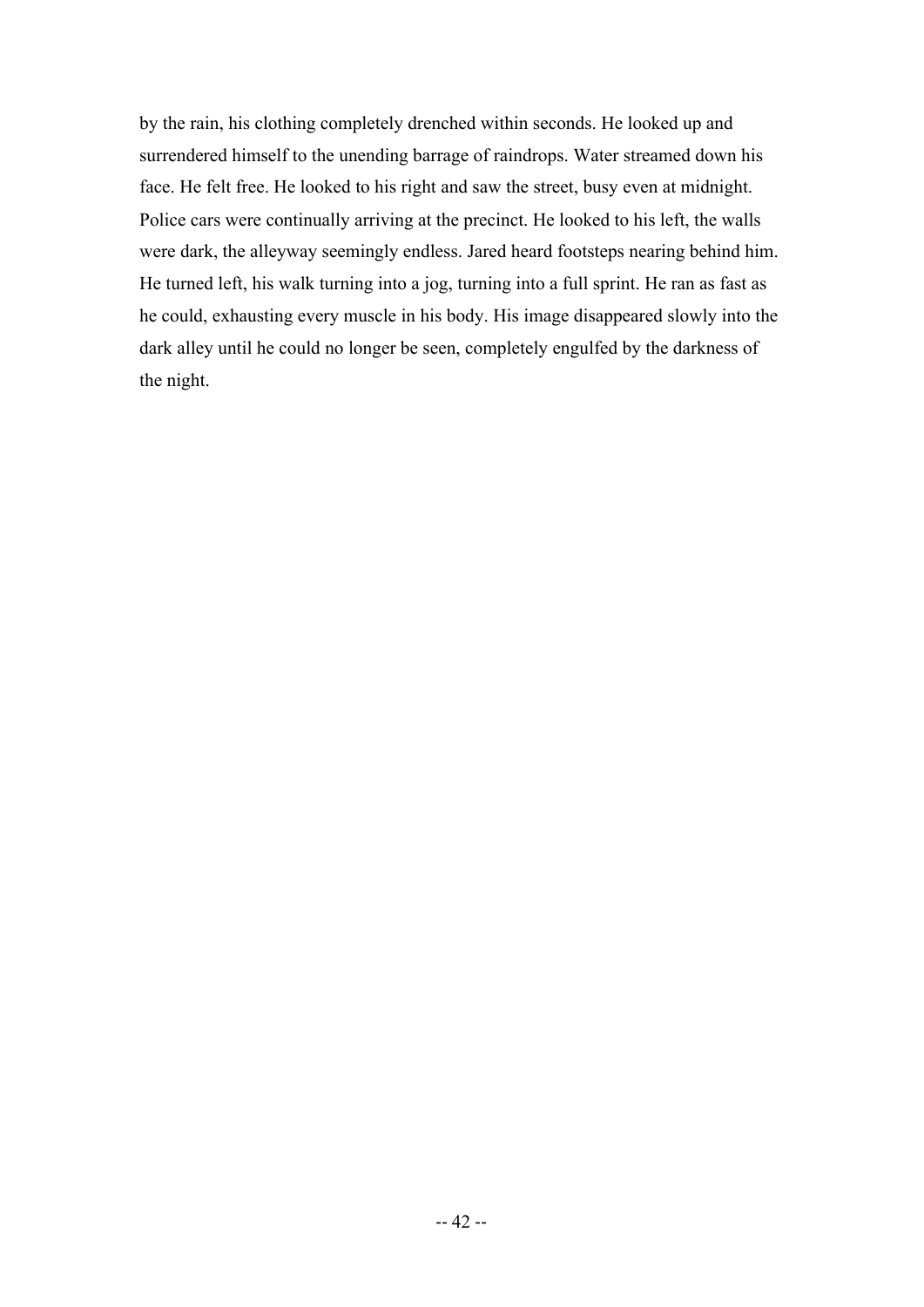#### **COMMENTARY**

The story of Jared James' descent into madness centers around his fragile self-image and specifically on his fear of identifying with his insane father. Through tragedy, Jared's mental barriers to distance himself from his father are torn down and eventually his fear becomes a self-fulfilling prophecy as he adopts his father's identity to seek vengeance, which inevitably becomes his new persona through which he finally finds a stable but mad identity. This commentary will seek to expound on and justify creative choices that were made in the story as well as highlight major themes. The analysis of Jack and the Joker in section one provided the basic framework for the story. The key elements of a fragile, narcissistic identity shaped by an immoral environment and traumatic events leading to the adoption of a mask as well as persistence in living through the new persona are all present in Jared's downfall. Flashbacks, dreams, foreshadowing, and allegory are literary techniques that play a large role in Jack and the Joker's story and they are featured as well in *A Storm Is Coming*. They are used mostly to illustrate Jared's internal struggle as he slowly loses his grip on reality and becomes insane. The style of the story is heavily influenced by the visual style of the graphic novel, using many symbolic elements to help describe and foreshadow Jared's development. This was done to shorten the story while still seeing the parallels to Jared's past experiences, and it also fits the extreme emotions that figure in the story. The pessimistic, violent atmosphere is inspired by *The Killing Joke*, but more specifically the crime noir genre, which typically features a corrupt city beyond saving. The criminality and violence of the city shapes Jared's life, from his mad father to the kidnapper to the accident, and eventually Jared becomes a part of this cycle himself. As common in the genre, the story does not end well. The killing of the supposed bad guy, the kidnapper, only results in a new bad guy being created. As E.M. Beekman notes: "the purported solution does not tidy things up since there is no end to a waking nightmare" (164).

First of all, numerous psychology papers about madness have helped shape Jared's downfall. His turnaround was deliberately radical to indicate that everyone has the potential to go mad and that it is ultimately a choice. Dave Holmes and Cary Federman's findings of how admittance to an institution or prison "sees [the inmate] stripped of [his] representation as the result of stages leading to a new identity,"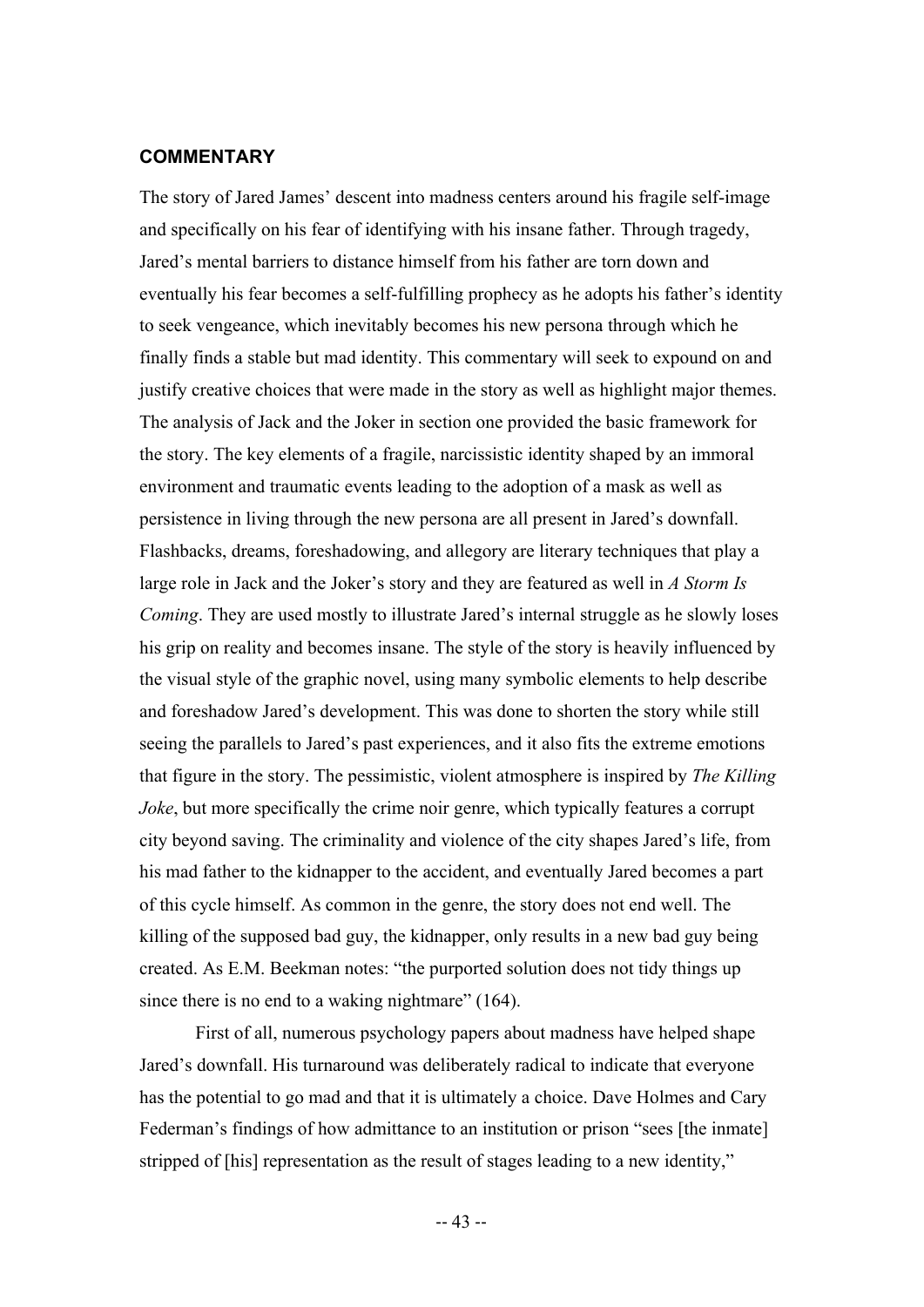mirrors how Jared transfers identities at the police precinct after he was incarcerated (24). They mention how "isolation from the outside world accelerates this hazing process of identity 'deconstruction' and 'reconstruction'" (Holmes and Federman 24). The emotion of guilt also plays a key role in the process. David Winter names it "the awareness of dislodgement from one's core role," which could lead to "even the most apparently self-destructive behavior" because it provides for such people "best available means of anticipating their world at that time" (155). This mirrors how Jared finally finds stability in his new mad identity by repressing his guilt, even though he has become extremely violent in the process. Another example to support Jared's radical change is the transformation of Dr. Harold Shipman, who went "from being a life saver to the opposite pole of this construct, a killer" (158). Winter mentions how Dr. Shipman used "murder as a part of a scheme of imposing meaning" and that he was "someone who 'enjoyed power and control'" (157). The satisfaction for power and control is seen in one of the final scenes in the story when Jared is enjoying the role reversal in Sophia's office, finally being someone in control. Lastly, Heinz Kohut has labeled "the need for revenge ... for undoing a hurt by whatever means, and a deeply anchored, unrelenting compulsion in the pursuit of all these aims," to be "characteristic features of narcissistic rage" (qtd. in Diamond 190). This compulsion is also a big part in Jared's downfall, a compulsion to which he finally succumbs when he kills the kidnapper.

The three women in the story, Ellen, Sophia and Jared's mother, the weather and the names of the main characters are used allegorically to illustrate Jared's decent into madness. The name Jared means descent, or he who descended ("Jared"). The name Ellen means light and Sophia means wisdom (Kachold; "Sophia"). In the story, Ellen's presence both physically and in Jared's mind acts as a beacon of light and hope for Jared and the loss of Ellen initiates his downfall. Allegorically, her disappearance allows the darkness to spread in Jared's mind and this is also symbolized by the coming storm. The storm darkens the sky and the closer the storm comes, the more Jared slips into madness, similar to the function of the signal fire in *Lord of the Flies*, where the children's inability to maintain the fire signifies their descent into savagery. The leaked and spilled water are a premonition of the coming rain and they also symbolize Jared escaping from the normal confines of his mind. The rain finally pours down when Jared loses control, the rainfall and loud thunder drowning out the sound of Jared's actions at the police precinct just as madness has

-- 44 --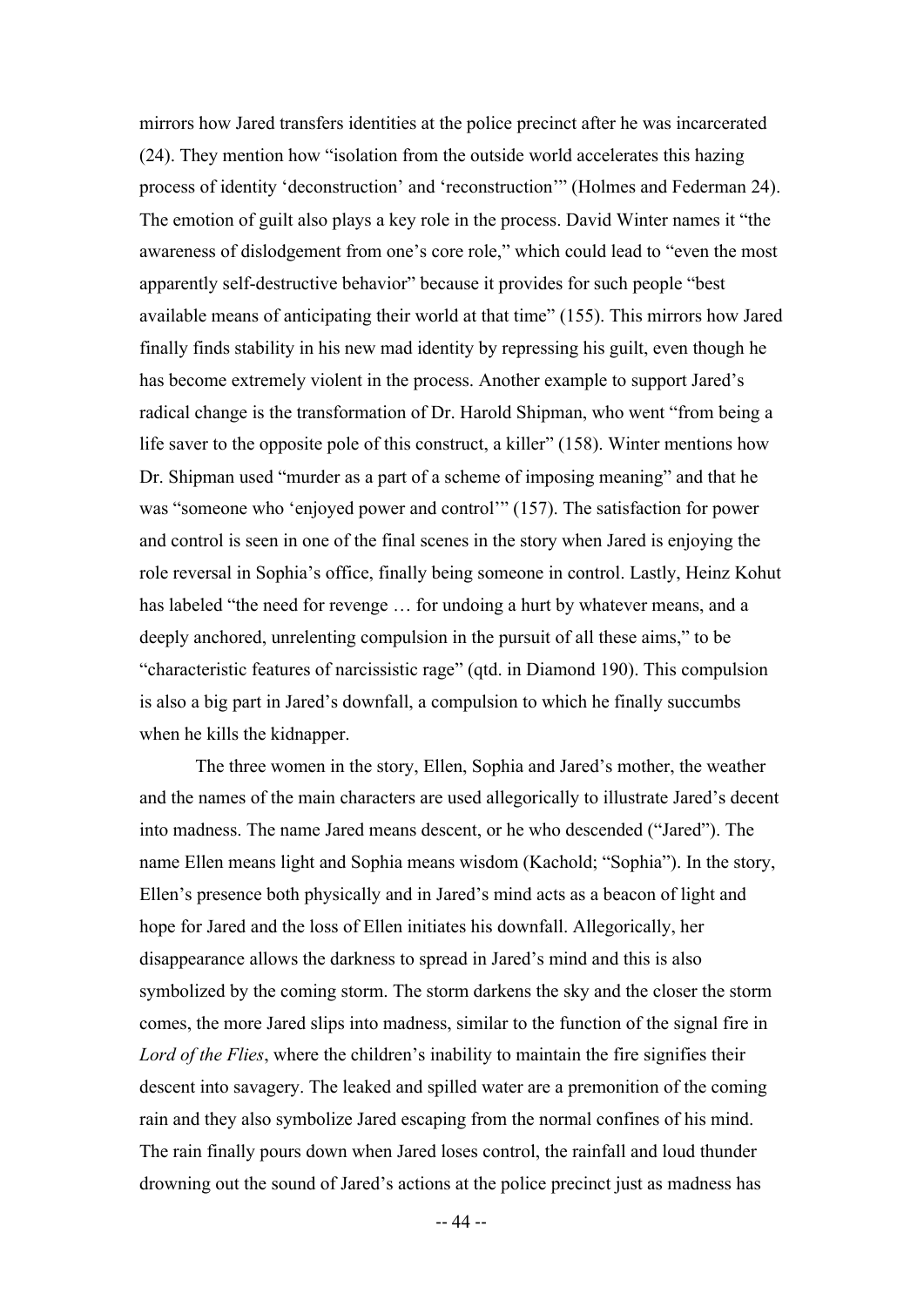drowned out the reason in his mind. This spreading darkness in Jared's mind is also emphasized by his growing inability to remember the good things in his past, similar to Jack and the Joker. Jared's mother is never named in the story in order to strengthen the parallel with Jared's wife, who almost functions as her surrogate in Jared's mind, both their appearances not described. Ellen's death is eerily similar to Jared's mother death; both are randomly killed with the main perpetrator walking away unpunished and, more importantly, Jared feels guilty and responsible for both of their deaths, his wife's death a painful reminder of his mother's. The scene where Jared kills the kidnapper is purposefully similar to the scene where his father kills his mother to show that, ironically, the very act that appears to give Jared freedom actually kills the memory of his mother, the last good thing he could remember, allowing the madness to spread through his mind without hindrance, effectively killing his old self. This death of the old persona through murder was inspired by the case of Ian Brady, discussed in the paper of David Winter: "Brady considers that the serial killer has made a choice not to 'exist as a grey daub on a grey canvas'," and by commiting murder "he is killing his long-accepted self as well as the victim, and simultaneously giving birth to a new persona, decisively cutting the umbilical connection between himself and ordinary mankind" (qtd. in Winter 163). Sophia, and figuratively wisdom, is the last thing standing between Jared and complete surrender to his new insane persona, and after he has confronted and beaten her, he becomes completely mad to the point of no return.

Another main element in the story is Jared's internal struggle to distance himself from his father. His nightmares and outbursts of anger are meant to illustrate that he has had a traumatic experience in his past. Stephen A. Diamond notes how "traumatic parenting," is one of the causes of "pathological narcissism," which is "closely correlated with rage" (189). This is incorporated in Jared's character, seen in his frequent outbursts of anger. His narcissism is also visible in how he almost always focuses on himself rather than those whom he cares for when he worries. When remembering the abduction of his wife, he emphasizes his failure to rescue her and when he recalls his mother's death he focuses on his inability to move and to act. Even before Ellen's abduction he wonders why she had chosen him, again focusing on himself. Jared's rage is often triggered when his father is mentioned or when a situation has occurred that reminds him of his father's unjust actions, such as the kidnapper taunting him or when the kidnapper is apparently escaping punishment for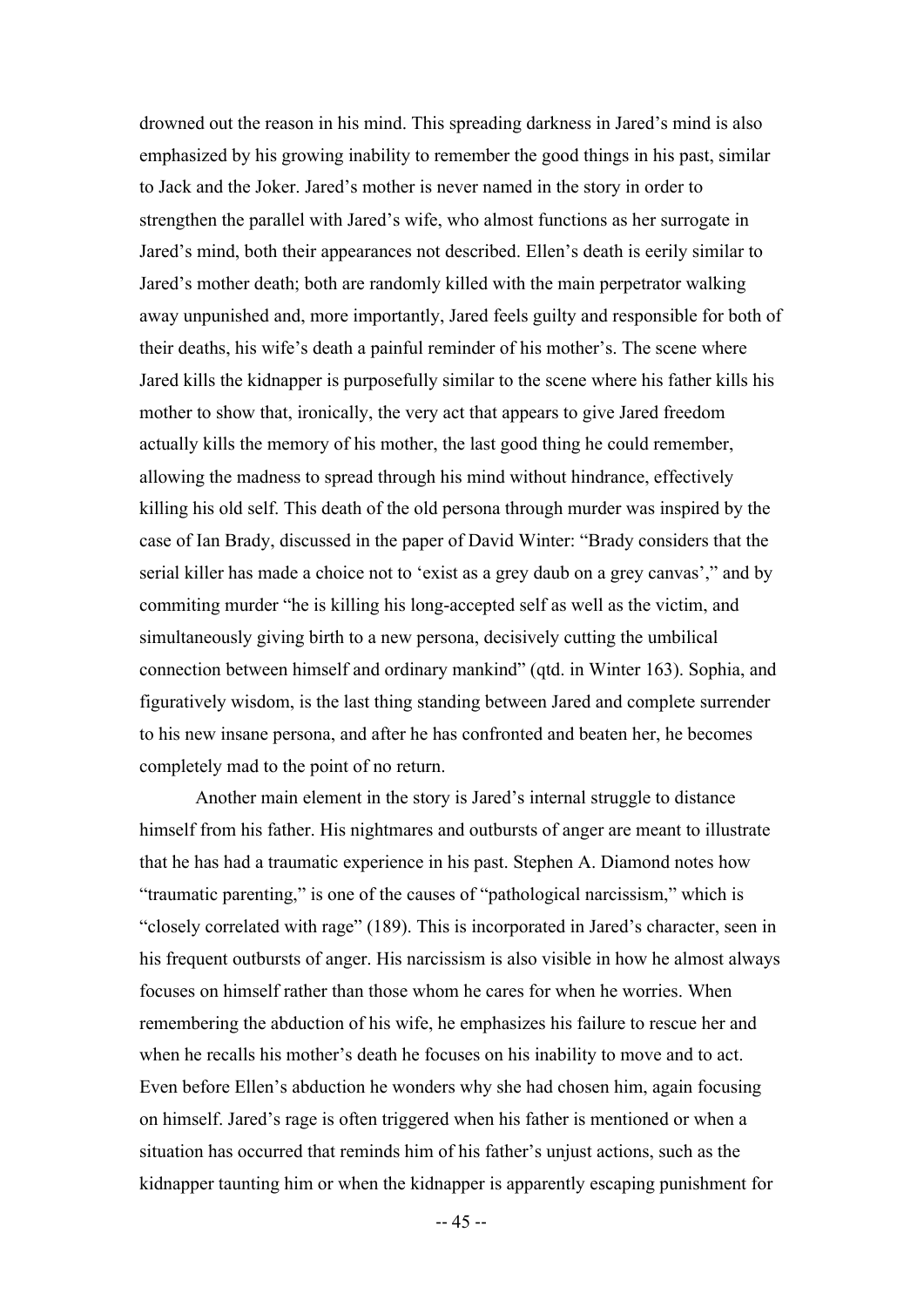his crimes. At first, his attempts to distance himself from his father seem successful, mostly illustrated by the distinct voice of his father in his mind. However, both his actions and his words increasingly start resembling his father's as past and present begin to merge in Jared's mind, distorting his reality. For example, the moments right before and after Jared receives the news of his wife's death mirror one of his nightmares. Another distortion is that Jared claims that his father handed him the baton when he confronts Sophia, mixing memory with reality. Eventually, Jared adopts the persona of his father and starts mimicking him in appearance, actions and words. The most blatant example is when he kills the kidnapper in the exact same way as his father killed his mother. In the end, Jared has lost himself in his new persona, enjoying the terror he spreads in the hearts of others, using his father's mad arguments to justify himself and even displaying his compulsive laughter.

Descriptions in the story are deliberately kept short and most characters are only described briefly, Jared himself not being described at all in the beginning. This is to emphasize Jared's numb and depressive view on the world as well has his inward focus. It is not until he adopts his new persona that he finally starts feeling alive and this is reflected in the more detailed descriptions in the latter part of the story, including Jared's appearance as well as his gruesome actions. Certain characteristics of Jared before the adoption of his new persona, such as being immobilized by fear as well as trembling hands, are also seen in Sophia during the final scene to emphasize the role reversal that has taken place and to demonstrate that Jared terrorizes others as he himself was terrorized in his past. As mentioned before, both Ellen and Jared's mother are not described physically to make them appear interchangeable in Jared's mind as they both have a similar role in his life and in the story.

A lot of foreshadowing takes place in the story, beginning with the very first scene. The long black hallway signifies Jared's journey into darkness and where he is unable to move in the first scene, he runs with all his might into the dark alleyway in the final scene, symbolizing his complete surrender to madness. The hollow steps that haunt Jared in his first nightmare eventually become his own later on as he makes his way to Sophia's office, symbolizing the role reversal. The nightmares as a whole are there to prepare the reader for the flashback scene of Jared's mother's death. Aside from the nightmares, Jared's outbursts at Sophia's office when she mentions his father and when he heard that his wife died also foreshadow the flashback, which in turn is a foreshadowing of Jared following in the footsteps of his father. In his second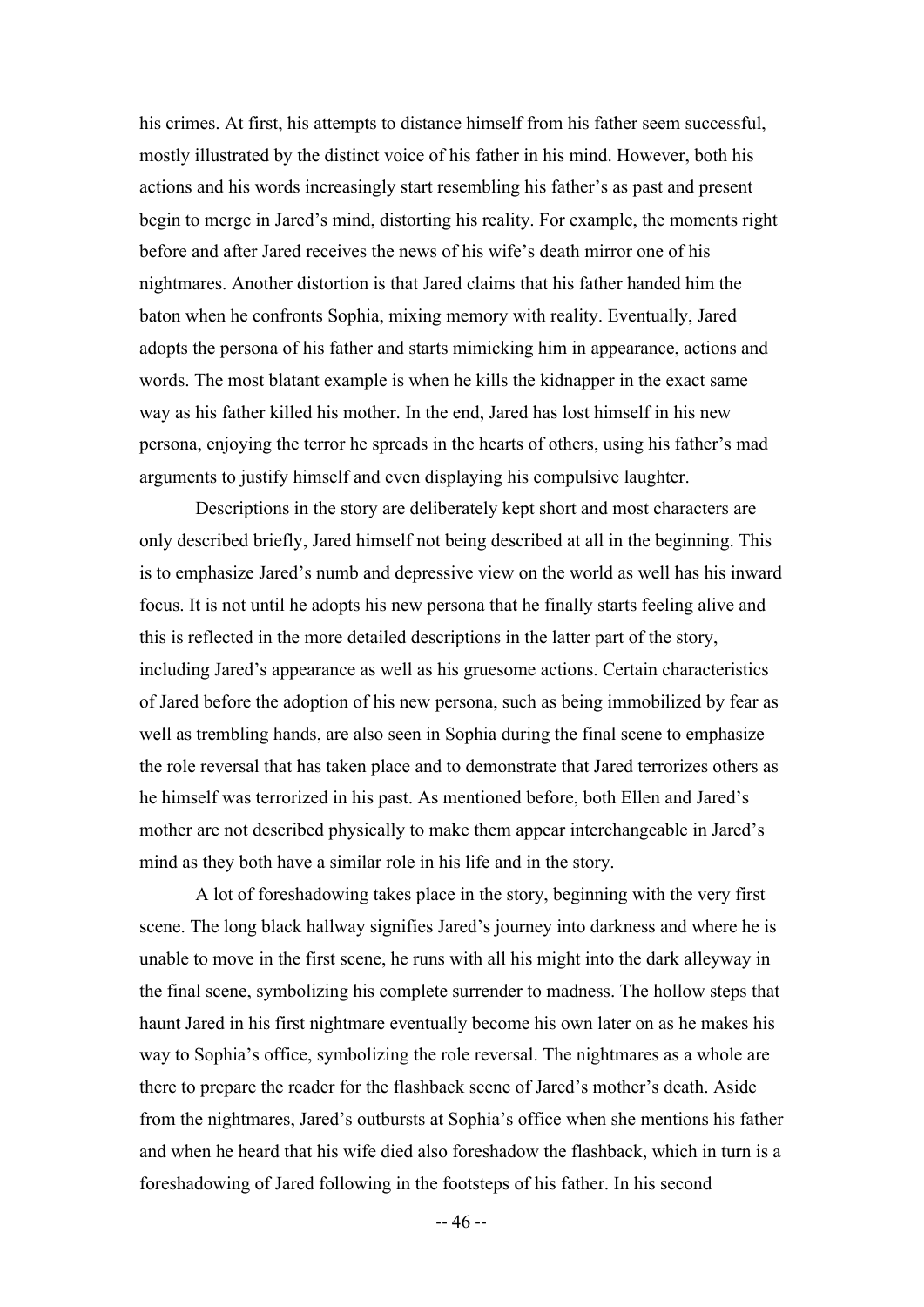nightmare, Jared is led into a basement against his will, unable to move, which would eventually happen again when he is locked up in the holding cell, its resemblance to the basement triggering the same nightmare. Only now does the reader discover the true significance of the nightmare and Jared's aversion to his father. Like Jack's statement "I'm not going to play any longer," and Joker saying "nothing's going to be the same," Jared also has an ironic statement that indicates his impending change: "that will never happen again" (Golding, ch 8; Moore 18).

The canteen scene where Martin and Joey play cards was inserted to alleviate some of the building tension and decrease the pace a bit, allowing the reader to process the hectic events of the previous part. However, the card game also functions as an allegory for Jared's situation. Joey constantly loses because of wild cards, cards that are above the regular rules of the game, figuratively standing for the wild cards in Jared's life that seem to function above the rules of the law such as his father and his kidnapper escaping conviction. Joey emphasizes the unfairness of the imbalance, but Martin responds that "they are part of the game," just as luck and chance are a part of life. Martin's statement, "I'm sure your luck is going to change," foreshadows a change in the status quo and is a signal of Jared becoming a figurative wild card, acting above the rules. Chance also favors Jared, as the police precinct is conveniently vacant when he kills the kidnapper, who, ironically, is the reason why most of the police force is absent.

In short, the short story was an attempt to show the development of madness in the mind. It shows how emotions of fear, anger and guilt, spawned by past trauma and tragedy, influence a man's identity and view on the world. Jared constructed barriers in his mind to distance himself from his mad father, mostly through his narcissistic rage and the calming image of his wife, who reminded him of the presence of his deceased mother. When he loses her through randomness and injustice, similar to the death of his mother, he loses her stabilizing presence in his mind and, consequently, his identity begins to crumble. He finds strength in the only well established and firm identity that he can remember and that is the identity of his father. He adopts this identity as a persona to seek revenge but completely loses himself in it as he finds more security in it than in his previous fragile identity. Ultimately, it does take a deliberate choice on his part to completely surrender to the madness. Just like in the stories of Jack and the Joker, it is tragedy that leads Jared on his path to madness and a new identity that grafts it into his being.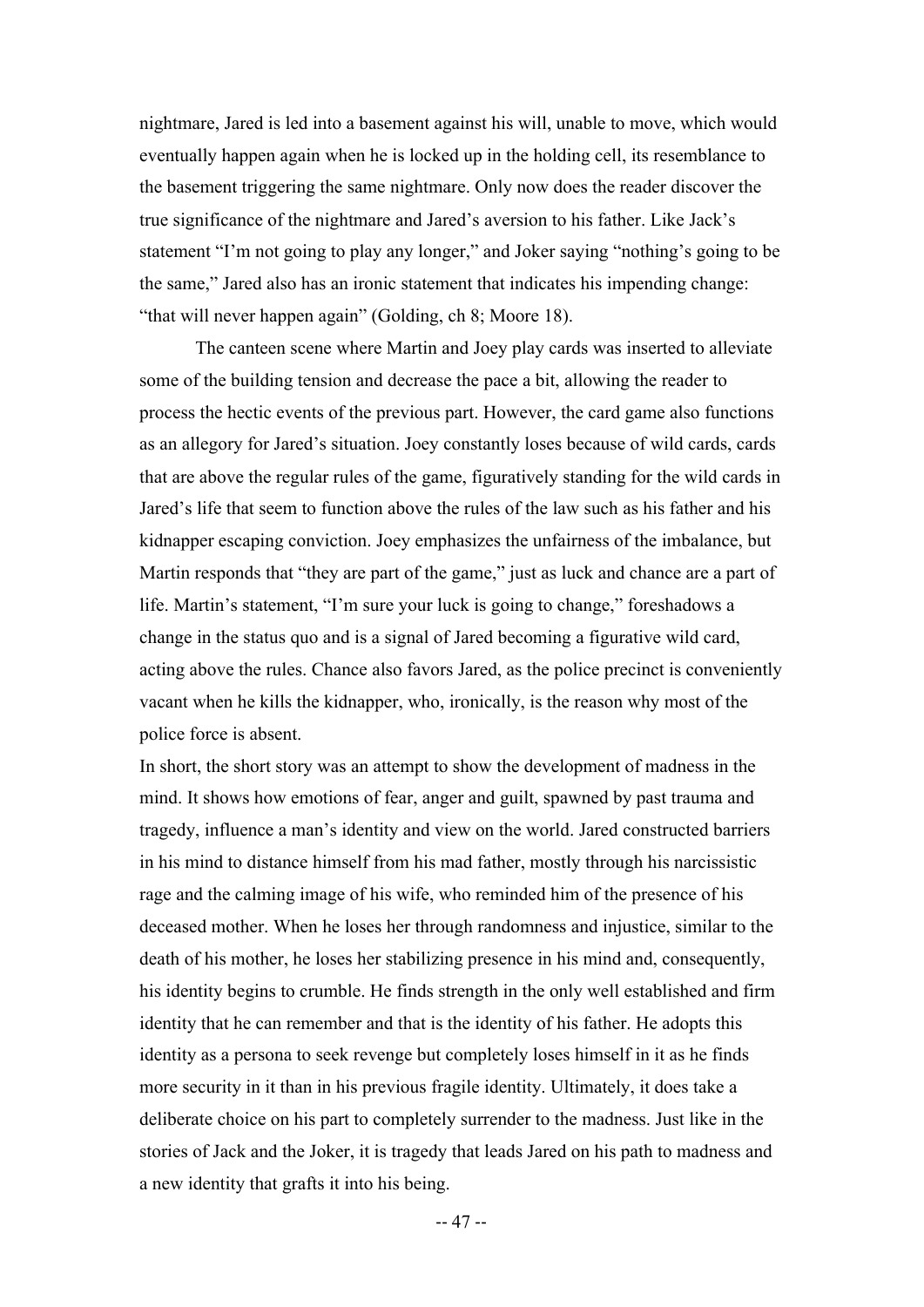#### **WORKS CITED**

- Alford, C. F. "Chapter 16: Talking About Evil, Even When It Is Not Supposed to Exist." *Forensic Psychiatry: Influences of Evil*. By Tom Mason. Totowa, NJ: Humana, 2006. 313-26. Print.
- Andretta, Richard A. "Shakespeare's Iago And Dostoevsky's Stavrogin: A Comparative Study in the Nature of Evil and the Demonic." *The Journal for English Language & Literary Studies* 1.3 (2011): n. pag. Oct. 2011. Web. 24 Jan. 2014.
- Beekman, E. M. "Raymond Chandler & an American Genre." *The Massachusetts Review* 14.1 (1973): 149-73. *Jstor.org*. The Massachusetts Review, Inc. Web. 26 June 2014.
- Diamond, Stephen A. "Chapter 9: Violence As Secular Evil: Forensic Evaluation and Treatment of Violent Offenders From the Viewpoint of Existential Depth Psychology." *Forensic Psychiatry: Influences of Evil*. By Tom Mason. Totowa, NJ: Humana, 2006. 179-206. Print.

Ellis, Bret Easton. *American Psycho: A Novel*. New York: Vintage, 1991. EPUB.

Godfrey, D. R. "Shakespeare and The Green-eyed Monster." *Neophilologus* 56.2 (1972): 207-20. Print.

Golding, William. *Lord of the Flies*. New York: Penquin Group, 1954. MOBI.

- Holmes, Dave, and Cary Federman. "Organizations As Evil Structures." *Forensic Psychiatry: Influences of Evil*. By Tom Mason. Totowa, NJ: Humana, 2006. 15-30. Print.
- "Jared." *Behind the Name*. Mike Campbell, n.d. Web. 26 Mar. 2014.
- Kachold, Rich. "Ellen." *WikiName*. Name.com, n.d. Web. 26 Mar. 2014.
- Kahn, Sholom J. "The Problem of Evil in Literature." *The Journal of Aesthetics and*

*Art Criticism* 12.1 (1953): 98-110. Print.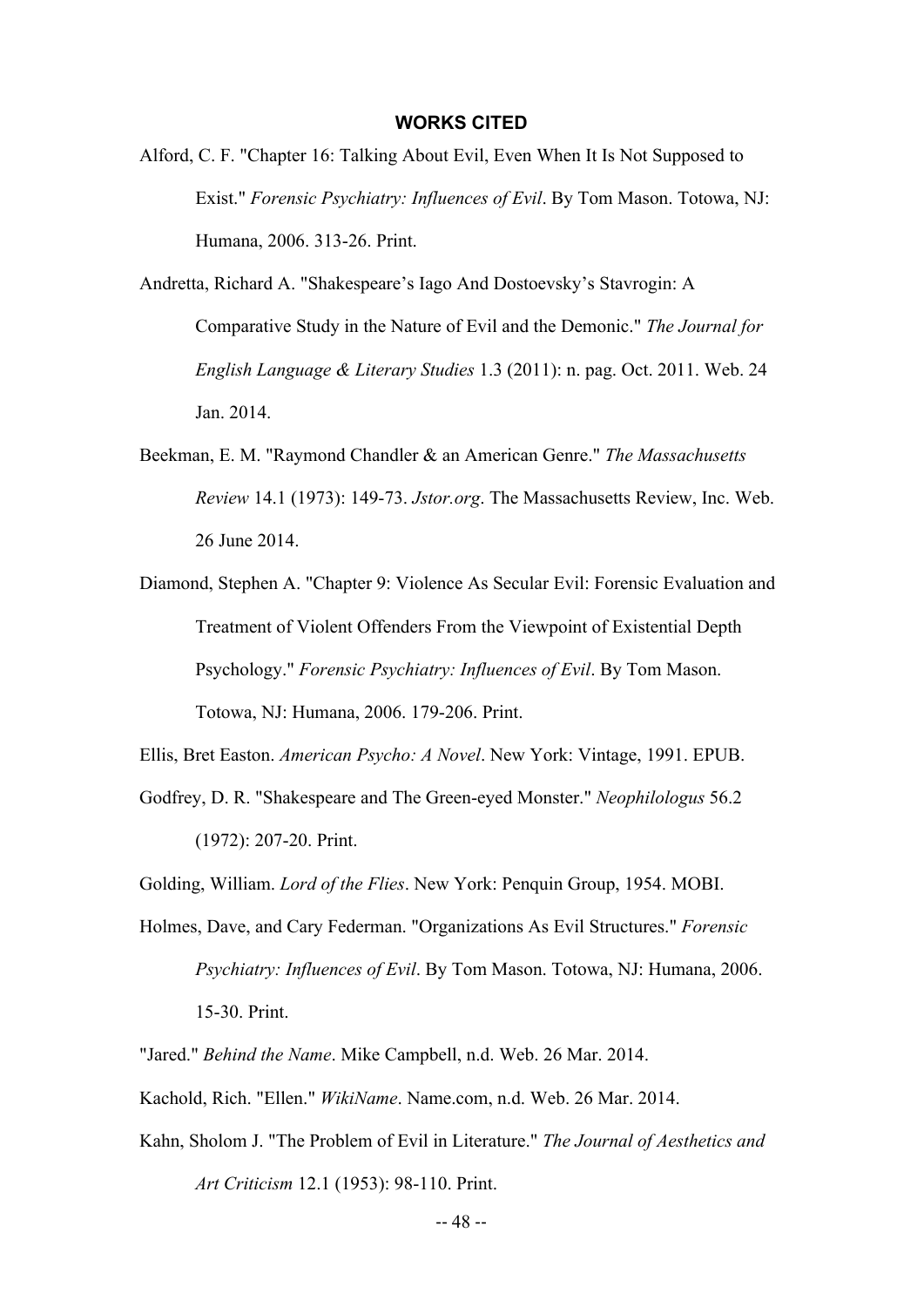*King James Bible*. Online Parallel Bible Project, n.d. Web. 14 Feb. 2014.

Lindauer, Martin S. "Are Creative Writers Mad? An Empirical Perspective." *Dionysus in Literature: Essays on Literary Madness*. Ed. Branimir M. Rieger. Bowling Green, OH: Bowling Green State University Popular, 1994. 33-48. *Books.google.com*. Google. Web. 1 Apr. 2014.

Moore, Alan. *The Killing Joke*. London: Titan, 2008. MOBI.

- Neely, Carol Thomas. ""Documents in Madness": Reading Madness and Gender in Shakespeare's Tragedies and Early Modern Culture." *Shakespeare Quarterly* 42.3 (1991): 315-38. *Jstor.org*. Folger Shakespeare Library, 18 Sept. 2010. Web. 1 Apr. 2014.
- Nietzsche, Friedrich. *The Antichrist*. Trans. H. L. Mencken. New York: Alfred A. Knopf, 1923. PDF.
- O'Hara, J. D. "Mute Choirboys and Angelic Pigs: The Fable in Lord of the Flies." *Texas Studies in Literature and Language* 7.4 (1966): 411-20. *Jstor.org*. University of Texas Press. Web. 3 Mar. 2014.
- Oldsey, Bern, and Stanley Weintraub. "Lord of the Flies: Beelzebub Revisited." *College English* 25.2 (1963): 90-99. *Jstor.org*. National Council of Teachers of English. Web. 3 Mar. 2014.
- Rieger, Branimir M. "Dionysus in Literature: Essays on Literary Madness." Introduction. *Dionysus in Literature: Essays on Literary Madness*. Ed. Branimir M. Rieger. Bowling Green, OH: Bowling Green State University Popular, 1994. N. pag. *Books.google.com*. Google. Web. 1 Apr. 2014.
- Rosenfield, Claire. "'Men of a Smaller Growth': A Psychological Analysis of William Golding's 'Lord of the Flies'" *Literature and Psychology* 11.4 (1961): 1-7.